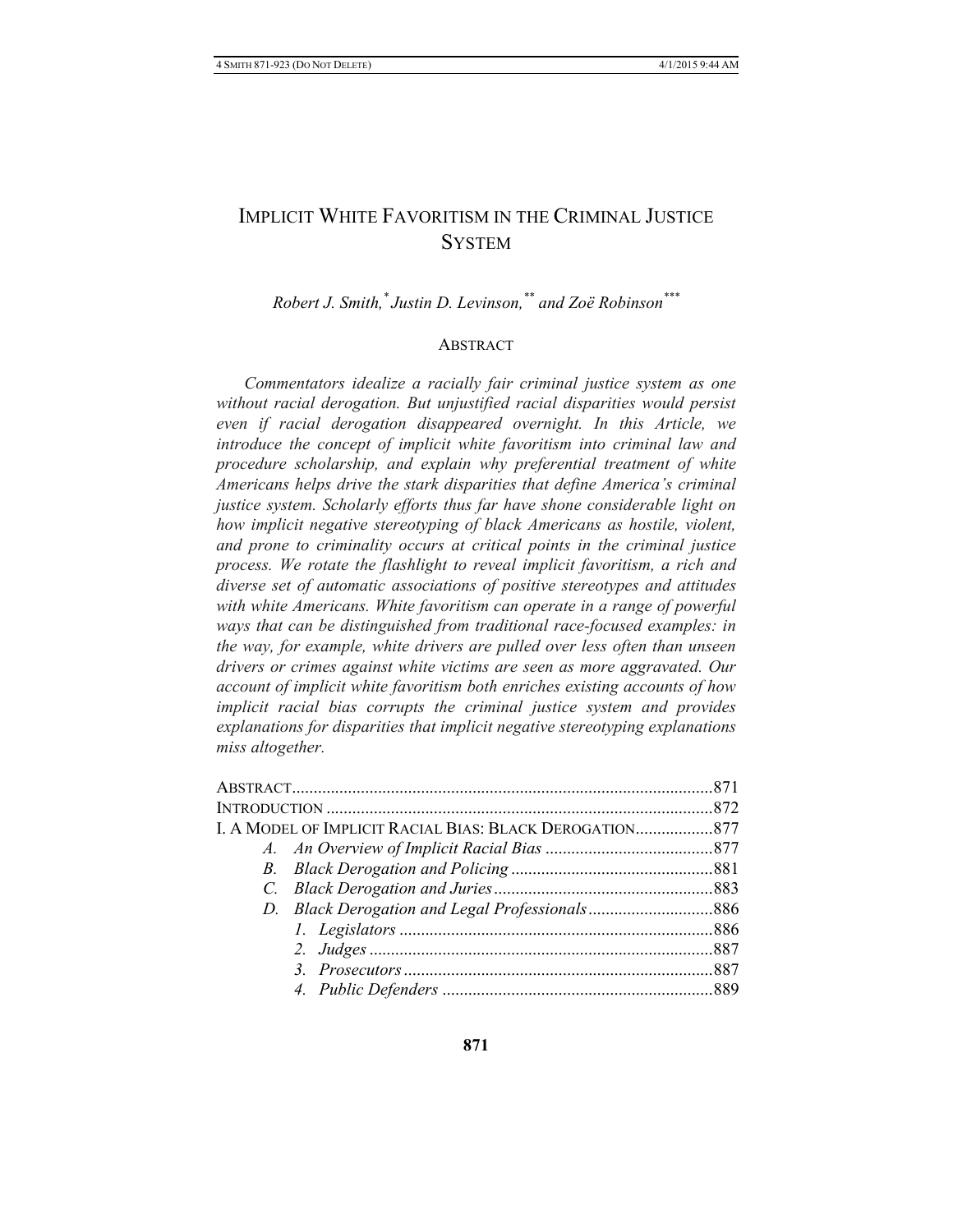| A.                 |                                                                                 |  |
|--------------------|---------------------------------------------------------------------------------|--|
|                    | L.                                                                              |  |
|                    | 2.                                                                              |  |
|                    |                                                                                 |  |
|                    | 4. Priming "White": Activating Positive Stereotypes and                         |  |
|                    |                                                                                 |  |
| В.                 | More Favoritism: Empathy, the IAT, and Other Implicit                           |  |
|                    |                                                                                 |  |
|                    |                                                                                 |  |
|                    | Implicit Memory-Forgetting White Aggressiveness 901<br>2.                       |  |
|                    | Altered Attributions; or Favoritism in Explaining Why  902<br>3 <sub>1</sub>    |  |
|                    | Finding Favoritism in the Implicit Association Test904<br>$\mathcal{A}_{\cdot}$ |  |
|                    |                                                                                 |  |
| $\boldsymbol{A}$ . |                                                                                 |  |
|                    | L.                                                                              |  |
|                    | $2^{\circ}$                                                                     |  |
| $\overline{B}$     |                                                                                 |  |
|                    |                                                                                 |  |
|                    | 2. Interpreting Evidence and Evaluating Witness                                 |  |
|                    |                                                                                 |  |
| C.                 | White Favoritism and Legal Professionals916                                     |  |
|                    | I.                                                                              |  |
|                    | 2.                                                                              |  |
|                    | 3 <sub>1</sub>                                                                  |  |
|                    | 4.                                                                              |  |
|                    |                                                                                 |  |
|                    |                                                                                 |  |

#### **INTRODUCTION**

Commentators idealize a racially fair criminal justice system as one without racial derogation. But unjustified racial disparities would persist even if derogation disappeared overnight.<sup>1</sup> In this Article, we introduce the

Assistant Professor of Law, University of North Carolina School of Law.

<sup>\*\*</sup> Professor of Law, William S. Richardson School of Law, University of Hawai'i.

<sup>\*\*\*</sup> Associate Professor of Law, DePaul University College of Law.

<sup>1.</sup> Racial disparities pervade the American criminal justice system. Commentators almost universally agree on this fact. *See, e.g.*, MICHELLE ALEXANDER, THE NEW JIM CROW: MASS INCARCERATION IN THE AGE OF COLORBLINDNESS 16 (rev. ed. 2012) ("The fact that more than half of the young black men in many large American cities are currently under the control of the criminal justice system (or saddled with criminal records) is not—as many argue—just a symptom of poverty or poor choices, but rather evidence of a new racial caste system at work."); Ian F. Haney López, *Post-Racial Racism: Racial Stratification and Mass Incarceration in the Age of Obama*, 98 CALIF. L. REV. 1023, 1028 (2010) ("Even the most cursory engagement with American criminal justice at the start of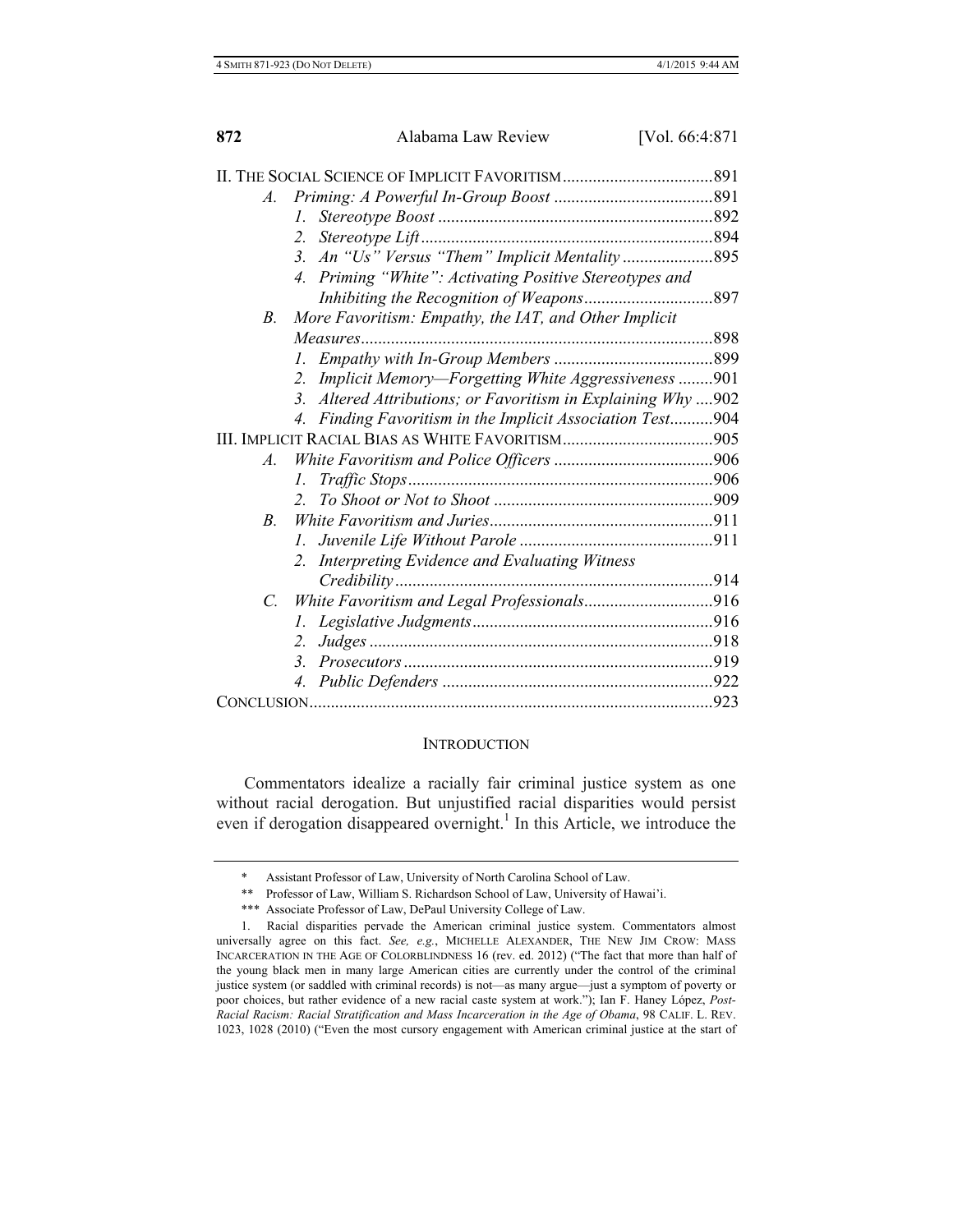concept of implicit white favoritism into criminal law and procedure scholarship, and explain why preferential treatment of white Americans helps drive the stark disparities that define America's criminal justice system. 2

Our project is part of the larger scholarly effort over the past decade to draw on an extensive body of social science that demonstrates how individual actors in the criminal justice system—and in society generally possess implicit racial biases that can affect their perceptions, judgments, and behaviors.<sup>3</sup> Criminal law scholars have employed implicit bias-based analyses to help explain racial discrepancies in police stop-and-frisk rates.<sup>4</sup> arrest rates,<sup>5</sup> prosecutorial charging and bargaining,<sup>6</sup> sentencing,<sup>7</sup> and other

3. On implicit bias in the law generally*,* see IMPLICIT RACIAL BIAS ACROSS THE LAW (Justin D. Levinson & Robert J. Smith eds., 2012). *See also* Anthony G. Greenwald & Linda Hamilton Krieger, *Implicit Bias: Scientific Foundations*, 94 CALIF. L. REV. 945, 966 (2006) ("[I]mplicit race bias is pervasive and is associated with discrimination against African Americans."); Jerry Kang & Kristin Lane, *Seeing Through Colorblindness: Implicit Bias and the Law*, 58 UCLA L. REV. 465 (2010); Jerry Kang, *Trojan Horses of Race*, 118 HARV. L. REV. 1489 (2005); Justin D. Levinson, *Forgotten Racial Equality: Implicit Bias, Decisionmaking, and Misremembering*, 57 DUKE L.J. 345, 354 (2007); Justin D. Levinson et al., *Guilt by Implicit Racial Bias: The Guilty/Not Guilty Implicit Association Test*, 8 OHIO ST. J. CRIM. L. 187 (2010); Janice Nadler, *No Need to Shout: Bus Sweeps and the Psychology of Coercion*, 2002 SUP. CT. REV. 153 (claiming that the Supreme Court's consent jurisprudence should include findings from the psychology of compliance).

4. L. Song Richardson, *Cognitive Bias, Police Character, and the Fourth Amendment*, 44 ARIZ. ST. L.J. 267 (2012); L. Song Richardson, *Police Efficiency and the Fourth Amendment*, 87 IND. L.J. 1143, 1145 (2012) (arguing that "[i]mplicit social cognition research demonstrates that implicit biases can affect whether police interpret an individual's ambiguous behaviors as suspicious"); Josephine Ross, *Can Social Science Defeat a Legal Fiction? Challenging Unlawful Stops Under the Fourth Amendment*, 18 WASH. & LEE J. CIVIL RTS. & SOC. JUST. 315 (2012).

5. Shima Baradaran, *Race, Prediction, and Discretion*, 81 GEO. WASH. L. REV. 157, 164–65 (2013) (examining police behavior and implicit bias specifically in the context of drug arrests); L. Song

the twenty-first century drives home the twin points that the United States puts people under the control of the correctional system at an anomalously high rate, and that it shuts behind bars an overwhelmingly disproportionate number of black and brown persons.").

<sup>2.</sup> Our focus on implicit white favoritism has intellectual roots in the literature on white privilege. For the classic treatment, see generally Peggy McIntosh, *White Privilege: Unpacking the Invisible Knapsack*, *in* RACE, CLASS, AND GENDER IN THE UNITED STATES 188, 198–90 (Paula S. Rothenberg ed., 6th ed. 2004) (cataloguing "some of the daily effects of white privilege" and listing, for example, "[i]f a traffic cop pulls me over or if the IRS audits my tax return, I can be sure I haven't been singled out because of my race"). For a more recent treatment, see generally Stephanie M. Wildman, *The Persistence of White Privilege*, 18 WASH. U. J.L. & POL'Y 245 (2005) (explaining white privilege, in part, as a treatment of whiteness as neutral—a control variable of sorts—and considering how such privilege is perpetrated). Scholars commonly use the term "white privilege" to mean those benefits that flow to white Americans by virtue of the absence of racial derogation directed at them. *See, e.g.*, Devon W. Carbado, *(E)Racing the Fourth Amendment*, 100 MICH. L. REV. 946, 1002 (2002) ("If we assume, for example, that nonwhite people are more vulnerable to being stopped by the police than whites, more likely than whites to feel apprehensive about such encounters, and less likely than whites to know and feel empowered to exercise their constitutional rights, ignoring this racial disparity privileges whites. It prefers their racial position vis-à-vis police interactions to the racial position of nonwhites."). In this Article, we use "white favoritism" in a very particular way: to connote those benefits conferred to white Americans because of their whiteness *relative to a baseline of race neutrality*. In reality, derogation and favoritism work in tandem to "privilege whites," but favoritism is an independent mechanism that necessitates separate treatment.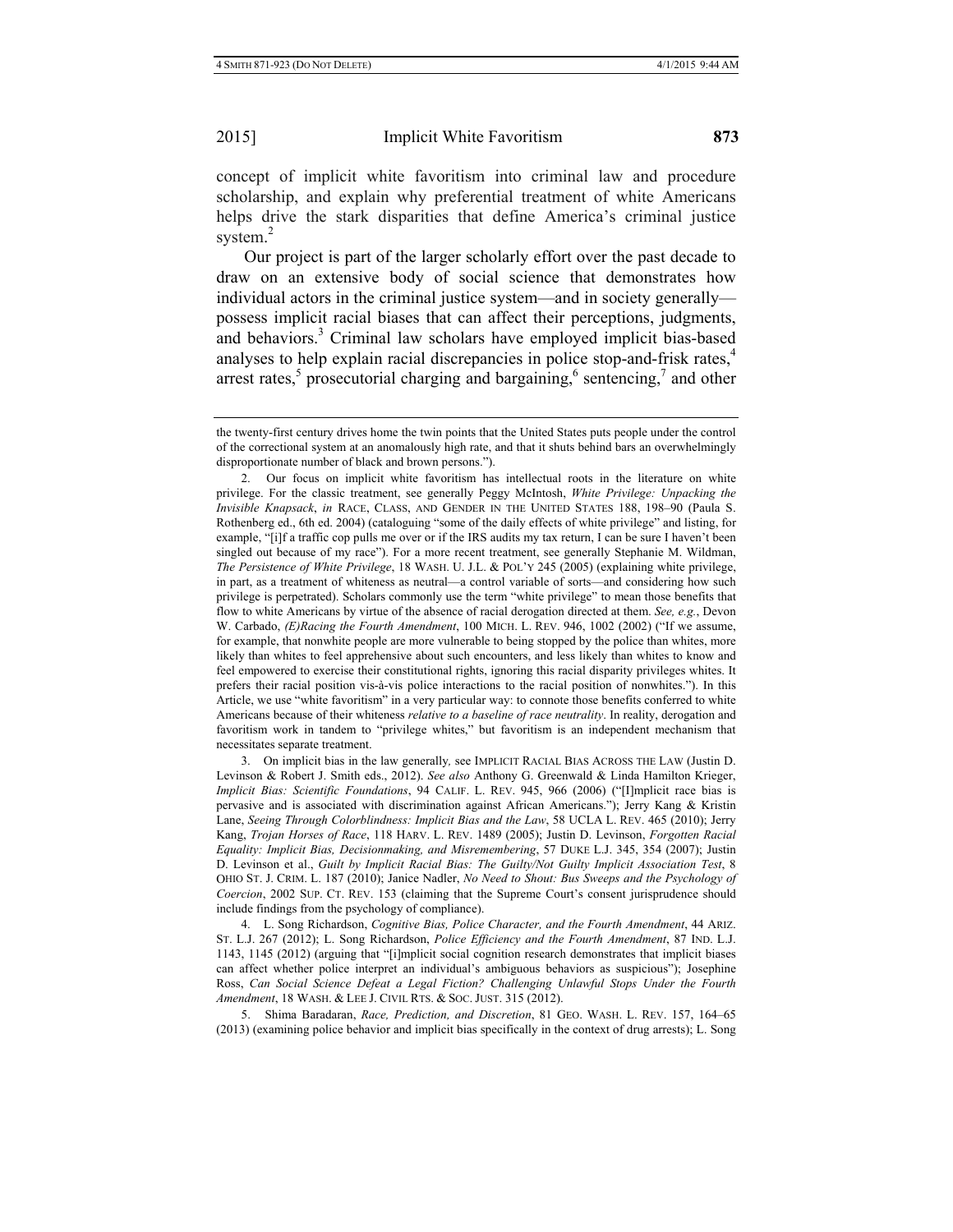areas where disparities persist.<sup>8</sup> These scholars have demonstrated, project by project, that implicit negative stereotypes of black Americans pervade the American psyche. For example, Americans rate ambiguous pieces of evidence to be more probative of guilt when a suspect is dark-skinned and display a stronger implicit connection between "black" and the concept "guilty" than they do between "white" and "guilty." The overriding theme in this work is that implicit negative stereotypes of black Americans as hostile, violent, and prone to criminality create a lens through which criminal justice actors automatically perpetuate inequality.

This picture is incomplete. Even if we could eliminate the bias that these scholars have illuminated, racial disparities would persist because removing derogation is not the same as being race-neutral. If legislators, police officers, jurors, and legal professionals implicitly favor white Americans then we still possess a racialized justice system. To gain a fuller understanding of what drives unjustified disparities, then, we must rotate the flashlight ever so slightly to reveal a rich and diverse form of implicit racial bias that has been overlooked in criminal law and procedure research. This is the bias of implicit favoritism. Implicit favoritism can be defined as the automatic association of positive stereotypes and attitudes

7. *See, e.g.*, Jerry Kang et al., *Implicit Bias in the Courtroom*, 59 UCLA L. REV. 1124 (2012); Justin D. Levinson et al., *Devaluing Death: An Empirical Study of Implicit Racial Bias on Jury-Eligible Citizens in Six Death Penalty States*, 89 N.Y.U. L. REV. 513 (2014); Robert J. Smith & G. Ben Cohen, *Capital Punishment: Choosing Life or Death (Implicitly)*, *in* IMPLICIT RACIAL BIAS ACROSS THE LAW 229 (Justin D. Levinson & Robert J. Smith eds., 2012).

8. *See, e.g.*, Stephen Demuth, *Racial and Ethnic Differences in Pretrial Release Decisions and Outcomes: A Comparison of Hispanic, Black, and White Felony Arrestees*, 41 CRIMINOLOGY 873, 898 (2003) (finding that Hispanic defendants are more likely to be detained than white and black defendants, and racial/ethnic differences are most pronounced in drug cases); Marvin D. Free, Jr., *Racial Bias and the American Criminal Justice System: Race and Presentencing Revisited*, 10 CRITICAL CRIMINOLOGY 195, 220 (2001) (finding evidence of discrimination in key criminal justice decision points); Andrea D. Lyon, *Race Bias and the Importance of Consciousness for Criminal Defense Attorneys*, 35 SEATTLE U. L. REV. 755 (2012); L. Song Richardson & Philip Atiba Goff, *Implicit Racial Bias in Public Defender Triage*, 122 YALE L.J. 2626 (2013) (examining implicit racial bias in the context of the public defender's office); Cassia Spohn, *Race, Sex, and Pretrial Detention in Federal Court: Indirect Effects and Cumulative Disadvantage*, 57 U. KAN. L. REV. 879, 898–99 (2009) (finding that being under the control of the criminal justice system increased the odds of pretrial detention for blacks but not for whites).

9. *See* Justin D. Levinson & Danielle Young, *Different Shades of Bias: Skin Tone, Implicit Racial Bias, and Judgments of Ambiguous Evidence*, 112 W. VA. L. REV. 307 (2010); Levinson et. al., *Guilt by Implicit Bias*, *supra* note 3.

Richardson, *Arrest Efficiency and the Fourth Amendment*, 95 MINN. L. REV. 2035, 2036 (2011) (claiming that "implicit social cognition . . . can contribute much to the understanding of police behavior"); *see also* Mary Nicol Bowman, *Full Disclosure: Cognitive Science, Informants, and Search Warrant Scrutiny*, 47 AKRON L. REV. 431 (2014); Robert D. Crutchfield, *Warranted Disparity? Questioning the Justification of Racial Disparity in Criminal Justice Processing*, 36 COLUM. HUM. RTS. L. REV. 15, 20 (2004) (examining the extent to which racial differentials in arrests actually represent crime involvement given the potential bias in some jurisdictions).

<sup>6.</sup> Robert J. Smith & Justin D. Levinson, *The Impact of Implicit Racial Bias on the Exercise of Prosecutorial Discretion*, 35 SEATTLE U. L. REV. 795 (2012).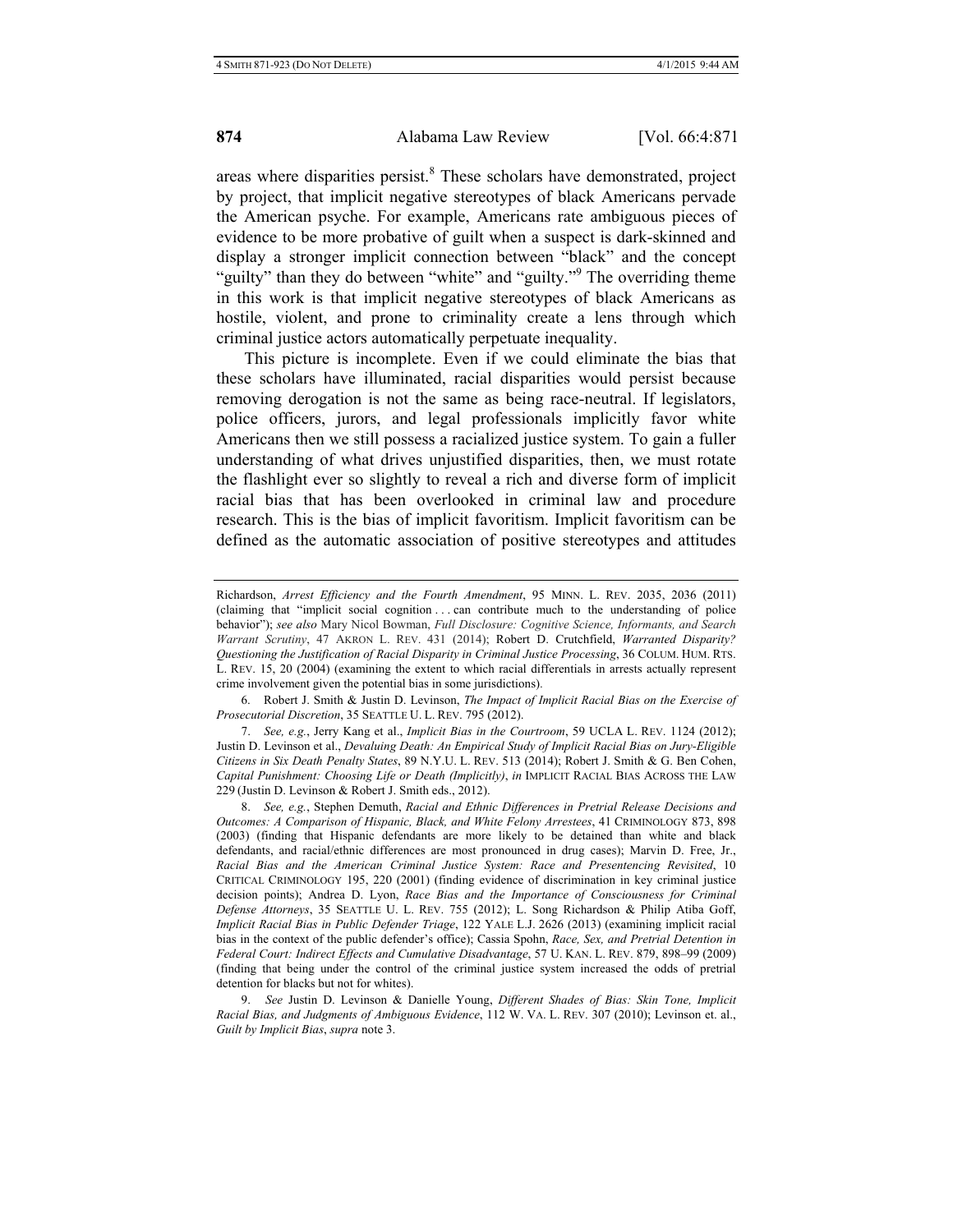with members of a favored group, leading to preferential treatment for persons of that group.<sup>10</sup> In the context of the American criminal justice system, implicit favoritism is white favoritism.<sup>11</sup> Consider a white police officer deciding whether to stop a vehicle. The favoritism question is not whether the officer is less likely to pull over a white driver than a black driver, but rather if the officer is less likely to pull over a vehicle when she sees a white driver than when she is entirely unaware of the driver's race.

In this Article, we explain that implicit favoritism is important because it helps to drive racial disparities in the criminal justice system. Social scientists have linked implicit favoritism to the ability of jurors to accurately remember damning details of an alleged offense, $^{12}$  to the evaluation of whether negative actions taken by another are the result of one's disposition or instead to the circumstances that constrained one's choices,  $13$  and to the degree of empathic response to human pain.<sup>14</sup> Implicit

12. *See infra* notes 57–63 and accompanying text; *see especially* Levinson, *Forgotten Racial Equality*, *supra* note 3, at 354.

13. *See infra* notes 158–168 and accompanying text. *But see* Miles Hewstone, *The 'Ultimate Attribution Error'? A Review of the Literature on Intergroup Causal Attribution*, 20 EUR. J. SOC. PSYCHOL. 311 (1990); Justin D. Levinson, *Mentally Misguided: How State of Mind Inquiries Ignore Psychological Reality and Overlook Cultural Differences*, 49 HOW. L.J. 1 (2005); Thomas F. Pettigrew, *The Ultimate Attribution Error: Extending Allport's Cognitive Analysis of Prejudice*, 5 PERSONALITY & SOC. PSYCHOL. BULL. 461 (1979); Tracie L. Stewart et al., *Consider the Situation: Reducing Automatic Stereotyping Through Situational Attribution Training*, 46 J. EXPERIMENTAL SOC. PSYCHOL. 221 (2010).

14. *See infra* notes 134–149 and accompanying text; *see also* Bobby K. Cheon et al., *Cultural Influences on Neural Basis of Intergroup Empathy*, 57 NEUROIMAGE 642 (2011); Matteo Forgiarini et al., *Racism and the Empathy for Pain on Our Skin*, 2 FRONTIERS IN PSYCOL. 1 (2011); Jennifer N. Gutsell & Michael Inzlicht, *Intergroup Differences in the Sharing of Emotive States: Neural Evidence of an Empathy Gap*, 7 SOC. COGNITIVE & AFFECTIVE NEUROSCIENCE 596, 596 (2012) (finding an ingroup bias in empathy); Claus Lamm et al., *How Do We Empathize with Someone Who Is Not Like Us? A Functional Magnetic Resonance Imaging Study*, 22 J. COGNITIVE NEUROSCIENCE 362 (2010); Vani A. Mathur et al., *Neural Basis of Extraordinary Empathy and Altruistic Motivation*, 51 NEUROIMAGE 1468 (2010); Pascal Molenberghs, *The Neuroscience of In-Group Bias*, 37 NEUROSCIENCE AND

<sup>10.</sup> *See e.g.*, Nilanjana Dasgupta, *Implicit Ingroup Favoritism, Outgroup Favoritism, and Their Behavioral Manifestations*, 17 SOC. JUST. RES. 143 (2004); Nilanjana Dasgupta, *Ingroup Experts and Peers as Social Vaccines Who Inoculate the Self-Concept: The Stereotype Inoculation Model*, 22 PSYCHOL. INQUIRY 231 (2011); Anthony G. Greenwald & Thomas F. Pettigrew, *With Malice Toward None and Charity for Some: Ingroup Favoritism Enables Discrimination*, 69 AM. PSYCHOLOGIST 669 (2014).

<sup>11.</sup> Throughout the Article, we assume that jurors, judges, prosecutors, defense lawyers, and other actors are white and that the suspects or defendants are black. We made this choice for two reasons. First, most jurors, judges, prosecutors, and defense lawyers are white. Similarly, black Americans are the most salient overrepresented group in the criminal justice system—both as victims and offenders. Second, the overwhelming bulk of scholarship on racial disparities in criminal law and procedure make the same assumptions. To be clear, white favoritism is not limited to white actors. A growing body of literature documents "outgroup favoritism," by which, for example, a significant percentage of black Americans also associate white with more positive traits and black with more negative traits. Finally, there is some evidence, though the literature is underdeveloped, that white favoritism extends to preferential treatment of white Americans over Latino- or Asian-Americans, though the degree of the effects and the stability of the findings across contexts are less developed than in the white/black setting.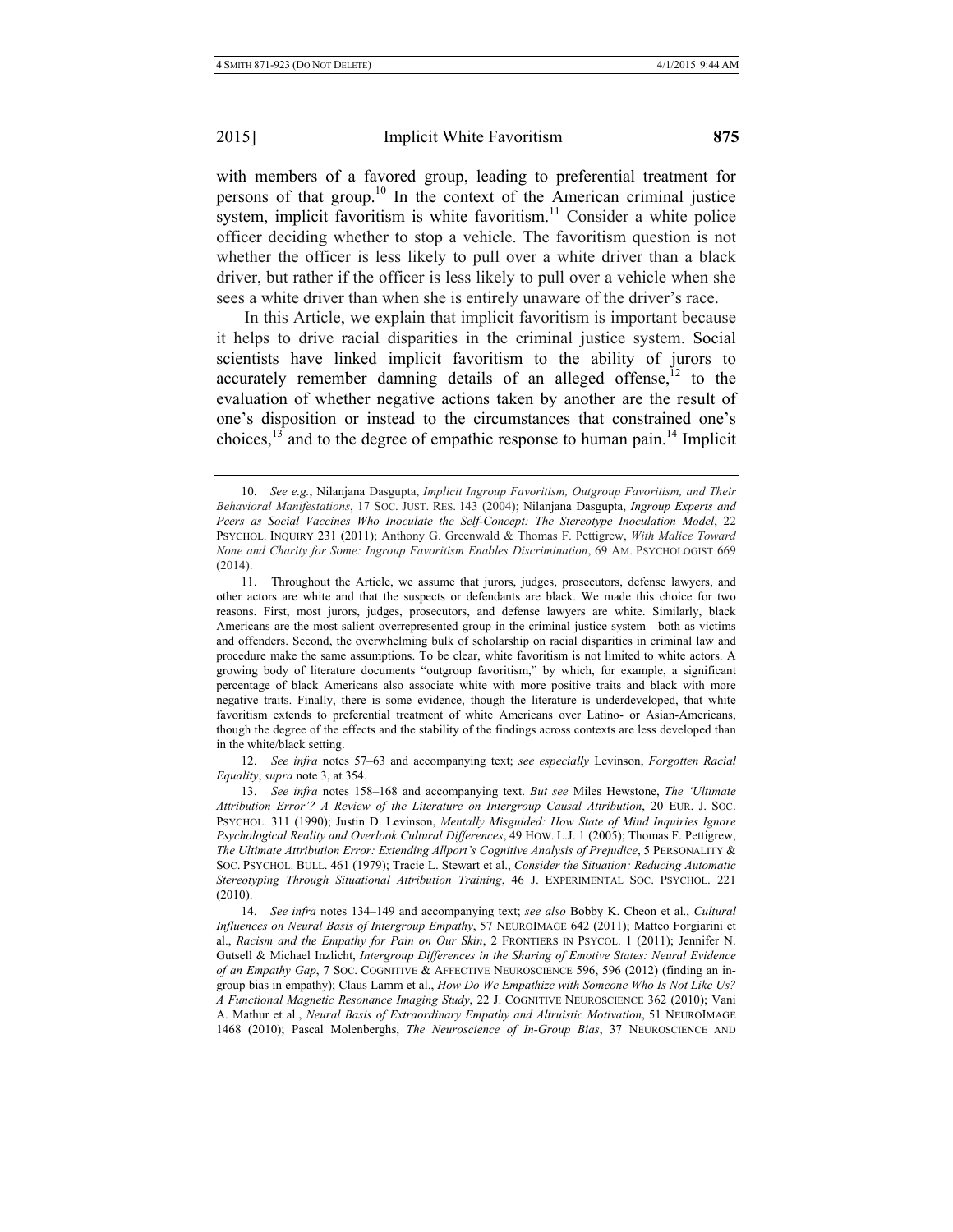white favoritism has serious ramifications for criminal law and procedure because it can operate in a range of powerful ways that can be distinguished from traditional race-focused examples: in the way, for example, white drivers are pulled over less often than unseen drivers, in the way legislators might see white "meth" addicts as suffering from an illness and black "crack" addicts as criminals, and in the way prosecutors and jurors view a crime as more aggravated if the victim is white or see a white juvenile offender to be more capable of redemption.<sup>15</sup> Thus, implicit white favoritism both enriches existing accounts of how implicit racial bias corrupts the criminal justice system and provides explanations for disparities that implicit negative stereotyping explanations miss altogether.

The Article proceeds in three parts. Part I introduces implicit racial bias and explains how scholars have relied on the concept to help explain a range of disparities in the criminal justice system. Despite the importance of the broad model we outline in Part I, we nonetheless conclude that the failure of scholarship to account for implicit favoritism leaves a significant gap in our understanding of why racial disparities persist in the criminal justice system.

Part II begins to address that gap. In this Part, we introduce the social science of implicit favoritism. We begin by exploring how priming positive racial stereotypes—or privileged racial group membership—leads to a boost for racially favored groups. We then investigate how attributions of causation and intentionality are slanted to favor in-group members. We also consider the relative nature of the Implicit Association Test and what it means about implicit favoritism. Finally, we discuss both the fundamentals of enhanced in-group empathy and pain sensitivity and the details of how the human memory favors positively stereotyped groups.

Part III applies the implicit favoritism social science to improve upon the model we developed in Part I. Using the same across-the-system structure we employed in the first Part, we present a series of case studies that illustrate why implicit favoritism is such a powerful tool for understanding disparities in the criminal justice system. We begin with implicit white favoritism and policing, which explores white preference in the decisions to conduct a traffic stop or to shoot an armed suspect. We then consider white favoritism and juries, which includes both the sentencing decision in juvenile life without parole cases and the racial dynamics of self-defense claims. Finally, we explore implicit favoritism

BIOBEHAVIORAL REV. 1530 (2013); Stephanie D. Preston & Frans B. M. de Waal, *Empathy: Its Ultimate and Proximate Bases*, 25 BEHAV. & BRAIN SCI. 1 (2002); Xiaojing Xu et al., *Do You Feel My Pain? Racial Group Membership Modulates Empathic Neural Responses*, 29 J. NEUROSCIENCE 8525 (2009).

<sup>15.</sup> *See infra* Part III.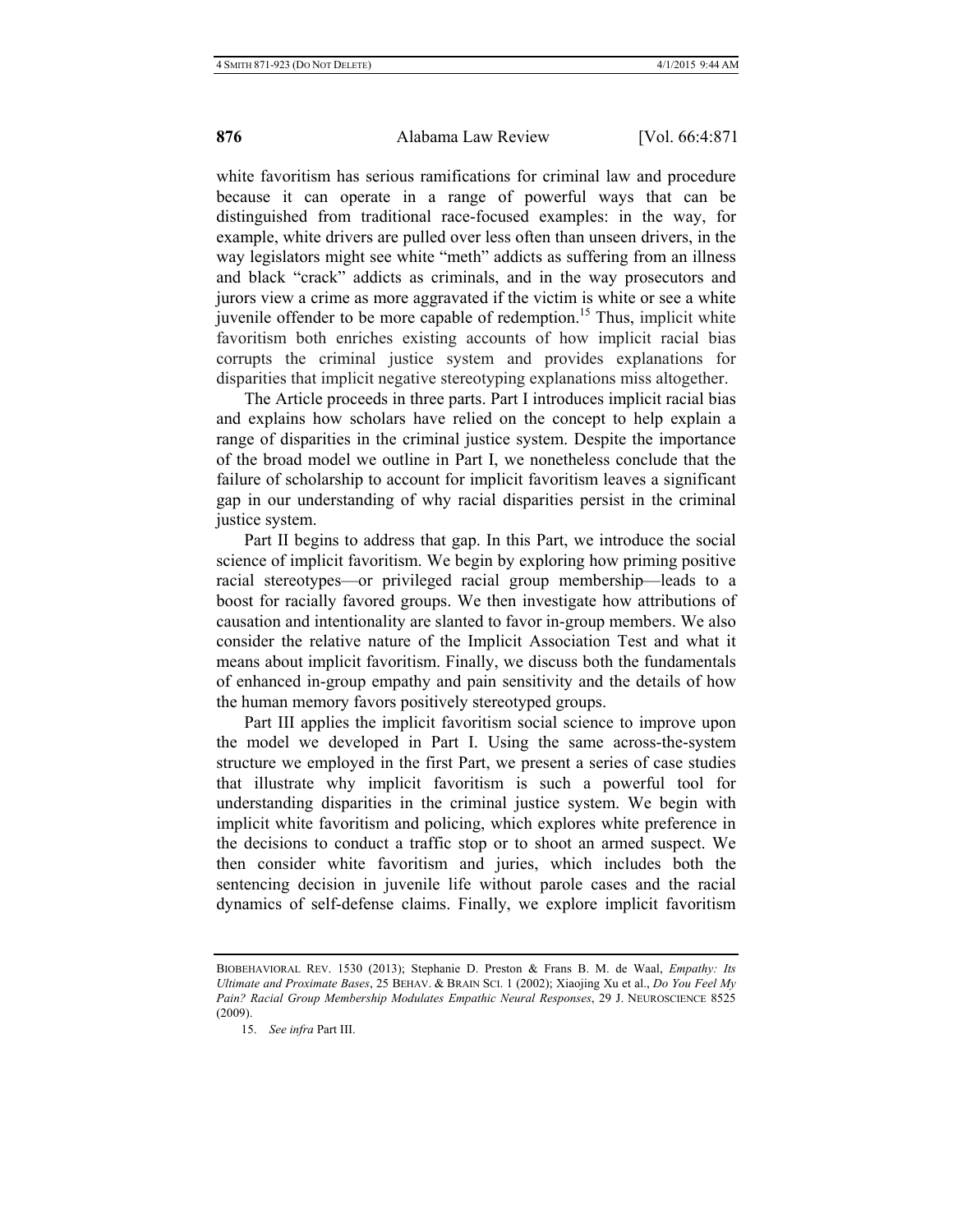# I. A MODEL OF IMPLICIT RACIAL BIAS: BLACK DEROGATION

It is a truism that racial disparities exist in the criminal justice system.<sup>16</sup> These disparities are visible from the initial decision to criminalize conduct through decisions to stop, arrest, prosecute, and sentence citizens. While most commentators agree that these racial disparities are not predominately a consequence of purposeful discrimination, there is comparatively little consensus on why these disparities continue to infect the criminal justice system so thoroughly. $17$ 

Over the past decade legal scholars have drawn on an extensive body of social science that demonstrates how individual actors in the criminal justice system—and in society generally—possess implicit racial biases that can affect their perceptions, judgments, and behaviors. This Part provides both a thorough overview of the science of implicit racial bias and a comprehensive review of the scholarship that seeks to explain how implicit racial bias can operate at various points of discretion in the criminal justice system. It illustrates that legal scholars have thus far focused on implicit bias as black derogation. Thus, the goal of Part I is to provide necessary background for understanding the importance of grappling with the other half of the implicit racial bias research—implicit bias as white favoritism.

## *A. An Overview of Implicit Racial Bias*

The most efficient way for us to find out your favorite ice cream flavor is simply to ask. Whether it's mint chocolate chip or caramel brownie, there is little reason to worry that your answer will be inaccurate. The direct approach is not the best option for every context, however. Questions about racial preferences and animosities do not lend themselves to direct

<sup>16.</sup> *See supra* note 1.

<sup>17.</sup> Some scholars explain the disparities by claiming that blacks are simply more likely to commit crimes as a consequence of a variety of structural and institutional factors—poverty, low levels of education, and high rates of joblessness, for example. Other scholars focus on disparities in existing institutional and structural arrangements that have roots in past formal and intentional racism—the old structures persist, necessarily "reinforc[ing] a racial order where whites are privileged over other groups." Ruth D. Peterson & Lauren J. Krivo, *Race, Residence, and Violent Crime: A Structure of Inequality*, 57 U. KAN. L. REV. 903, 903 (2009); *see also* Gary Ford, *The New Jim Crow: Male and Female, South and North, from Cradle to Grave, Perception and Reality: Racial Disparity and Bias in America's Criminal Justice System*, 11 RUTGERS RACE & L. REV. 324, 329 (2010). More radically, some scholars have claimed that racial discrimination in the criminal justice system is a deliberate and continuous modern mechanism for control of black Americans—a "New Jim Crow."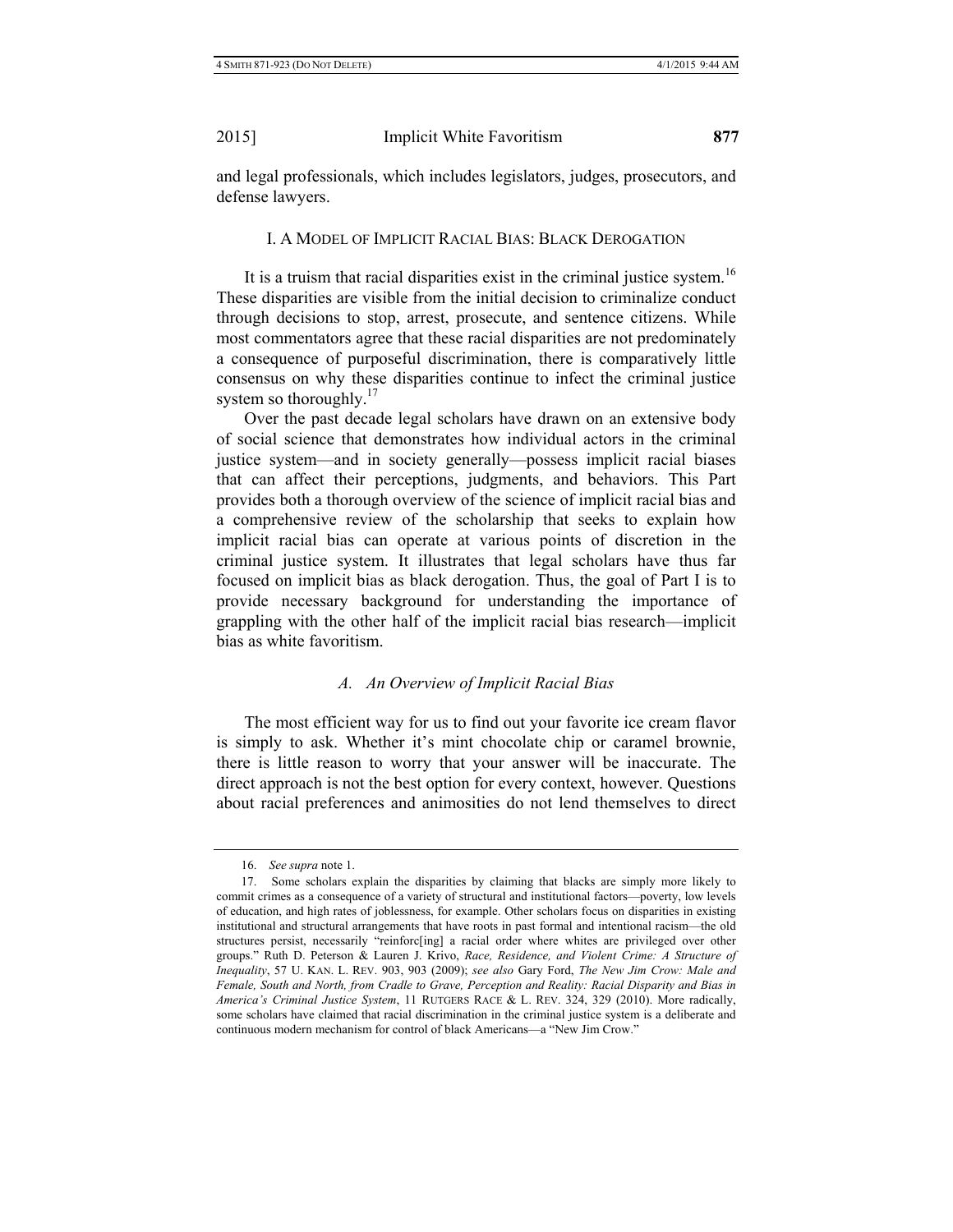questioning for two different reasons. First, even if many people continue to hold racist beliefs, Americans have learned that—unlike your favorite ice cream flavor—there is a strong societal commitment to racial colorblindness.18 Publicly acknowledging a racial preference (or animosity) is socially unacceptable.

The second reason why direct questioning is not effective when asking about racial attitudes is that while many Americans genuinely believe themselves to be colorblind and egalitarian, our minds betray our best intentions.19 Our minds automatically sort incoming information into categories. This cognitive process is known generally as implicit social cognition.<sup>20</sup> In an attempt to familiarize implicit social cognition for legal audiences, Professor Kang explained its operation with an elegantly simple example: "When we see . . . something with a flat seat, a back, and some legs, we recognize it as a 'chair.' . . . [W]e know what to do with an object that fits into the category 'chair.' Without spending a lot of mental energy, we simply sit."<sup>21</sup> The impact of implicit social cognition is not always so innocuous. Social psychologists have documented the tendency for people to exhibit implicit preferences for groups with higher social status to groups with lower social status.<sup>22</sup> For example, people tend to prefer young people to old people, heterosexual people to homosexual people, abled people to disabled people, and white people to black people.<sup>23</sup>

22. *See generally* Anthony G. Greenwald & Mahzarin R. Banaji, *Implicit Social Cognition: Attitudes, Self-Esteem, and Stereotypes*, 102 PSYCHOL. REV. 4 (1995); Anthony G. Greenwald et al., *Measuring Individual Differences in Implicit Cognition: The Implicit Association Test*, 74 J. PERSONALITY & SOC. PSYCHOL. 1464 (1998); John T. Jost et al., *A Decade of System Justification Theory: Accumulated Evidence of Conscious and Unconscious Bolstering of the Status Quo*, 25 POL. PSYCHOL. 881 (2004).

<sup>18.</sup> *See, e.g.*, Evan P. Apfelbaum et al., *Racial Color Blindness: Emergence, Practice, and Implications*, 21 CURRENT DIRECTIONS IN PSYCHOL. SCI. 205, 205 (2012).

<sup>19.</sup> *Id*. at 205–06.

<sup>20.</sup> *See especially* Greenwald & Krieger, *supra* note 3, at 945; Justin D. Levinson, *Introduction: Racial Disparities, Social Science, and the Legal System*, *in* IMPLICIT RACIAL BIAS ACROSS THE LAW 1 (Justin D. Levinson & Robert J. Smith eds., 2012) [hereinafter Levinson, *Racial Disparities*].

<sup>21.</sup> JERRY KANG, IMPLICIT BIAS: A PRIMER FOR COURTS 1 (2009), *available at* http://wp.jerrykang.net.s110363.gridserver.com/wp-content/uploads/2010/10/kang-Implicit-Bias-Primer-for-courts-09.pdf; *see also* ZIVA KUNDA, SOCIAL COGNITION: MAKING SENSE OF PEOPLE 17–18 (1999); Susan T. Fiske & Steven L. Neuberg, *A Continuum of Impression Formation, from Category-Based to Individuating Processes: Influences of Information and Motivation on Attention and Interpretation*, 23 ADVANCES EXPERIMENTAL SOC. PSYCHOL. 1, 4, 23–24 (1990); Anthony G. Greenwald et al., *Understanding and Using the Implicit Association Test: III. Meta-Analysis of Predictive Validity*, 97 J. PERSONALITY & SOC. PSYCHOL. 17 (2009); Allen R. McConnell & Jill M. Leibold, *Relations Among the Implicit Association Test, Discriminatory Behavior, and Explicit Measures of Racial Attitudes*, 37 J. EXPERIMENTAL SOC. PSYCHOL. 435 (2001).

<sup>23.</sup> Preference, in this context, refers both to implicit attitudes (e.g., positive or negative) and stereotypes (e.g., intelligent; athletic). *See especially* Mahzarin R. Banaji, *Implicit Attitudes Can Be Measured*, *in* THE NATURE OF REMEMBERING: ESSAYS IN HONOR OF ROBERT G. CROWDER 117 (H.L. Roediger, III et al. eds., 2001); Greenwald et al., *Measuring Individual Differences*, *supra* note 22; Jost et al., *supra* note 22.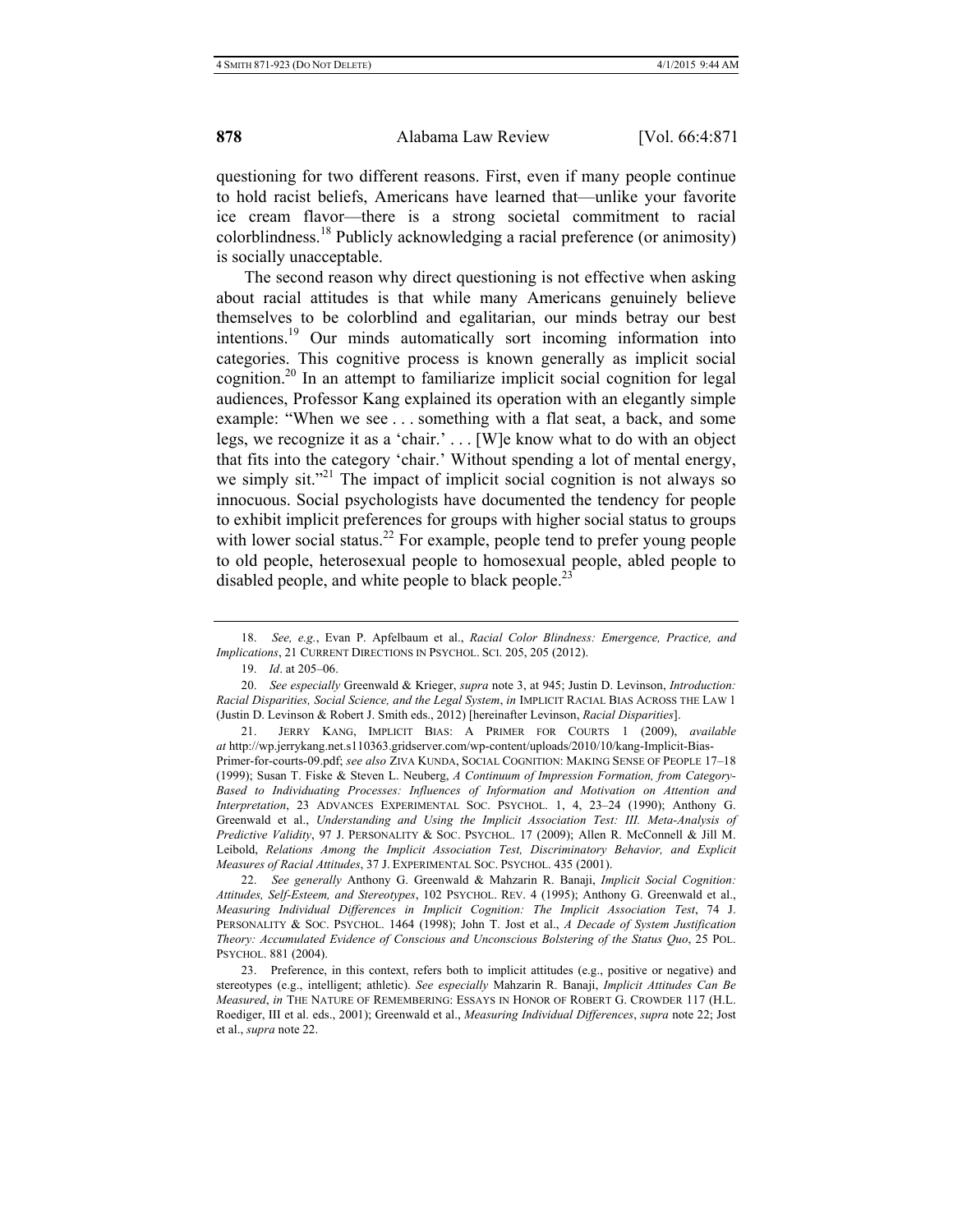The strand of implicit social cognition that addresses the process by which incoming information is sorted into racial categories is labeled implicit racial bias.<sup>24</sup> A rich and overlapping literature documents the tendency of Americans to exhibit implicit racial bias in favor of white Americans over black Americans.<sup>25</sup> Though Asian- and Latino-Americans all show consistent implicit preference for white Americans over black Americans, white Americans register the strongest white-over-black implicit preference. $26$ 

These preferences—or implicit biases—are typically measured by one of two methods. The first is known as "priming."<sup>27</sup> Priming seeks to assess whether and to what degree exposure to a concept or object (e.g., a black face) automatically activates stereotypes (e.g., "black people are hostile") or shapes stereotype-congruent responses to race-neutral prompts (e.g., rating an ambiguous shove as more aggressive). For example, Professors Laurie Rudman and Matthew Lee used music—either rap or pop—to prime study participants in an effort to determine whether the sound of rap music would activate racial stereotypes and lead participants to render more negative judgments about black people.<sup>28</sup> As predicted, listening to rap music not only activated black stereotypes, but also led participants to judge the behavior of black people as more hostile and less intelligent.<sup>29</sup>

26. Brian A. Nosek et al., *Pervasiveness and Correlates of Implicit Attitudes and Stereotypes*, 18 EUR. REV. SOC. PSYCHOL. 36, 38 (2007) (noting that roughly one-third of black Americans also exhibit implicit white preference, though one-third exhibit black preference, and the remaining one-third exhibit no statistically significant preference).

27. *See especially* Patricia G. Devine, *Stereotypes and Prejudice: Their Automatic and Controlled Components*, 56 J. PERSONALITY & SOC. PSYCHOL. 5, 7–8 (1989) (showing that the consequence of subconscious activation of negative black racial stereotypes is evaluating ambiguous behavior as aggressive); Jennifer L. Eberhardt et al., *Seeing Black: Race, Crime, and Visual Processing*, 87 J. PERSONALITY & SOC. PSYCHOL. 876, 881, 883, 885–87 (2004) (finding that research subjects primed with crime-related words or photographs were drawn to black faces earlier and for longer periods than white faces); Samuel L. Gaertner & John P. McLaughlin, *Racial Stereotypes: Associations and Ascriptions of Positive and Negative Characteristics*, 46 SOC. PSYCHOL. Q. 23, 23 (1983) (presenting the seminal priming study); Kang, *Trojan Horses*, *supra* note 3, at 1509; Laurie A. Rudman & Matthew R. Lee, *Implicit and Explicit Consequences of Exposure to Violent and Misogynous Rap Music*, 5 GROUP PROCESSES & INTERGROUP REL. 133, 133 (2002).

28. Rudman & Lee, *supra* note 27, at 136–39 (specifying that the average participant listened to the music for thirteen minutes).

<sup>24.</sup> Levinson et al., *Devaluing Death*, *supra* note 7, at 1; Levinson, *Racial Disparities*, *supra* note 20, at 1.

<sup>25.</sup> *See, e.g.*, Kang, *Trojan Horses of Race*, *supra* note 3; Levinson, *Forgotten Racial Equality*, *supra* note 3, at 345; Elizabeth A. Phelps et al., *Performance on Indirect Measures of Race Evaluation Predicts Amygdala Activation*, 12 J. COGNITIVE NEUROSCIENCE 729 (2000); Laurie A. Rudman & Richard D. Ashmore, *Discrimination and the Implicit Association Test*, 10 GROUP PROCESSES & INTERGROUP REL. 359 (2007); Denise Sekaquaptewa et al., *Stereotypic Explanatory Bias: Implicit Stereotyping as a Predictor of Discrimination*, 39 J. EXPERIMENTAL SOC. PSYCHOL. 75 (2003).

<sup>29.</sup> *Id*.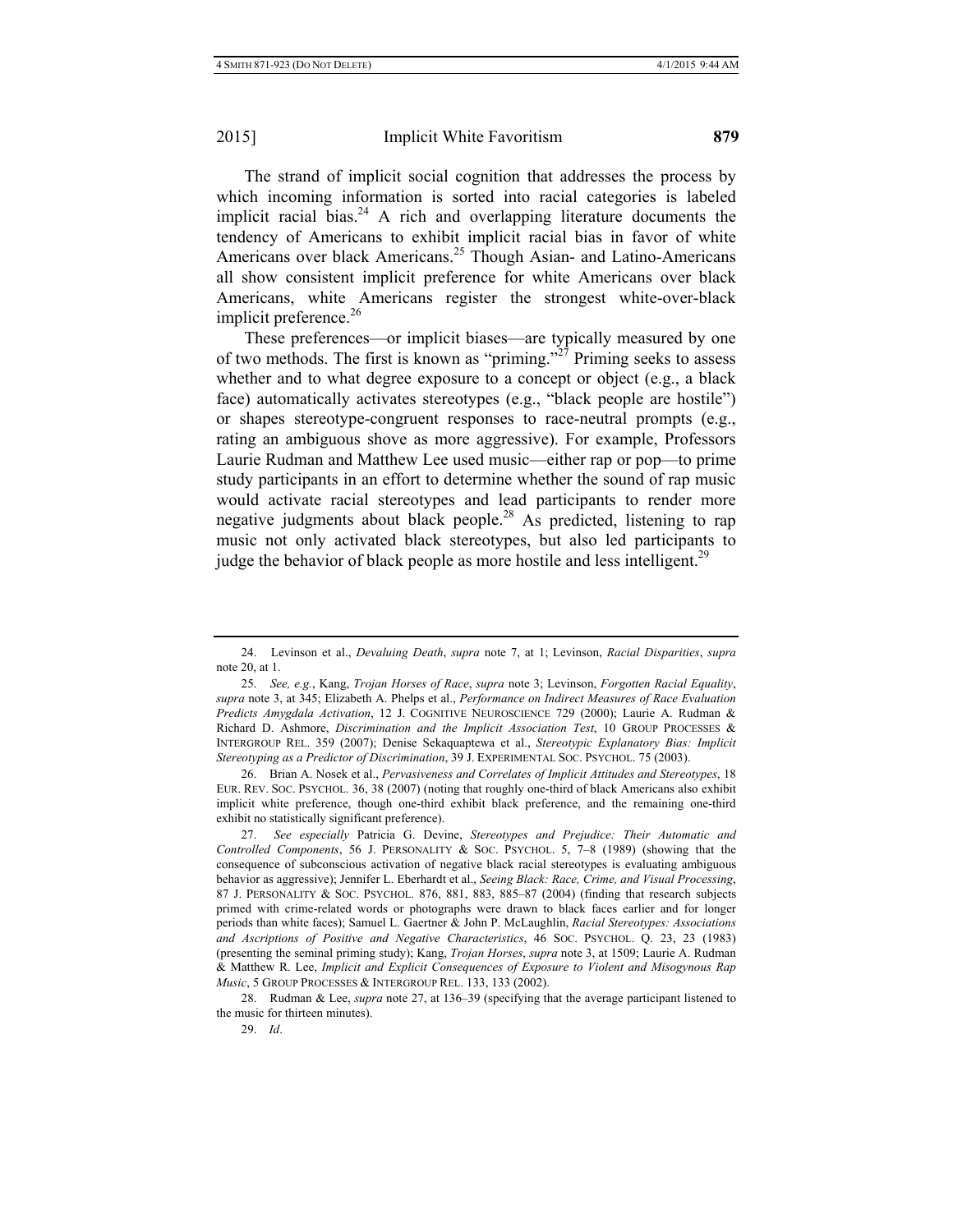The second method for measuring implicit racial bias is the best-known one: the Implicit Association Test (IAT).<sup>30</sup> The IAT works by asking participants to pair two categories, for example the racial categories of "white" or "black" with a series of positive (e.g., "motivated") or negative (e.g., "lazy") attributes, typically attitudes or stereotypes. The point of the test is to measure how quickly, in milliseconds, people associate white or black people with positive or negative concepts. Pairing speed matters because when mental connections between a person and an attribute are strong the mind is able to categorize the information more efficiently, which leads to shorter response times. Most white people—over 90% show implicit white over black attitudinal preferences on the  $IAT$ <sup>31</sup> Black Americans—and especially young black males—are implicitly associated with dangerousness, criminality, and violence.<sup>32</sup>

Using these tools, scholars have begun to explore how implicit racial bias influences criminal justice.<sup>33</sup> In particular, legal scholars have focused on implicit negative stereotyping to explain the importance of implicit racial bias research for understanding disparities in the criminal justice system.<sup>34</sup> Consider what can happen to many Americans when they see a black face. In the same way that we see "a flat seat, a back, and some legs" and think "chair," the associations between black Americans and crime, danger, and violence can become activated when Americans are exposed to

<sup>30.</sup> Jens B. Asendorpf et al., *Double Dissociation Between Implicit and Explicit Personality Self-Concept: The Case of Shy Behavior*, 83 J. PERSONALITY & SOC. PSYCHOL. 380, 382 (2002); Greenwald et al., *Measuring Individual Differences in Implicit Cognition*, *supra* note 22; Anthony G. Greenwald et al., *Understanding and Using the Implicit Association Test: I. An Improved Scoring Algorithm*, 85 J. PERSONALITY & SOC. PSYCHOL. 197 (2003); McConnell & Leibold, *Relations Among the Implicit Association Test, Discriminatory Behavior, and Explicit Measures of Racial Attitudes*, *supra* note 21. Readers can take the test themselves online at the Project Implicit Website. *See* PROJECT IMPLICIT, http://implicit.harvard.edu/implicit/demo (last visited July 29, 2013). For other types of implicit bias measurement tools, see Irene V. Blair, *The Malleability of Automatic Stereotypes and Prejudice*, 6 PERSONALITY & SOC. PSYCHOL. REV. 242, 260–61 (2002). Richard Banks and colleagues point out that criticism of the Race IAT usually rests on normative disagreements about the nature of bias. *See* R. Richard Banks et al., *Discrimination and Implicit Bias in a Racially Unequal Society*, 94 CALIF. L. REV. 1169, 1186–87 (2006). *But see* Samuel R. Bagenstos, *"Rational Discrimination," Accommodation, and the Politics of (Disability) Civil Rights*, 89 VA. L. REV. 825 (2003).

<sup>31.</sup> Dasgupta, *Implicit Ingroup Favoritism, Outgroup Favoritism, and Their Behavioral Manifestations*, *supra* note 10, at 147 (cataloging studies and their results); Nosek et al., *Pervasiveness and Correlates of Implicit Attitudes and Stereotypes*, *supra* note 26, at 38.

<sup>32.</sup> *See* Jennifer L. Eberhardt et al., *Looking Deathworthy: Perceived Stereotypicality of Black Defendants Predicts Capital-Sentencing Outcomes*, 17 PSYCHOL. SCI. 383 (2006); Eberhardt et al., *Seeing Black*, *supra* note 27; Phillip Atiba Goff et al., *Not Yet Human: Implicit Knowledge, Historical Dehumanization, and Contemporary Consequences*, 94 J. PERSONALITY & SOC. PSYCHOL. 292 (2008); Greenwald et al., *Measuring Individual Differences in Implicit Cognition*, *supra* note 22; Rudman & Lee, *supra* note 27.

<sup>33.</sup> *See generally supra* notes 10–14.

<sup>34.</sup> *Id.*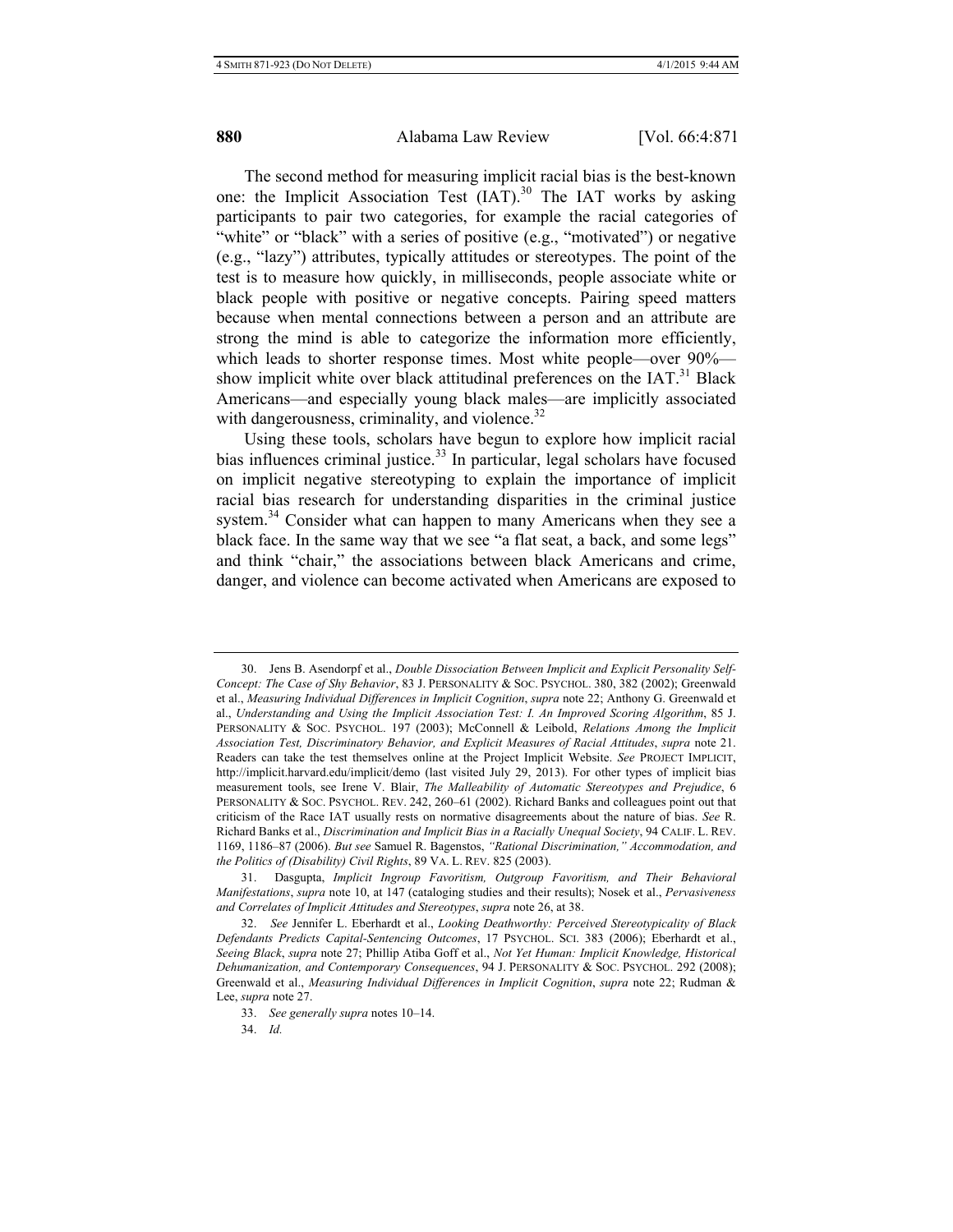a black face.<sup>35</sup> Once activated, these implicit associations can color the real-world behavior of judges and jurors, prosecutors and police, commutation boards, and defense counsel as they make countless decisions across the spectrum of discretionary points in the criminal justice system.

In the remainder of this section, we detail how legal scholars have imported and extended the experimental evidence of out-group derogation into the criminal justice system. We focus on three clusters of actors within the criminal justice system: police officers; jurors; and legal professionals, including legislators, judges, prosecutors, and public defenders.

# *B. Black Derogation and Policing*

Police officers exercise broad discretion to stop, question, search, detain, and arrest citizens. This section isolates two points of discretion that reflect the seriousness and variety of judgments that police officers are entrusted to make: first, whether to stop a specific person and then to frisk that individual for weapons; and, second, the split-second decision of whether to shoot (or not shoot) a potentially armed suspect.

The Fourth Amendment permits a police officer to conduct a "stop and frisk" when "specific and articulable facts" lead the officer "reasonably to conclude in light of his experience that criminal activity may be afoot" or the individual is "armed and presently dangerous."<sup>36</sup> When aggregated these ostensibly race-neutral decisions reflect significant racial disparities. For instance, even though black New Yorkers are a statistical minority, more than half of the pedestrians who were stopped—and frisked—in the past decade by New York City police officers are black.<sup>37</sup> One explanation for these disparities, offered by Professor Richardson, is that police officers tend to "interpret ambiguous behaviors performed by blacks as suspicious [and criminal] while similar behaviors engaged in by whites would go unnoticed."<sup>38</sup> In other words, "[n]onconscious stereotype activation" of black Americans as hostile, dangerous and prone to criminality skews how a police officer perceives and assesses a particular situation.<sup>39</sup>

The notion that implicit negative stereotyping of black Americans contributes to racial disparities in police stops finds support in several recent studies. One study, which used actual police officers as participants,

<sup>35.</sup> Eberhardt et al., *Seeing Black*, *supra* note 27; B. Keith Payne, *Prejudice and Perception: The Role of Automatic and Controlled Processes in Misperceiving a Weapon*, 81 J. OF PERSONALITY & SOC. PSYCHOL. 181 (2001).

<sup>36.</sup> Terry v. Ohio, 392 U.S. 1, 12, 21, 30 (1968).

<sup>37.</sup> This data is collected by the New York Civil Liberties Union and is available at http://www.nyclu.org/content/stop-and-frisk-data (last accessed Aug. 4, 2013).

<sup>38.</sup> Richardson, *Arrest Efficiency and the Fourth Amendment*, *supra* note 5, at 2062.

<sup>39.</sup> *Id.*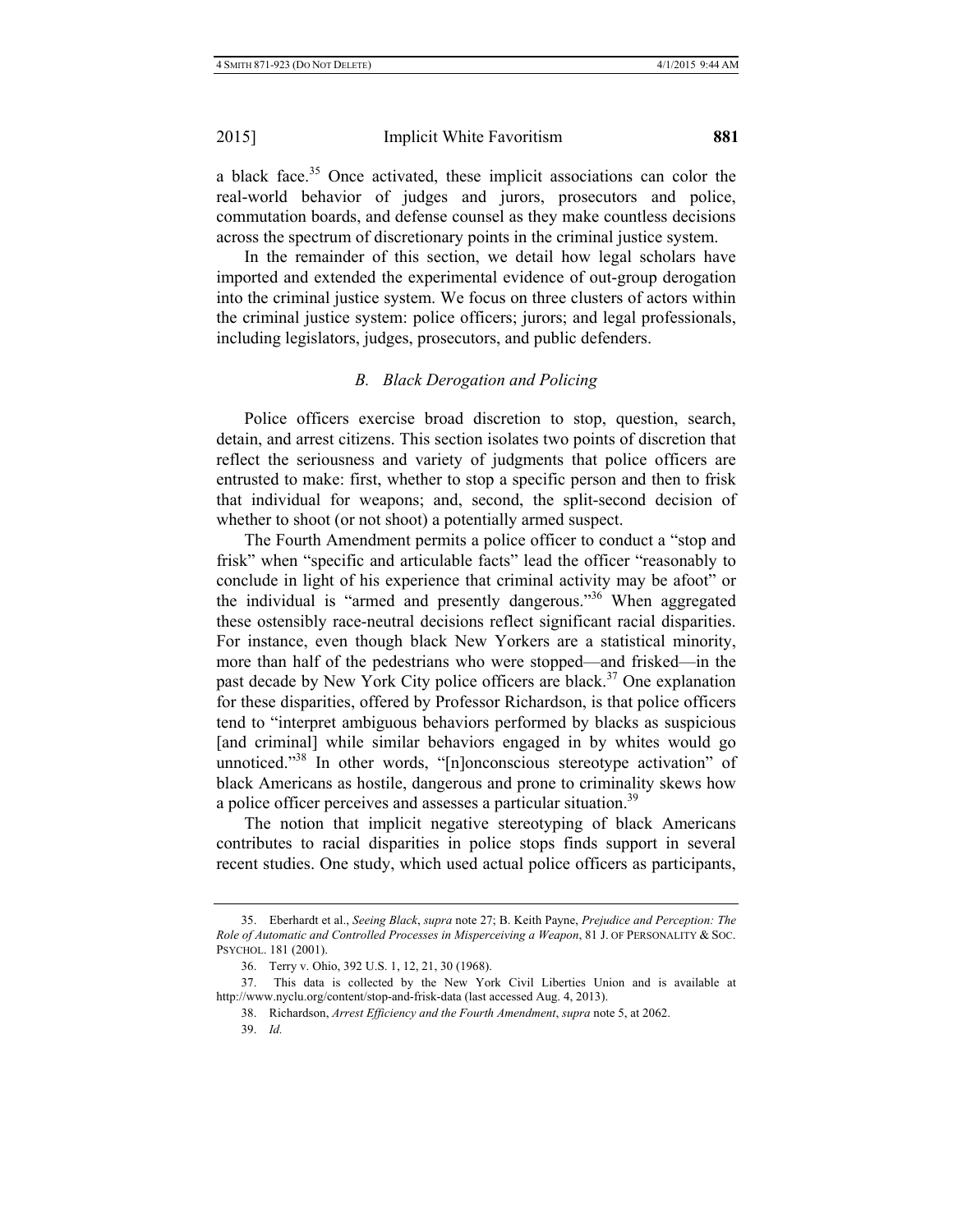demonstrated that when primed with crime-relevant words (e.g., arrest, shoot, chase) officers located a dot on a computer screen more quickly when it appeared on the half of the screen that had displayed a black face as opposed to a white face. $40$  In a second study, participants correctly identified a degraded picture of a crime-relevant object (e.g., a gun, a knife) as it came into focus in fewer frames when primed with a black face than when either primed with a white face or when they did not receive a prime.<sup>41</sup> Finally, in a third study, police officers evaluated stereotypically black faces as looking "more criminal" than less stereotypically black or white faces.<sup>42</sup> These studies demonstrate a strong automatic association between the concept of crime and black Americans. The crime–black associations, in turn, can trigger suspicion or facilitate the assessment of a black American as a "criminal" or as someone more likely to possess a weapon. In short, implicit racial bias can color the decision of an officer to notice a particular person, stop him, and frisk him for weapons.

The risk that implicit racial bias infects the judgment of police officers does not end with the decision to stop and frisk a suspect. Consider the most serious decision that a police officer could be asked to make: Does this suspect present an imminent threat that necessities the use of deadly force? Does the suspect have a gun—or is that shiny object a cell phone?<sup>43</sup> It is a life or death decision that the officer has milliseconds to make. $44$ Unfortunately, in a series of studies known as the "shooter bias" paradigm,

<sup>40.</sup> Eberhardt et al., *Seeing Black*, *supra* note 27. After being primed with a crime-relevant word, officers saw a screen that contained two images—one of a black face and the other of a white face. The faces disappeared from the screen and a dot-probe was placed on either the half of the screen that contained the white face or the half that contained the black face. *Id*.

<sup>41.</sup> Eberhardt et al., *Seeing Black*, *supra* note 27*.* After receiving a prime (or not), participants viewed a background image of a dilapidated neighborhood. In the foreground participants saw one of two degraded images come into focus over a series of forty-one frames. The first image was crime relevant—a gun or a knife—and the second image was crime irrelevant—a camera or a book. *Id*. The Eberhardt study corroborated and improved upon an earlier study by Professor Payne, which found that study participants could identify a "tool" more quickly after being primed with a white face, but could identify a gun more quickly after being primed with a black face. *See* Payne, *supra* note 35.

<sup>42.</sup> Eberhardt et al., *Seeing Black*, *supra* note 27. The study divided the police officer participants into two groups. The first group saw a series of white faces, while the second group saw a series of black faces. A random subset of the officers also performed a test that required them to rate each face based on the degree to which the face was stereotypically black (or white). Another subset of the officers performed a test that required them to ascertain whether each face "looked criminal." As predicted, the more stereotypically black the face, the more the officers rated the face as looking criminal.

<sup>43.</sup> Joshua Correll et al., *The Police Officer's Dilemma: Using Ethnicity to Disambiguate Potentially Threatening Individuals*, 83 J. PERSONALITY & SOC. PSYCHOL. 1314 (2002); *see also*  Charles M. Judd et al., *Automatic Stereotypes vs. Automatic Prejudice: Sorting Out the Possibilities in the Payne (2001) Weapon Paradigm*, 40 J. EXPERIMENTAL SOC. PSYCHOL. 75 (2004); Kang, *Trojan Horses of Race*, *supra* note 3, at 1525–28; Payne, *supra* note 35, at 287.

<sup>44.</sup> *See* Correll et al., *The Police Officer's Dilemma*, *supra* note 43, at 1314.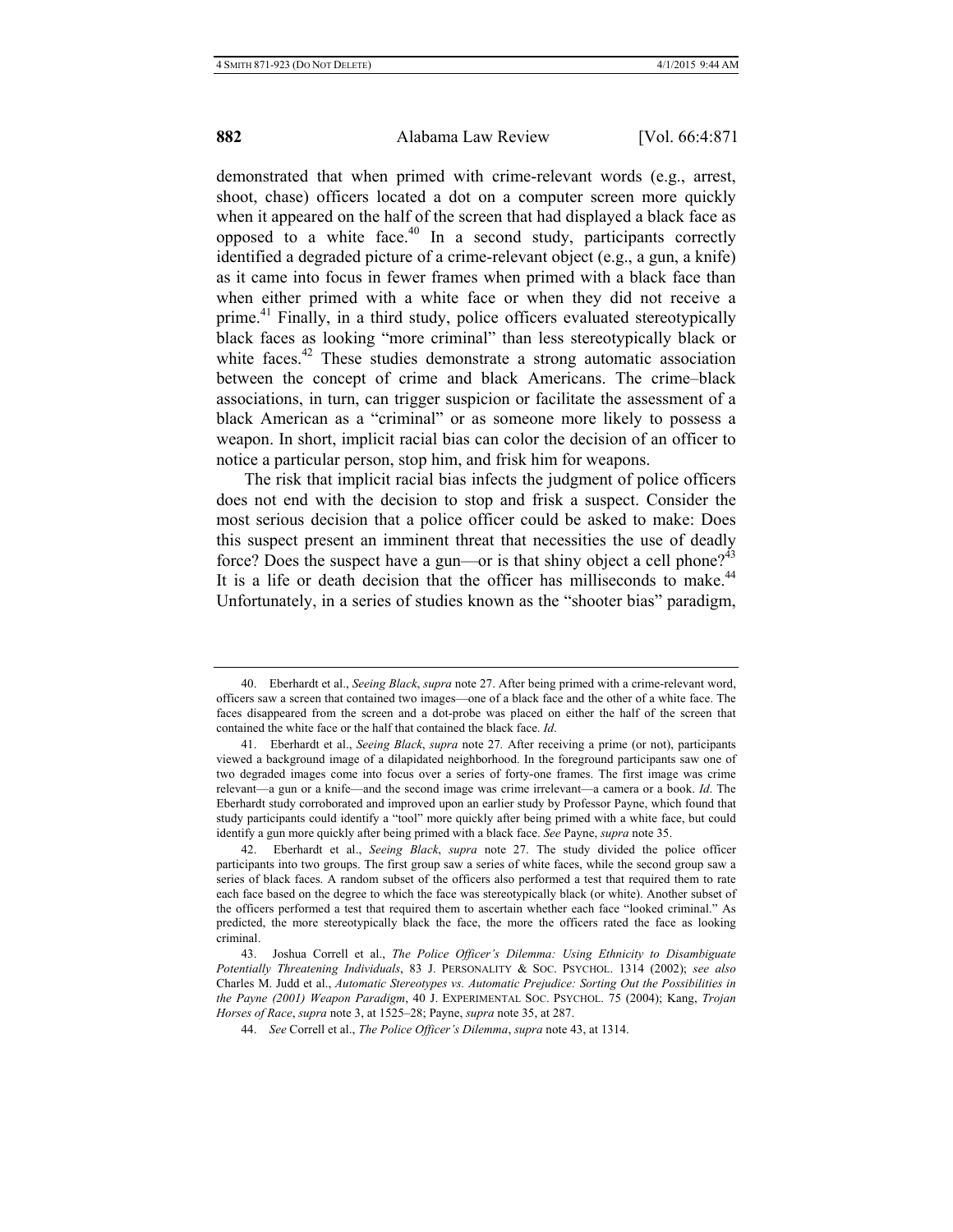researchers have demonstrated that implicit racial bias can influence whether—and how quickly—a person fires a weapon.<sup>45</sup>

The shooter bias paradigm is a customized video game in which a person appears on the screen holding either a cell phone or a gun.<sup>46</sup> Participants are instructed to "shoot" as rapidly as possible if the person is holding a gun or to hit the safety (i.e. "not shoot") as rapidly as possible if the person is holding a cell phone. Participants make the decision to shoot more often and more rapidly when a black person holds a gun compared to when a white person holds a gun.<sup>47</sup> Similarly, an analysis of participant errors shows that participants are more likely to accidentally shoot an unarmed man when he is black than when he is white. $48$ 

Researchers have even employed this "shooter bias" study using police officer participants.49 Although police officers were able to avoid making significantly more race-based shooting errors, they nonetheless pulled the trigger more quickly when viewing armed black men compared to armed white men, and hit the safety more quickly when viewing unarmed white men compared to unarmed black men.<sup>50</sup> Although one would hope that an officer's reaction time when making a judgment as to the dangerousness of a potential suspect would not depend on race, this research demonstrates how implicit negative stereotyping can influence how police officers respond to even the gravest scenarios.

## *C. Black Derogation and Juries*

The Sixth Amendment provides criminal defendants the right to trial by an impartial jury. This section discusses the ways in which implicit racial bias can seep into how the jury makes its decisions. It includes, for example, (1) whether the defendant is afforded the presumption of innocence and if the jurors hold the prosecution to its burden to prove each element of the offense beyond a reasonable doubt;<sup>51</sup> (2) how jurors assess

<sup>45.</sup> *Id.* 

<sup>46.</sup> *Id.* 

<sup>47.</sup> *Id.*

<sup>48.</sup> *Id.* 

<sup>49.</sup> Joshua Correll et al., *Across the Thin Blue Line: Police Officers and Racial Bias in the Decision to Shoot*, 92 J. PERSONALITY & SOC. PSYCHOL. 1006 (2007).

<sup>50.</sup> One IAT paradigm, the Weapons–Race IAT, may help to explain the findings of the shooter bias studies. This IAT involves participants pairing either European-American and African-American faces with weapons (e.g., an ax, a rifle) or harmless objects (e.g., a briefcase, a calculator). Most people who complete a Weapons–Race IAT exhibit stronger associations between black people and weapons and white people and harmless objects than between white people and weapons and black people and harmless objects.

<sup>51.</sup> In re Winship, 397 U.S. 358, 361 (1970) (explaining that "[t]he requirement that guilt of a criminal charge be established by proof beyond a reasonable doubt dates at least from our early years as a Nation").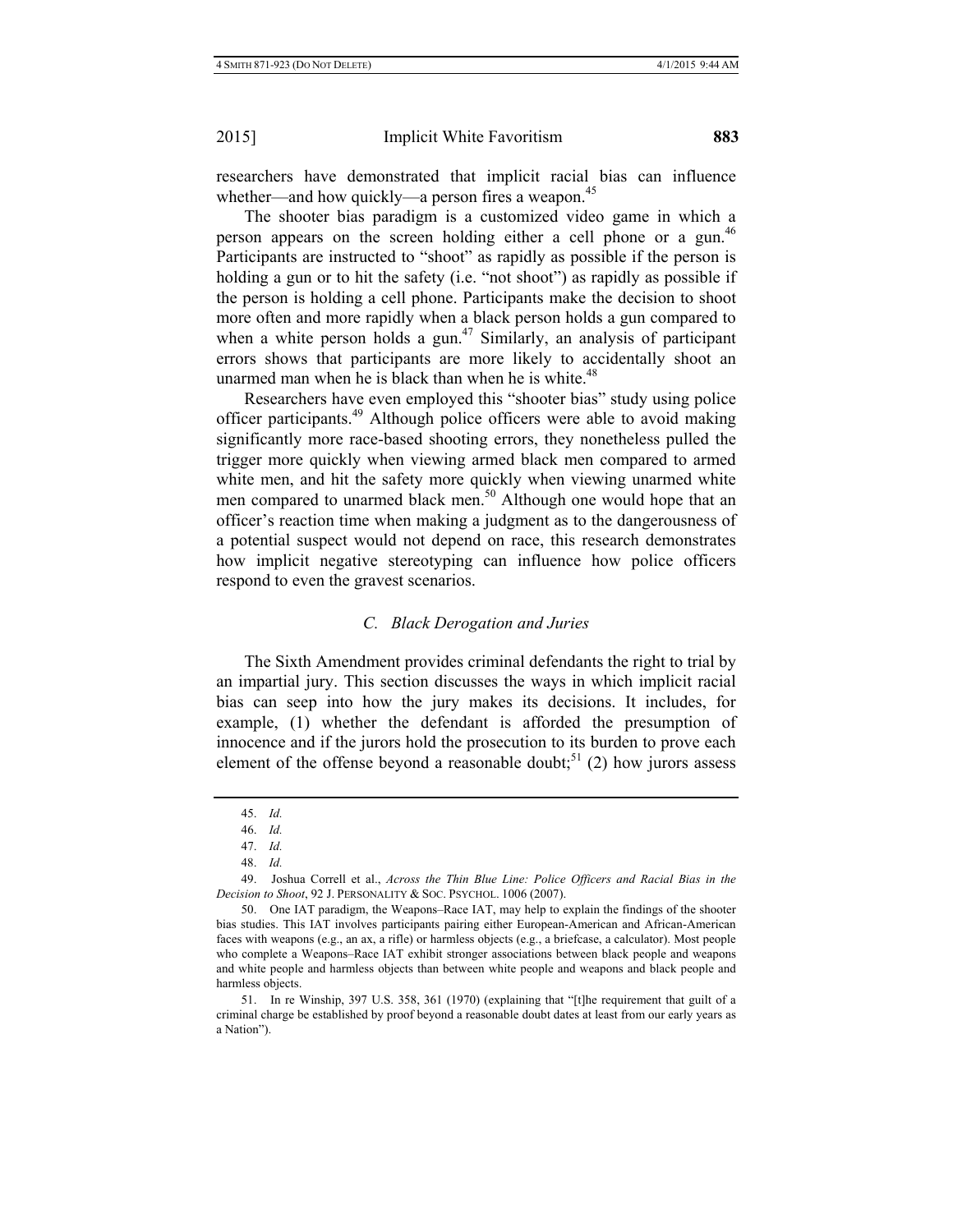the probative value of ambiguous evidence; and (3) how jurors evaluate the credibility of a self-defense claim.

First, implicit racial bias corrodes the foundational notions that every defendant is presumed innocent and that the jury can find the defendant guilty only if the prosecution proves each element of the offense beyond a reasonable doubt. $52$  The simplest, and most damning, evidence of the corrosive effect of implicit bias on the presumption of innocence and the beyond a reasonable doubt standard comes from a version of the IAT designed to measure whether participants exhibited stronger associations between black and "guilty" and white and "not guilty" as opposed to black and "not guilty" and white and "guilty."53 As the researchers predicted, participants exhibited significantly stronger associations between black people and "guilty" than they did white people and "guilty."54 In another study, researchers demonstrated that mock jurors paid more attention to the faces of black men than to white men immediately after sitting in an actual jury box and listening to a federal judge give videotaped jury instructions on the presumption of innocence.<sup>55</sup> Considered together with the strong association between black and "guilty," the researchers interpreted their results to indicate that jurors struggled to reconcile the presumption of innocence with stereotypes of black Americans as dangerous, hostile, and prone to criminality.<sup>56</sup>

Race also can influence the way that jurors assess the probative value of ambiguous pieces of evidence.<sup>57</sup> One study found that participants who

55. *See* Young et al., *supra* note 52, at 2–3. Professor Danielle Young and her colleagues showed mock jurors (sitting in a jury box) videotaped jury instructions delivered by a federal judge. Half of the mock jurors received jury instructions that included the presumption of innocence instructions, while the other half received jury instructions without it. Immediately following the jury instructions, the researchers employed a dot-probe task and found that the presumption of innocence instructions actually shifted mock jurors' attention towards faces of black men (relative to faces of white men).

56*. Id*.

57. *See* Justin D. Levinson & Danielle Young, *Different Shades of Bias: Skin Tone, Implicit Racial Bias, and Judgments of Ambiguous Evidence*, 112 W. VA. L. REV. 307 (2010). Mock juror participants read a short description of a fictional mini-mart robbery. They then viewed a series of photographs from the crime scene. One of the photographs—the prime—displayed a masked assailant pointing a gun across the counter. The assailant's skin color could be determined from the skin tone of his forearm. Half of the participants saw a darker skinned suspect while the other half saw a lighter skinned suspect. Participants then viewed pieces of evidence discovered during the investigation of the crime and were asked whether and to what degree each piece of evidence was probative of guilt. Participants primed with the dark-skinned suspect believed ambiguous evidence to be more probative of guilt than participants who assessed the same evidence after being primed with a light-skinned suspect. *Id.*

<sup>52.</sup> *See* Levinson et al., *Guilt by Implicit Racial Bias*, *supra* note 3; Danielle Young et al., *Innocent Until Primed: Mock Jurors' Racially Biased Response to the Presumption of Innocence*, PLOS ONE (2014), *available at* http://www.plosone.org/article/fetchObject.action?uri=info:doi/ 10.1371/journal.pone.0092365&representation=PDF.

<sup>53.</sup> Levinson et al., *Guilt by Implicit Racial Bias*, *supra* note 3.

<sup>54.</sup> One might surmise that judges should be entrusted to decide guilt and innocence in criminal trials. Judges, too, exhibit implicit racial bias. *See infra* notes 71–74 and accompanying text.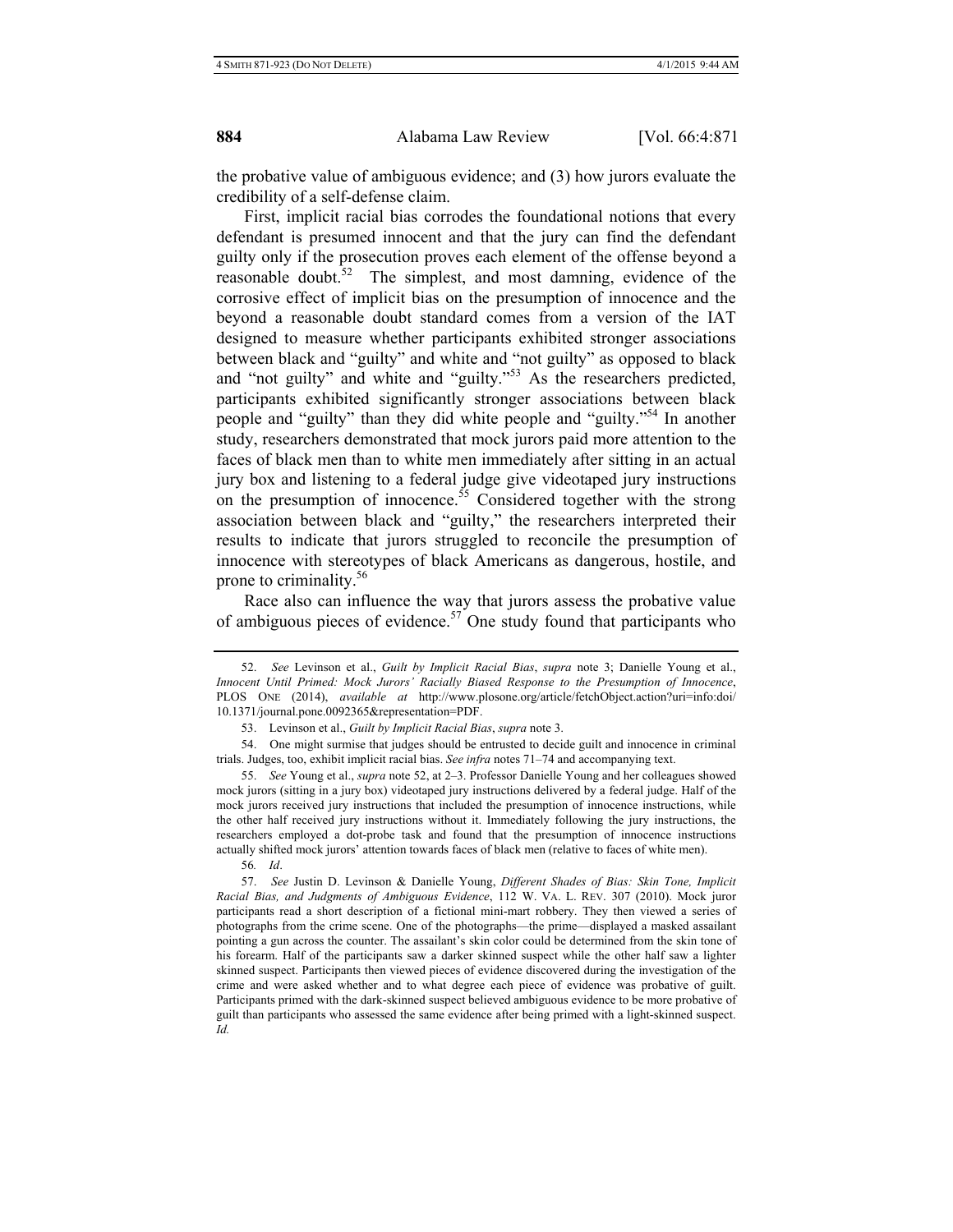read a short description of a fictional mini-mart robbery interpreted ambiguous pieces of evidence as more probative of guilt after viewing a surveillance photo of a dark-skinned perpetrator than they did after viewing a surveillance photo of a light-skinned perpetrator.<sup>58</sup> The participants primed with the surveillance photo of a dark-skinned suspect also evaluated the overall case against the suspect to be more probative of guilt—both on a 0 to 100 scale and under a traditional guilty/not guilty measure.<sup>59</sup> These results are particularly troubling in light of contemporary knowledge on wrongful convictions because the study suggests race can alter guilt or innocence determinations, at least on the margins. Implicit racial bias also can contribute to wrongful convictions by influencing how people remember—and misremember—people and events. For example, one memory test study, which used actual police officers as participants, found that when primed with crime-related words the officers were more likely to falsely identify the wrong black face as the suspect when the incorrect face exhibited more stereotypically black facial features than the target face.<sup>60</sup>

Most crimes are not "whodunits," however, but richly textured human interactions that turn upon more nuanced *how* and *why* questions. In these cases, the responsibility of juries is to identify gradations of culpability. Consider a second-degree murder case where the accused claims that he acted in self-defense—a claim that often turns on whether the person who exercised self-help had a "reasonable" basis to believe the he was in immediate danger of imminent bodily harm.<sup>61</sup> Who threw the first punch? *What words were exchanged*? *Was either party trying to leave the altercation?* Empirical research demonstrates that jurors remember—and misremember—these types of crime details in racially biased ways, too. $62$ Indeed, people who read a fictional story about a confrontation between two men remember aggressive details more accurately when the aggressor has a stereotypically black name—Tyronne.<sup>63</sup> Participants tended also to misremember stereotype-congruent "facts" not included in the story, such as incorrectly remembering Tyronne as the aggressor even when the white man, William, perpetrated the aggression.<sup>64</sup> In addition to these studies

<sup>58.</sup> *Id*. at 310–11.

<sup>59.</sup> *Id.* at 337.

<sup>60.</sup> Eberhardt et al., *Seeing Black*, *supra* note 27, at 888–89.

<sup>61.</sup> Cynthia Lee, *Making Race Salient: Trayvon Martin and Implicit Bias in a Not Yet Post-Racial Society*, 91 N.C. L. REV. 1555, 1562–63 (2013).

<sup>62.</sup> Levinson, *Forgotten Racial Equality*, *supra* note 3. Levinson provided participants with a fictional story about a confrontation between two men. Every participant read the same story, except that half of the participants read a story about a white perpetrator named William (who was identified as Caucasian) while the other half read about a black perpetrator named Tyronne (who was identified as African-American). *Id.*

<sup>63.</sup> *Id*. at 398–400.

<sup>64.</sup> *Id*. at 400.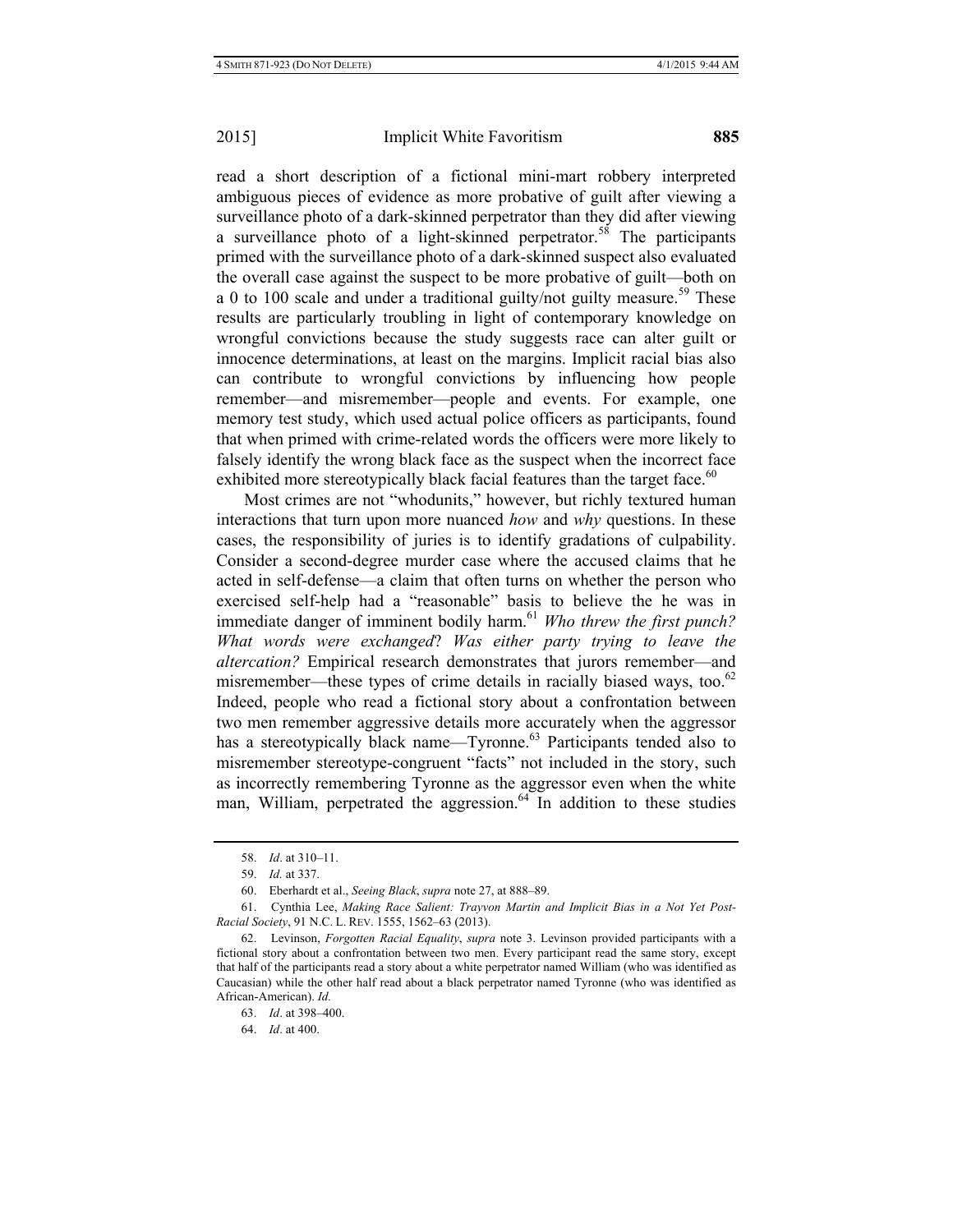demonstrating how racially skewed memory performance can influence self-defense claims, Professor Lee has drawn on the research documenting the associations between blacks and weapons, as well as the shooter bias studies that demonstrate that civilian participants mistakenly shoot unarmed black Americans more often than white Americans, to argue that jurors are more likely to find that the defendant acted reasonably if the deceased was black than if the deceased was white.<sup>65</sup>

#### *D. Black Derogation and Legal Professionals*

This Part explores how police officers and jurors exhibit implicit racial bias at multiple stages of the criminal justice system. What about legal professionals—the legislators, judges, prosecutors, and public defenders that define crimes and preside over, prosecute, and defend criminal cases? Here, too, scholars assert the corrosive role of implicit racial bias.

#### *1. Legislators*

Implicit bias can enter into the criminal justice system at the very earliest point: when legislators set forth the behaviors that will constitute substantive crimes and set the sanctions that follow from commission of those crimes. We focus on one example: the massive punishment disparity between powder and crack cocaine in the late  $1980s$ .<sup>66</sup>

Debate over the appropriate punishment for crack cocaine occurred in the broader context of the decline of urban America and a rise in inner-city violent crime.<sup>67</sup> Indeed, Americans increasingly associated crack cocaine with "crack murders" and other violent crime.<sup>68</sup> Professor Ogletree and colleagues posit that given this historical backdrop, implicit racial bias—as opposed to simply an explicit intent to disproportionately punish black Americans—contributed to the crack–powder disparity.<sup>69</sup> Americans saw crack as a "black" problem. The link between crack cocaine and blackness triggered automatic associations between black Americans and violence, dangerousness, and criminality. In turn, these associations triggered a fear response. Thus, the "fear of black people ratcheted up the perceived dangerousness of crack cocaine use" and "justified the huge disparity

<sup>65.</sup> Lee, *Making Race Salient*, *supra* note 61, at 1582–85.

<sup>66.</sup> Deborah Ahrens, *Methademic: Drug Panic in an Age of Ambivalence*, 37 FLA ST. U. L. REV. 841, 855–57 & n.66 (2010) (noting "crack babies"); *id*. at 853–57 & n.60 (on "crack murders").

<sup>67.</sup> *Id*. at 857.

<sup>68.</sup> *Id*. at 855–57 & n.66 (noting "crack babies"); *id*. at 853–57 & n.60 (noting "crack murders").

<sup>69.</sup> Charles Ogletree et al., *Criminal Law: Coloring Punishment: Implicit Social Cognition and Criminal Justice*, *in* IMPLICIT RACIAL BIAS ACROSS THE LAW 45, 51 (Justin D. Levinson & Robert J. Smith eds., 2012) [hereinafter Ogletree et al., *Coloring Punishment*].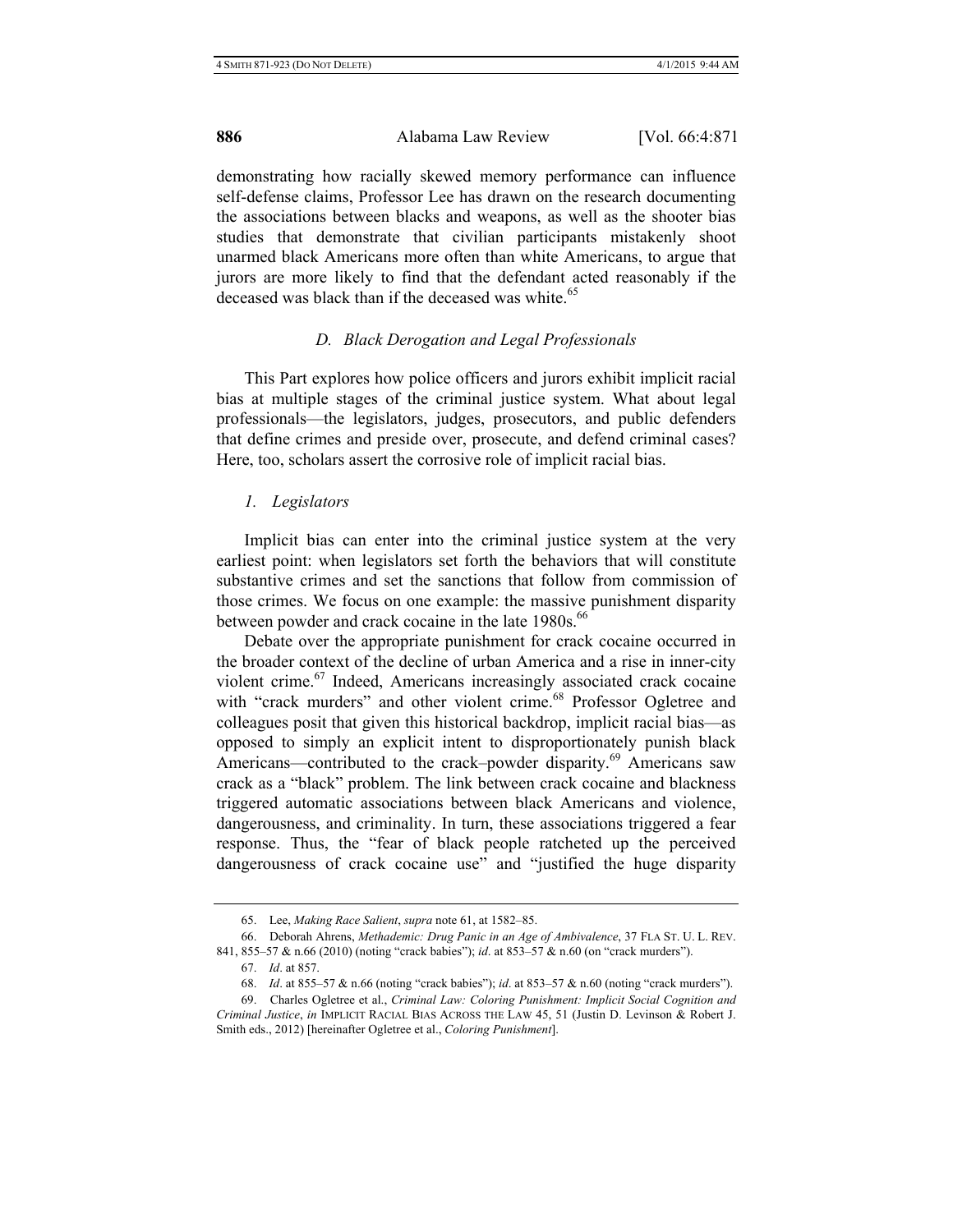between sentences for the use of crack and powdered cocaine."<sup>70</sup> To be clear, the point made by Ogletree and colleagues is not that implicit racial bias is *the* reason why harsh penalties for drug crimes exist, but rather that equating drug crime—especially crack cocaine usage—with black crime activates a host of negative stereotypes about black Americans and those associations create a filter through which legislative decisions are made.

# *2. Judges*

Judges are the archetype of impartial actors in the criminal justice system. Yet, one recent study casts doubt on the idea that judges are impervious to racial bias.<sup>71</sup> Professor Rachlinski and his colleagues found that white judges from three distinct regions of the United States displayed a strong implicit white-over-black preference on the traditional Race IAT.<sup>72</sup> These researchers then demonstrated that when subliminally primed with words representing stereotypically black concepts, those judges who had demonstrated white-over-black preference on the IAT tended to sentence racially ambiguous defendants more harshly than when they were primed with random words.<sup>73</sup> These findings, though relatively moderate in magnitude, held across two different fictional crime narratives: one involving a juvenile defendant in a violent armed robbery case and the other a juvenile defendant in a non-violent shoplifting case.<sup>74</sup> Though the study authors did not endeavor to interpret their findings, the standard derogation narrative imports easily: black Americans are stereotyped as dangerous, hostile, and prone to criminality; thus, whether rooted in deterrence theory or retribution, black offenders warrant enhanced punishment.

# *3. Prosecutors*

Empirical studies of the federal criminal justice system suggest that prosecutorial discretion—not judicial discretion—is the major driver of

<sup>70.</sup> *Id.*

<sup>71.</sup> *See* Jeffrey J. Rachlinski et al., *Does Unconscious Racial Bias Affect Trial Judges?*, 84 NOTRE DAME L. REV. 1195 (2009).

<sup>72.</sup> *Id.* at 1210.

<sup>73</sup>**.** *Id.* at 1214–17.

<sup>74.</sup> *Id*. Interestingly, in a variation of the study that explicitly identified the race of the defendant, white judges corrected for their implicit bias. After receiving explicit race variation of the study, the judges self-reported suspecting that the study authors intended to test race effects. Hence, the authors concluded that with sufficient motivation judges could overcome their implicit biases.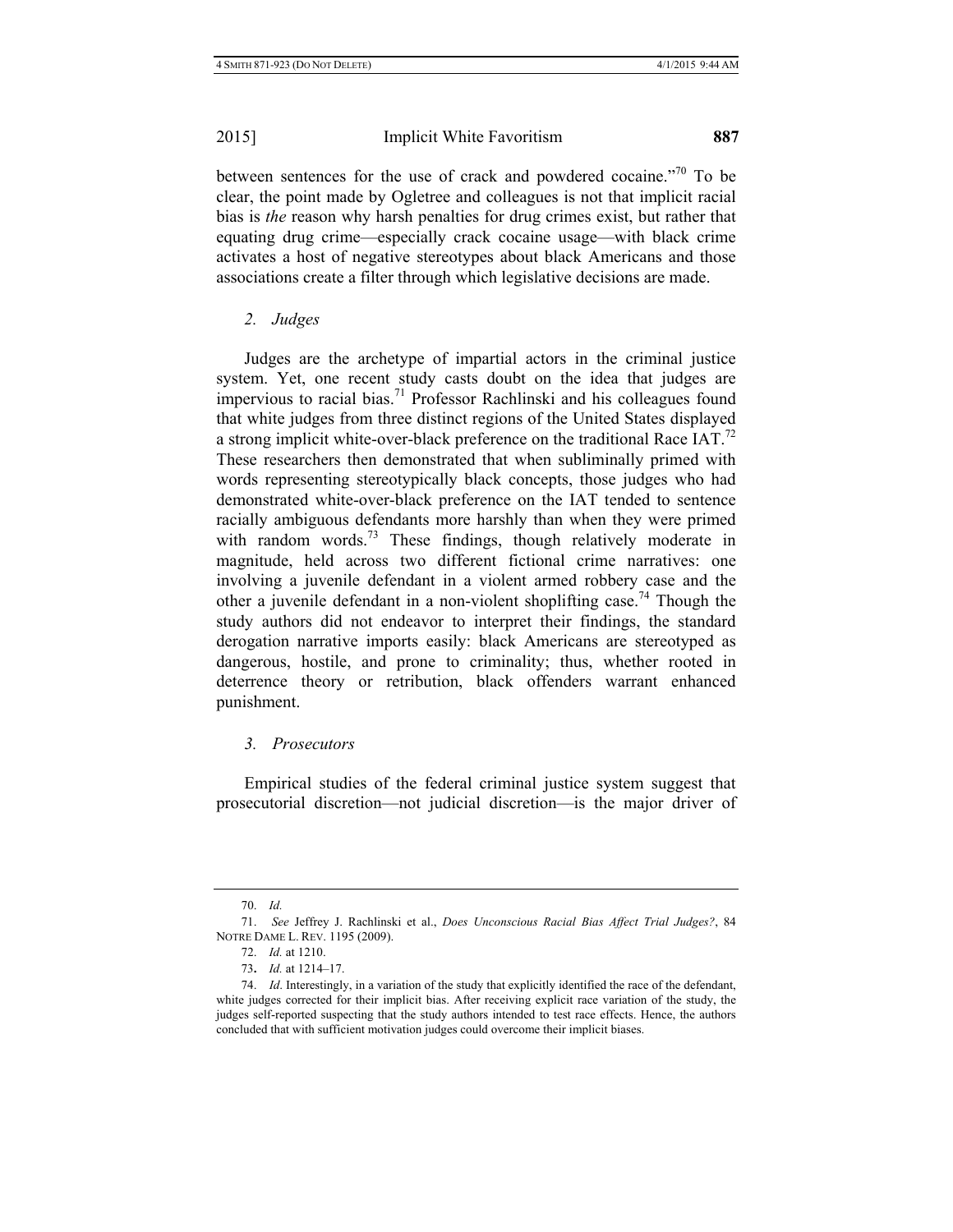racial disparities.<sup>75</sup> Most racial disparities in the federal system originate from initial charging decisions, and, specifically, in the decision of whether to charge an offense that carries a mandatory minimum sentence.<sup>76</sup> Imagine a prosecutor deciding whether to charge a juvenile in the adult system as opposed to the juvenile justice system. Prosecutorial guidelines for deciding whether to charge a juvenile as an adult stress the importance of several factors, including (1) "[t]he sophistication and maturity of the juvenile as determined by consideration of his home, environmental situation, emotional attitude and pattern of living";  $^{77}$  (2) "[t]he seriousness of the alleged offense";78 (3) "[w]hether the alleged offense was committed in an aggressive, violent, premeditated or willful manner";<sup>79</sup> and (4) "[t]he prospects for adequate protection of the public and the likelihood of reasonable rehabilitation of the juvenile."80 Are these factors race-neutral or instead influenced by negative stereotypes of black Americans?

Imagine a case where the prosecutor must decide whether to charge as an adult a sixteen-year-old black male who steals candy from a convenience store and punches the clerk in the face before he exits. How culpable is the suspect? Did he punch the clerk in a calculated attempt to avoid being caught, or because he became violent so readily, or simply because he panicked?<sup>81</sup> Professors Smith and Levinson have argued that the race of the juvenile—whether conveyed by a mug shot, a notation in the police file, or even by a stereotypically black name  $82$ —can trigger stereotypes of black Americans as hostile and aggressive.<sup>83</sup> In turn, "[t]he activation of these negative constructs can translate into a sense that the crime . . . is more aggressive or violent than . . . if the prosecutor [had] assessed the facts of the case in a truly race-neutral manner.<sup>84</sup>

Two empirical studies directly support the hypothesis that implicit racial bias can influence the decision of a prosecutor to charge a juvenile offender as an adult instead of referring him to juvenile court. The first

80. *Id.*

82. *Id*.

84. *Id*.

<sup>75.</sup> Sonja B. Starr & M. Marit Rehavi, *Racial Disparity in Federal Criminal Charging and Its Sentencing Consequences* (Program in Law & Econ. Working Paper Series, Paper No. 12-002, 2012), *available at* http://www.fjc.gov/public/pdf.nsf/lookup/NSPI201213.pdf/\$file/NSPI201213.pdf.

<sup>76.</sup> *Id.* at 3 ("[Most] sentence gaps can be explained by prosecutors' initial charging decisions particularly the choice to bring mandatory minimum charges. The mandatory minimum indicator can explain nearly seven percentage points of the race gap at the mean and has a significant and sizeable explanatory effect at every decile, ranging from five to nine percentage points . . . .").

<sup>77.</sup> Kent v. United States, 383 U.S. 541, 566–67 (1966) (listing factors to be considered in deciding whether to transfer a case to adult court).

<sup>78.</sup> *Id.* at 566.

<sup>79.</sup> *Id.* at 567.

<sup>81.</sup> Smith & Levinson, *supra* note 6, at 812.

<sup>83.</sup> *Id*.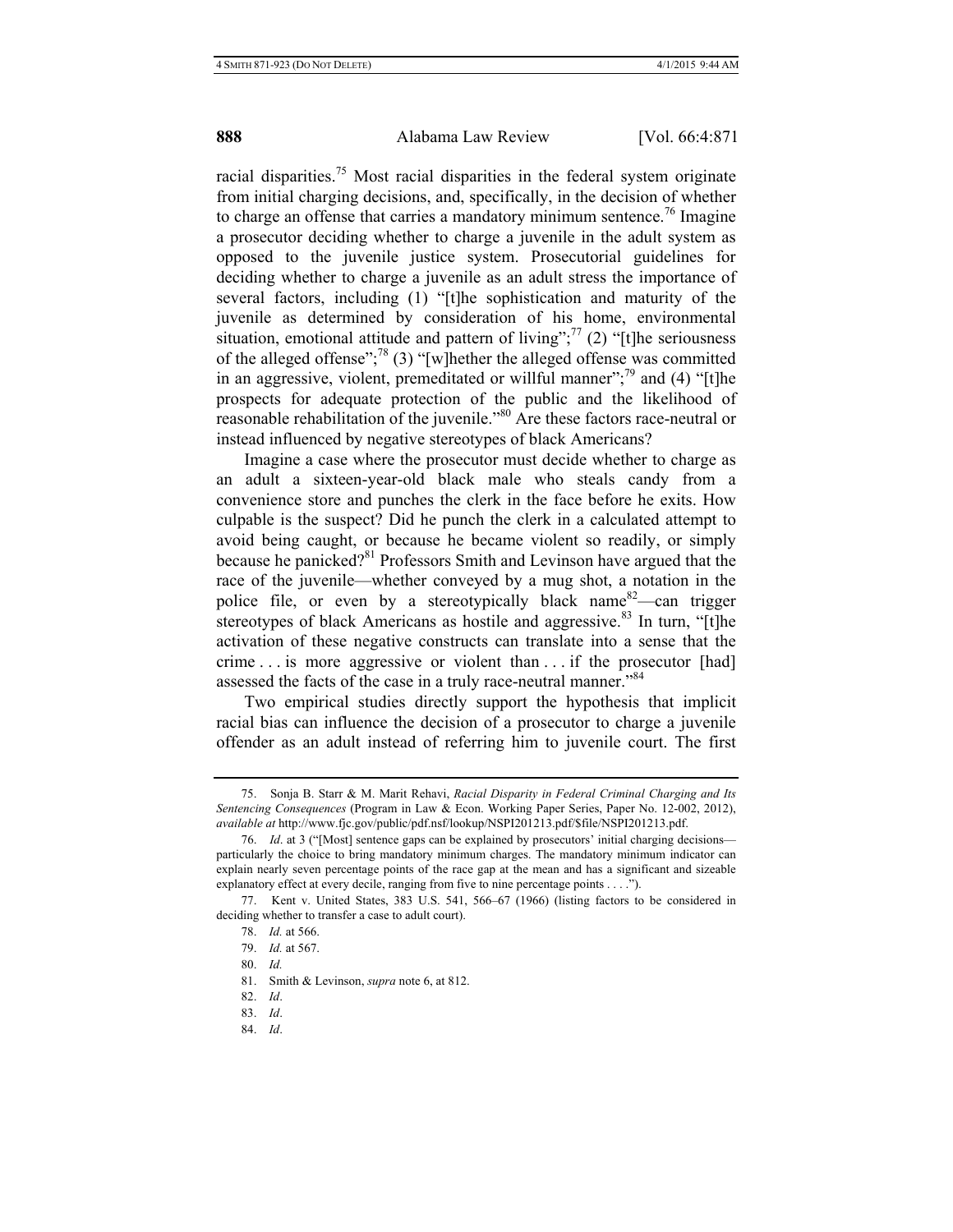study found that when primed with words that represent stereotypically black concepts (e.g., "Harlem," "dreadlocks," "homeboy") both police officers and probation officers evaluated juvenile suspects as *more* culpable and deserving of punishment and *less* immature on account of their adolescence.<sup>85</sup> The second study found that participants expressed increased support for a life without parole sentence for a fourteen-year-old defendant who murdered an elderly woman when the researchers described the juvenile as a black male than when they described him as a white male.86 Moreover, these same participants indicated a stronger belief that juveniles and adults are similarly blameworthy for their conduct when the researchers presented the fourteen-year-old defendant as a black male.<sup>87</sup> Taken together, then, these studies support the notion that implicit racial bias can influence how prosecutors exercise their discretion to charge a juvenile offender in adult court.

## *4. Public Defenders*

What if defense lawyers, too, are susceptible to implicit racial bias? Professors Eisenberg and Johnson used a pencil and paper version of the Race IAT to demonstrate that lawyers who represent defendants facing the death penalty exhibit the same implicit white-over-black preference that exists in the general participant population.<sup>88</sup> Professors Richardson and Goff recently explored how this finding translates into the work of public

88. Theodore Eisenberg & Sheri Lynn Johnson, *Implicit Racial Attitudes of Death Penalty Lawyers*, 53 DEPAUL L. REV. 1539 (2004).

<sup>85.</sup> Sandra Graham & Brian S. Lowery, *Priming Unconscious Racial Stereotypes About Adolescent Offenders*, 28 LAW & HUM. BEHAV. 483, 483 (2004). This study borrowed some of its methodology from research conducted by Patricia Devine. *See* Devine, *supra* note 27, at 7, 9, 13. Professors Graham and Lowery conducted an experiment designed to test whether police officers and probation officers would indicate a preference for harsher punishment after being primed with stereotypically black words. Participants—police and probation officers—read two different fictional crime reports. Both reports described a racially ambiguous juvenile suspect. The first report described an accusation by a convenience store manager that a twelve-year-old boy with no prior record took miscellaneous toys valued at \$40 from the store. The boy denied stealing the toys. No witnesses had emerged. In the second crime report, which involved an assault by a fifteen-year-old boy on a sixteenyear-old, conflicting witness accounts made it unclear who started the fight and whether the fifteenyear-old suspect acted in self-defense. Graham & Lowery, *supra* note 85.

<sup>86.</sup> Aneeta Rattan et al., *Race and the Fragility of the Legal Distinction Between Juveniles and Adults*, PLOS ONE (2012), at 2, *available at* http://www.plosone.org/article/fetchObject.action? uri=info:doi/10.1371/journal.pone.0036680&representation=PDF.

<sup>87.</sup> *Id*. at 2. Dr. Rattan and colleagues presented participants with a case of a fourteen-year-old juvenile defendant who had brutally raped an elderly woman. Half the participants read the narrative with the juvenile described as being black; the other half read the same narrative except the juvenile was described as white. Subsequently, participants were asked two questions: "'[t]o what extent do you support life sentences with no possibility of parole for juveniles when they have been convicted of serious violent crimes (in which no one was killed)?"" and "'[h]ow much do you believe that juveniles who commit crimes such as these should be considered less blameworthy than an adult who committed the same crime?'" *Id.*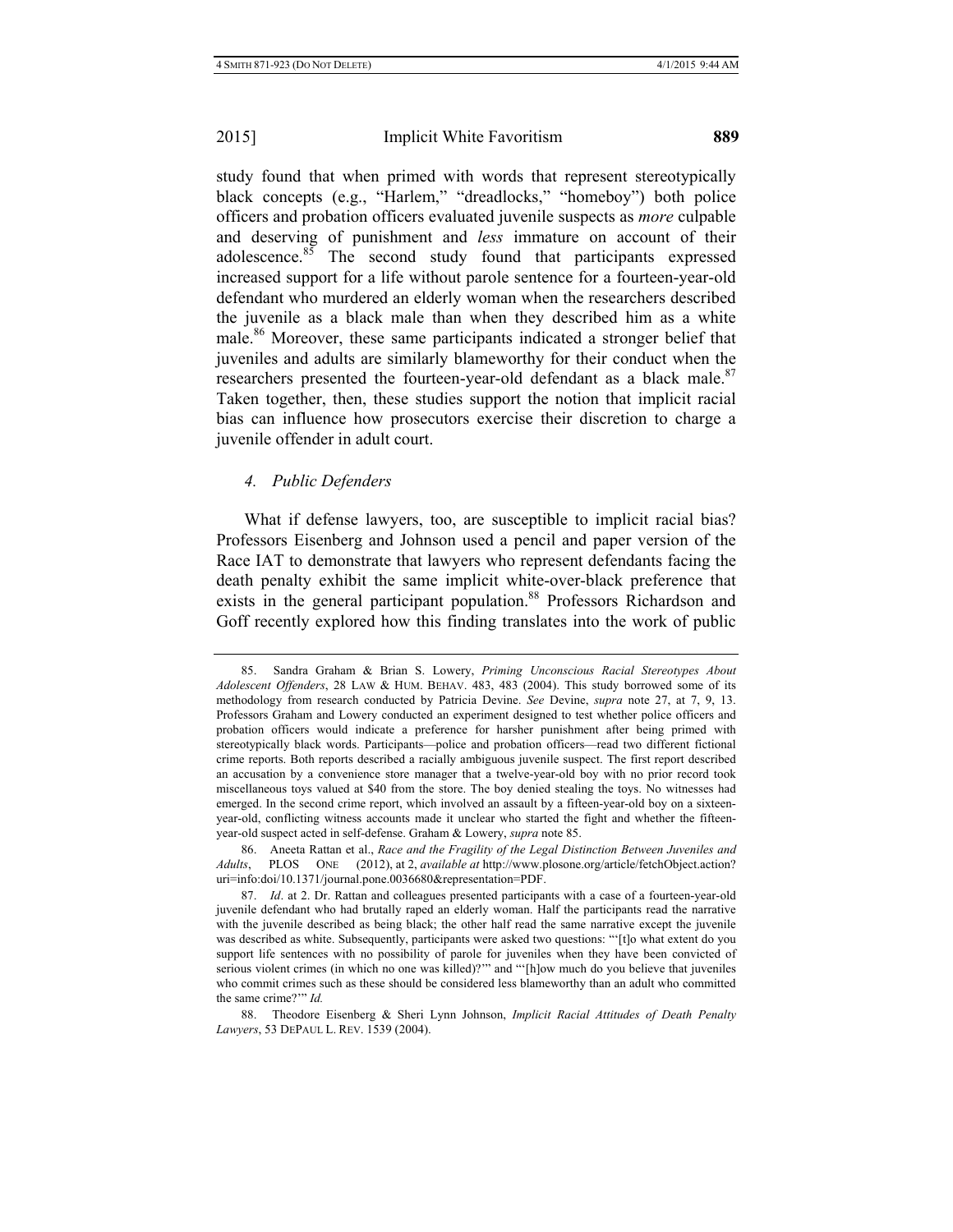defender offices generally.<sup>89</sup> With crushing caseloads, public defenders often are forced to "triage" cases,  $90$  which means that despite best intentions, it is nearly impossible for public defenders to provide adequate representation to every client. How does a lawyer choose to spend more time on one case over another when those cases are very similar in terms of facts and charges? After reviewing studies that Goff conducted, which demonstrate that implicit race bias influences how much punishment participants consider to be justified, Richardson and Goff concluded that "defenders may be more accepting of higher sentencing recommendations for black versus white clients and, thus, less likely to negotiate aggressively for lower sentences or to conduct mitigation investigations."<sup>91</sup> Moreover, "[b]ecause of their belief that a tougher sentence is appropriate or likely to be imposed, [public defenders] may be less likely to fight for their client's release on bail and spend time, effort, and scarce resources negotiating a better plea deal."92

\*\*\*

Taken together, these studies on implicit racial bias illustrate that race continues to matter across the entire criminal justice spectrum, though in ways equally less visible and more pervasive than previously imagined. Yet, our knowledge of the role of implicit bias in criminal law and procedure is constrained. Although the social science literature demonstrates that implicit racial biases can be attributed to derogation (e.g., "black people are hostile"), or favoritism (e.g., "white people are competent"), or both, legal scholars tend to treat implicit racial bias as if it dealt exclusively with the racial derogation that flows from implicit negative stereotyping of black Americans. In Part II, then, we begin to

<sup>89.</sup> Richardson & Goff, *supra* note 8, at 2626.

<sup>90.</sup> *Id*. at 2636.

<sup>91.</sup> *Id.* at 2640. Goff himself helped to pioneer the research on implicit dehumanization. In an emotionally powerful series of studies, Goff and colleagues found that implicit racial biases can strike at the core of what it means to be fully human. In one study, participants recognized degraded pictures of apes in fewer frames when primed with a black face than when primed with a white face. In another study, participants primed with an ape were faster to detect a dot-probe when positioned where a black face had appeared on a screen than when the dot-probe was positioned where a white face had appeared on the screen. After establishing this bi-directional relationship between "black" and "ape," Goff and colleagues had participants in a third study watch a video of a police chase that ended with police officers beating the black suspect after he had exited his vehicle. Use of an ape prime (but not a feline prime or no prime at all) significantly increased the degree to which participants believed that the officers were justified in their harsh treatment of the black suspect. Richardson and Goff's article translates these findings into the public defender context. *See also* Smith & Cohen, *supra* note 7 (suggesting that the black–ape studies suggest that implicit dehumanization could influence the relationship between capital defenders and white clients differently than capital defenders and their black clients).

<sup>92.</sup> Richardson & Goff, *supra* note 8, at 2641.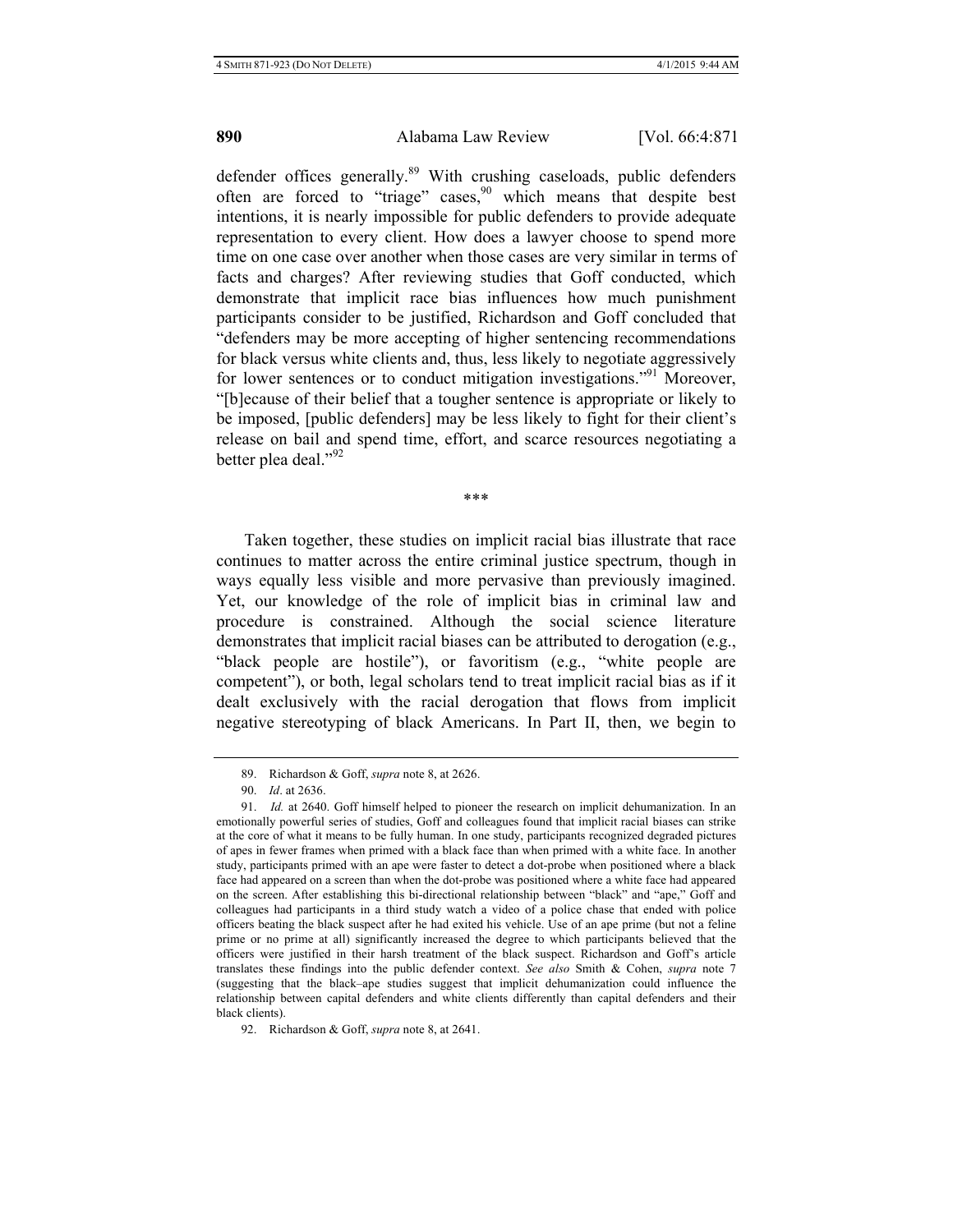build a more accurate model of implicit bias-driven inequality by introducing the concept of implicit white favoritism—a sort of automatic boost that one receives on account of his whiteness. Our favoritism account does not supplant the derogation account. To the contrary, it illustrates why criminal law and procedure scholars concerned about racial disparities in the criminal justice system must grapple with both derogation and favoritism.

# II. THE SOCIAL SCIENCE OF IMPLICIT FAVORITISM

This Part introduces the equally established other half of implicit racial bias: implicit white favoritism.<sup>93</sup> Implicit white favoritism refers to the positive effects of implicit bias on members of privileged groups. Understanding the mechanics of implicit favoritism is important for anyone who seeks to reduce disparities in the criminal justice system. Removing black derogation is not the same as being race-neutral. Even if all implicit negative stereotyping miraculously ended tomorrow, unjustified racial disparities would persist for at least as long as legislators, police officers, jurors, and legal professionals continue to engage in white favoritism. In Part III we explore concrete examples of how implicit favoritism perpetuates racial disparities in criminal justice. First, though, we explore the science of white favoritism.

This Part begins by describing how priming positive racial stereotypes leads to positive gains for white Americans. Next, we investigate how attributions of causation and intentionality are slanted to favor in-group members, who, in the criminal justice system, are white Americans. We then consider the relative nature of the IAT and what it means for implicit favoritism. Finally, we discuss the fundamentals of enhanced in-group empathy and detail how memory errors may favor white Americans. The purpose of this Part is not only to illustrate implicit racial bias as implicit favoritism, but also to demonstrate that favoritism itself is an umbrella term that captures a variety of ways in which Americans tend to implicitly advantage whites.

# *A. Priming: A Powerful In-Group Boost*

The research on priming discussed in Part I demonstrated that when stereotypes related to blacks are activated, these stereotypes could have severe consequences for their targets. But this implicit derogation effect is only half of the story. The other half of the story is that positive stereotypes

<sup>93.</sup> Marilynn B. Brewer, *In-Group Bias in the Minimal Intergroup Situation: A Cognitive– Motivational Analysis*, 86 PSYCHOL. BULL. 307 (1979); Greenwald & Pettigrew, *supra* note 10.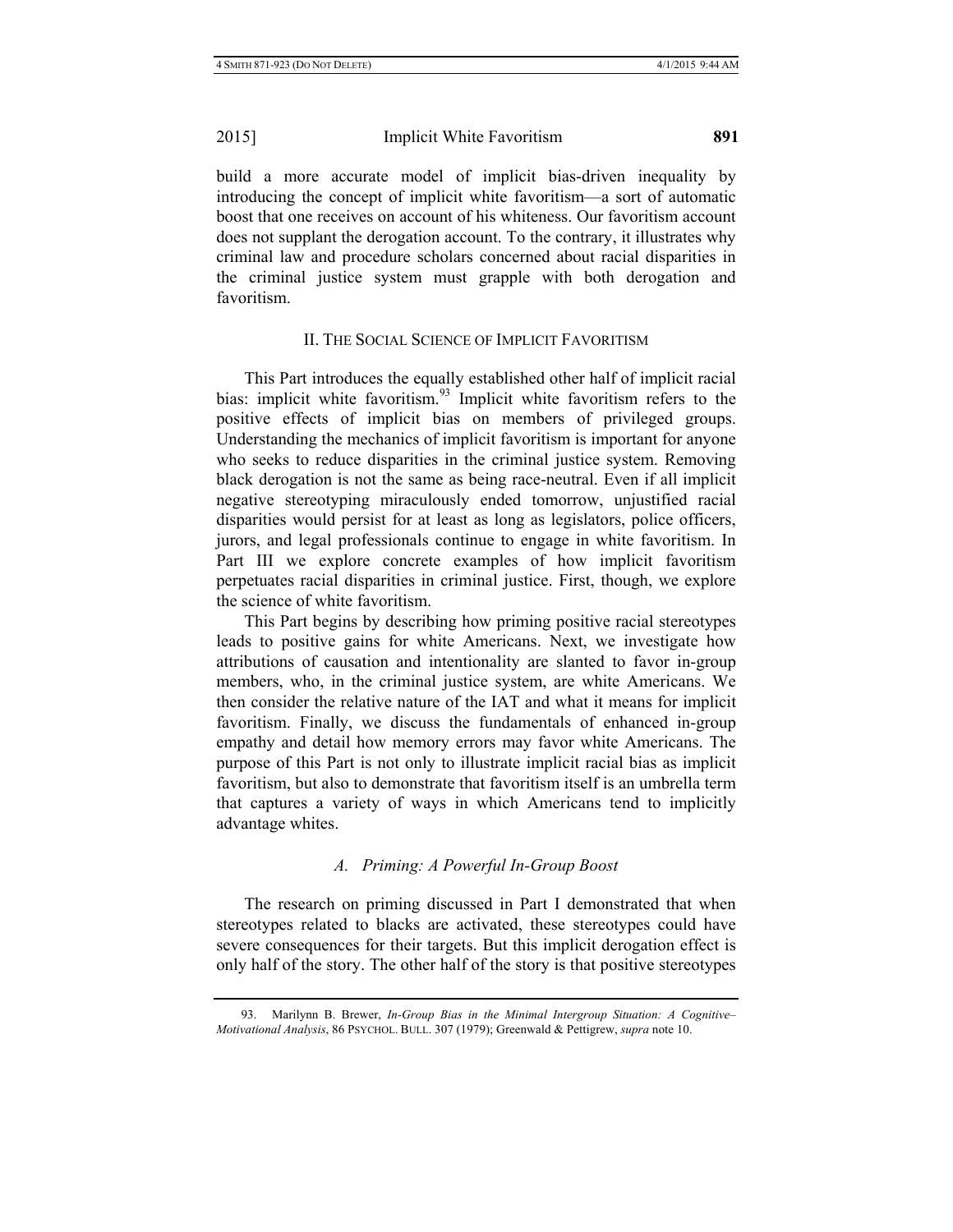of whites lead to broad and significant benefits, which include an enhancement in the way that others view the stereotyped targets and elevations in their own enhanced performance.

## *1. Stereotype Boost*

One of the most famous social psychological priming methodologies occurred not in the criminal stereotype realm, but in the context of academic test performance. Claude Steele and Joshua Aronson primed Caucasian and African-American college students by asking them to identify their race just before they took a test.<sup>94</sup> The researchers found that such a simple priming task had profound negative effects on African-American test performance: African-American participants took longer to answer questions and achieved lower overall scores than Caucasian participants, but only when they were primed.<sup>95</sup> Thus, Steele and Aronson found that priming a participant's racial identity likely implicated a complex relationship between African-American identity and the activation of negative stereotypes relating to ability.96 They called this phenomenon "stereotype threat."<sup>97</sup> As scholars, we have told this stereotype threat story from the perspective of how negative stereotypes of black Americans can lead to serious harms.<sup>98</sup> Though that story is accurate and deeply troubling, it leaves out the effects of favoritism: First, the activation of positive stereotypes can surprisingly lead to a boost for the target of the stereotype. Second, activating negative stereotypes of out-groups can "lift" the performance of in-group members.

Researchers have found that indirectly activating positive stereotypes about favored group members enhances positive stereotype-consistent performance by members of those groups.<sup>99</sup> Margaret Shih and her colleagues, for example, primed the ethnic identity of Asian-American

<sup>94.</sup> Claude M. Steele & Joshua Aronson, *Stereotype Threat and the Intellectual Test Performance of African Americans*, 69 J. PERSONALITY & SOC. PSYCHOL. 797 (1995).

<sup>95.</sup> *Id.*

<sup>96.</sup> *Id.* at 797–98.

<sup>97.</sup> *Id*.

<sup>98.</sup> Justin D. Levinson et al., *Implicit Racial Bias: A Social Science Overview*, *in* IMPLICIT RACIAL BIAS ACROSS THE LAW 9 (Justin D. Levinson & Robert J. Smith eds., 2012).

<sup>99.</sup> Margaret Shih et al., *Stereotype Susceptibility: Identity Salience and Shifts in Quantitative Performance*, 10 PSYCHOL. SCI. 80 (1999). It is notable that Shih and her colleagues used indirect priming methods to activate the positive stereotype. Some research has indicated that direct activation of stereotypes in some circumstances (such as when there is pressure or observers are watching) may not trigger the same effects. Margaret Shih et al., *Stereotype Performance Boosts: The Impact of Self-Relevance and the Manner of Stereotype Activation*, 83 J. PERSONALITY & SOC. PSYCHOL. 638 (2002); *see also* Anne C. Krendl et al., *The Effects of Stereotypes and Observer Pressure on Athletic Performance*, 34 J. SPORTS & EXERCISE PSYCHOL. 3 (2012).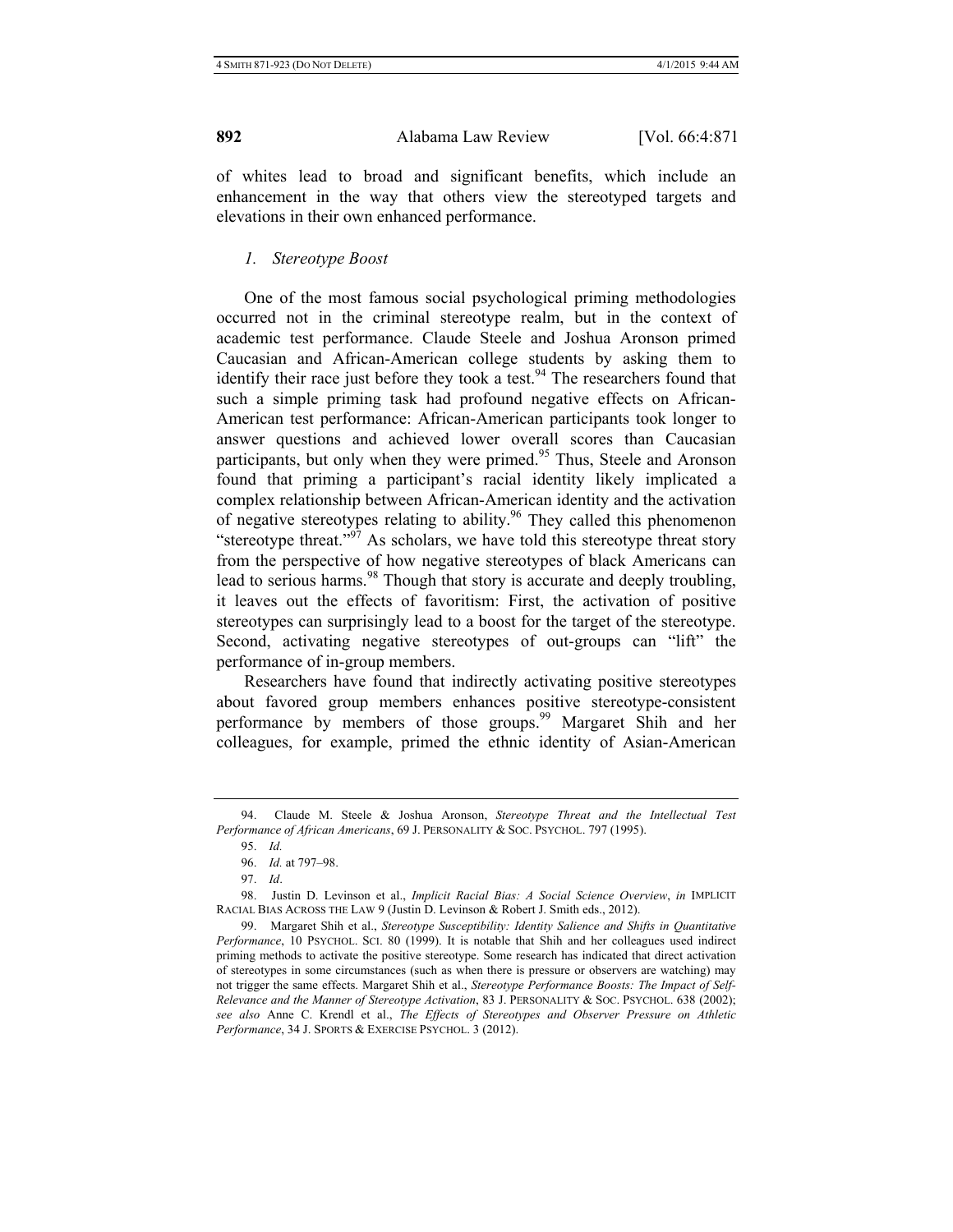female study participants<sup>100</sup> and hypothesized that doing so would activate positive stereotypes related to Asians' math performance (compared both to participants' whose female identity had been primed and to a control group). This stereotype boost hypothesis was confirmed.<sup>101</sup> The priming of Asian identity activated participants' positive stereotypes, and in turn, led to improved math scores on standardized test-type measures.<sup>102</sup> The study, then, demonstrated that the activation of ethnicity-related positive stereotypes can lead to enhanced performance.<sup>103</sup> In the criminal justice system, such positive stereotypes rest predominantly with whites and other favored groups.

Stereotype boost has also been shown to function beyond the academic domain, such as in providing white athletes with a performance bump. For example, white participants in a study who were told that white basketball players were the best free throw shooters in the National Basketball Association (NBA) actually made more free throws than those in a control group as well as those in a group told that black NBA players were the best free throw shooters.<sup>104</sup> Despite their close connection, both in methodology and in the association between stereotype and stereotype-consistent performance, researchers believe that stereotype boost is an independent cognitive phenomena from stereotype threat.<sup>105</sup> That is, the boost experienced by members of positively stereotyped groups is not simply the opposite effect of the negative effects experienced by members of negatively stereotyped groups.106 Instead, the boosting function serves

101. *Id.* at 80.

102. *Id*.

103. *Id.* In a follow-up study, Shih and her colleagues primed their all-female study participants by asking them indirect questions about their gender identity. Margaret J. Shih et al., *Stereotype Boost: Positive Outcomes from the Activation of Positive Stereotypes*, *in* STEREOTYPE THREAT: THEORY, PROCESS, AND APPLICATION 41 (Michael Inzlicht & Toni Schmader eds., 2011) [hereinafter Shih et al., *Positive Outcomes*]. The researchers found that these gender-related primes actually activated the positive stereotypes about women and verbal ability, and led to increased performance on verbal test scores compared to a control group (as well as compared to participants whose Asian identity had been primed). One of the more interesting parts of Shih and colleagues' various studies is that they discovered that, even in groups of people with multiple identities (such as Asian-American females), stereotype boost can be found by priming the relevant identity associated with the positive stereotype. *Id.*

104. Krendl et al., *The Effects of Stereotypes and Observer Pressure on Athletic Performance*, *supra* note 99. In each of these stereotype boost studies, whether in the test-taking realm or beyond, researchers have determined that, in order to trigger the boost, the activation should be implicit. That is, the positive stereotype must be activated indirectly (and thus without increased pressure on the target of the stereotype, such as telling the free throw shooter that they will be videotaped for purposes of posting the video on YouTube in order for the boost to occur. *Id.*

105. Shih et al., *Positive Outcomes*, *supra* note 103. 106. *Id.*

<sup>100.</sup> The participants' Asian identity was primed indirectly. Participants in the ethnicity priming condition were asked questions about what languages they spoke at home, whether they were members of any student organizations, and how many generations of their family had lived in America. Shih et al., *Stereotype Susceptibility*, *supra* note 99, at 80–81.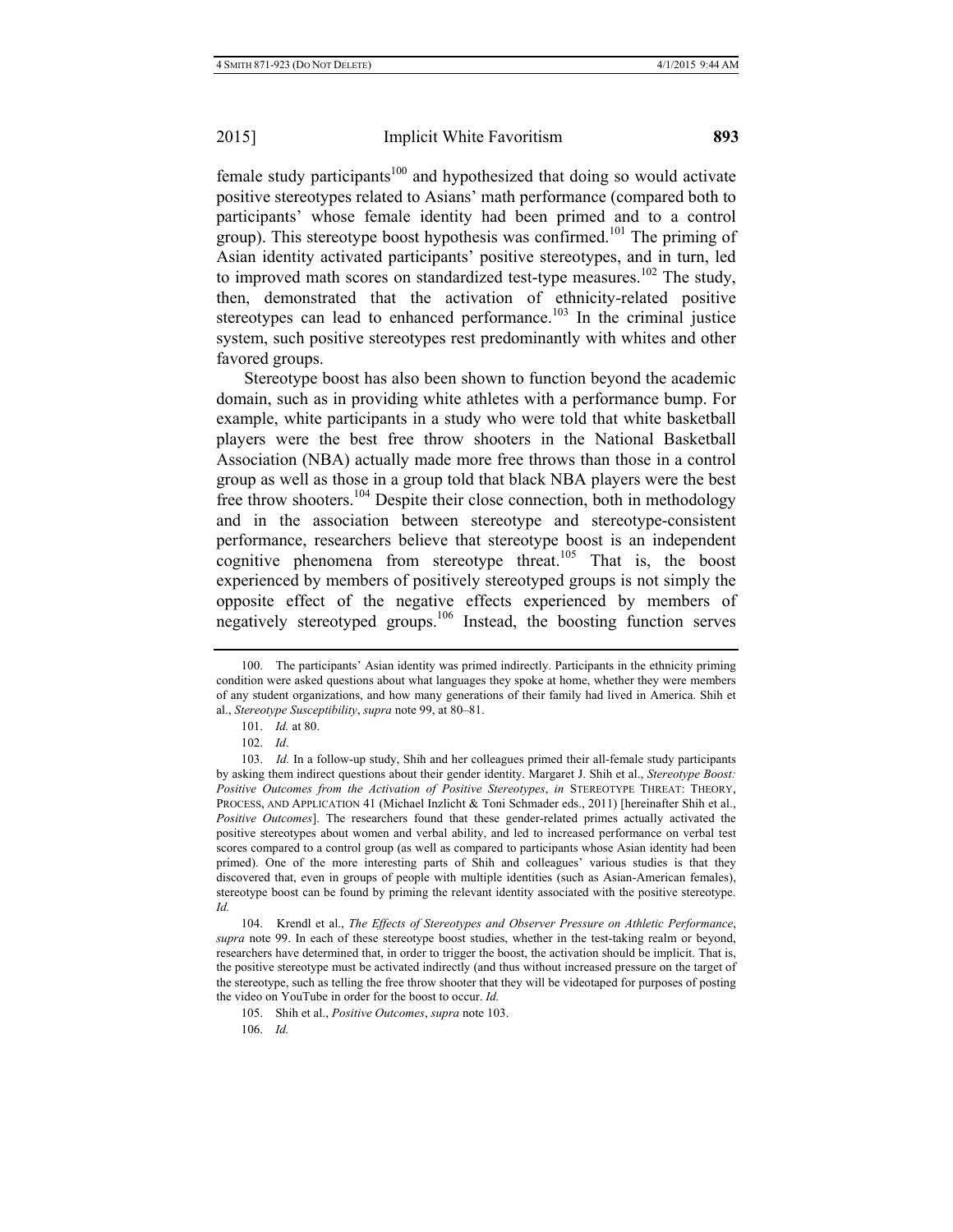important, ego-related purposes that allow the actor and other in-group members to enjoy the fruits of one's well-positioned group membership. This distinction is analogous to the broader implicit bias discussion, such that we need not consider out-group derogation and in-group favoritism as analogous concepts. Rather, each phenomenon may serve important and sometimes independent cognitive and psychological purposes.

### *2. Stereotype Lift*

Stereotype boost can be distinguished from another phenomenon that leads to in-group gains, known as "stereotype lift." Unlike stereotype boost, which results directly from the activation of positive stereotypes of group members, stereotype lift describes the bump that non-stereotyped members get simply by the activation of negative stereotypes about out-group members.<sup>107</sup> This interesting effect has been shown to be particularly consistent in the academic testing world, where white students (and men, in particular) perform better when a negative out-group stereotype has been activated compared to no stereotype activation at all.<sup>108</sup> As social psychologists Greg Walton and Cohen describe, "[C]omparing themselves with a socially devalued group, people may experience an elevation in their self-efficacy or sense of personal worth, which may, in turn, improve performance."109 Interestingly, stereotype lift is simple to activate in the testing setting. Because negative stereotypes regarding the academic ability of minorities are so strong, simply describing a test as diagnostic can elicit knowledge of these out-group derogative stereotypes and trigger a corresponding lift in in-group members.<sup>110</sup> Stereotype lift research thus demonstrates that not only do members of positively stereotyped groups get a boost from the indirect activation of those stereotypes, as we have described, but also separately from the activation of negative stereotypes of out-group members. Both theories help provide context for how implicit ingroup favoritism works both in and out of the criminal justice system.

Taken together, the research on stereotype boost and stereotype lift shows how implicit favoritism and the existence of positive stereotypes towards members of privileged groups can work on a non-conscious level and lead to various forms of automatic self-enhancement by members of

110. *Id*.

<sup>107.</sup> *Id.* 

<sup>108.</sup> Gregory M. Walton & Geoffrey L. Cohen, *Stereotype Lift*, 39 J. EXPERIMENTAL SOC. PSYCHOL. 456 (2003).

<sup>109.</sup> *Id*. at 456 (internal citation omitted) (citing ALBERT BANDURA, SOCIAL FOUNDATIONS OF THOUGHT AND ACTION: A SOCIAL COGNITIVE THEORY (1986)).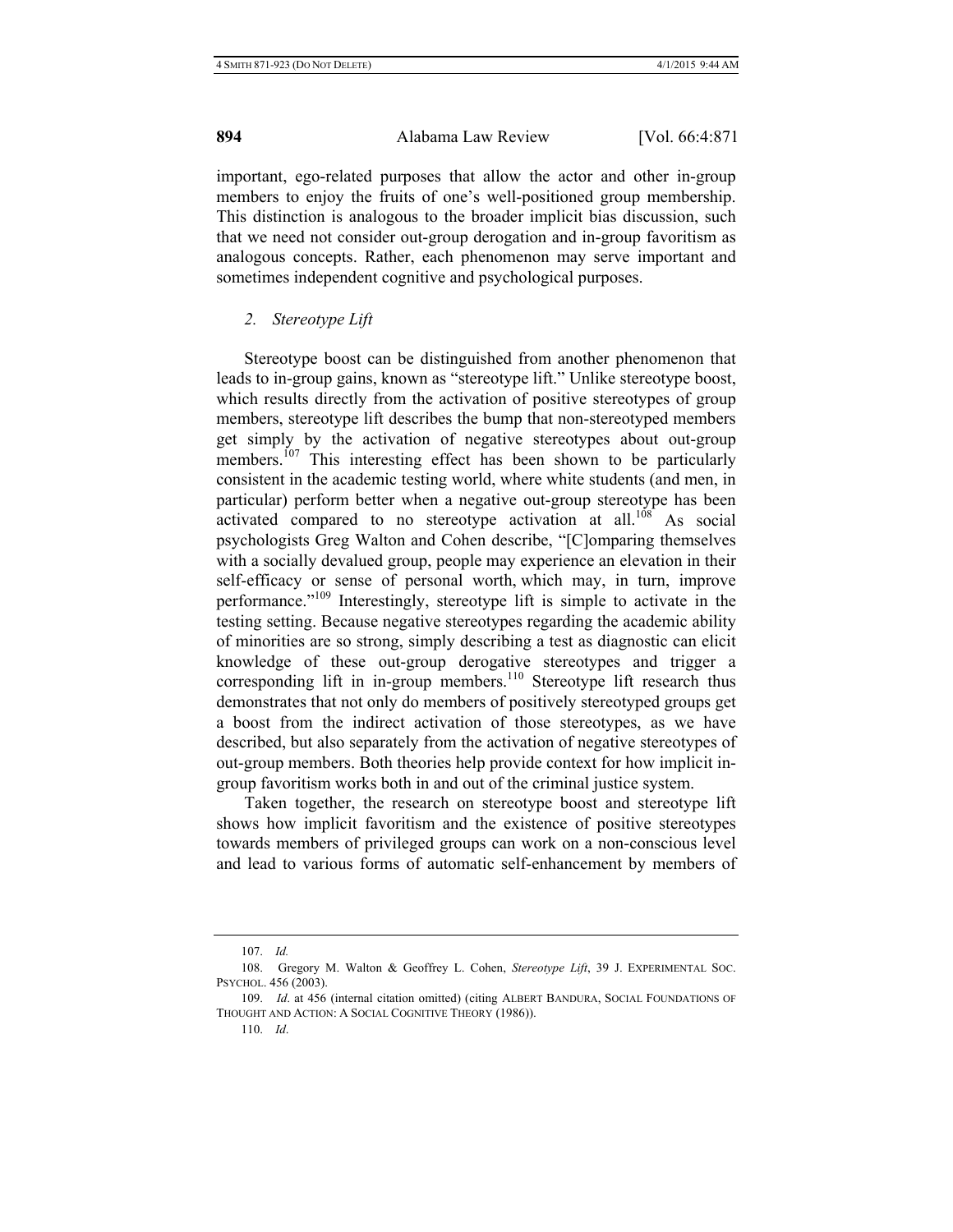those groups.111 These benefits to the self, however, are matched in the priming context by research that delivers positive priming benefits beyond the self, to other members of privileged groups.

# *3. An "Us" Versus "Them" Implicit Mentality*

At the core of research on implicit in-group favoritism is the principle that people automatically associate the in-group, or "us," with positive characteristics, and the out-group, or "them," with negative characteristics. In a creative study that was one of the first to use implicit measures in the context of in-group favoritism literature, Charles Perdue and his colleagues set out to test just how automatically people associate the in-group with positive traits.<sup>112</sup> In their study, the researchers presented participants with nonsense syllables (sounds without real meaning, such as "xeh," "yof," or "laj") and repeatedly grouped these meaningless syllables together with either in-group or out-group descriptor words, such as "us" and "them," or "we" and "they."<sup>113</sup> The researchers hypothesized that when the meaningless syllables were repeatedly associated with either in-group or out-group descriptor words, these syllables would not only become cognitively associated with in-group or out-group, but would actually become to be viewed more positively or negatively by participants.<sup>114</sup> This hypothesis was indeed confirmed. Participants rated meaningless syllables more positively when they had been grouped with in-group descriptors and more negatively with out-group descriptors.<sup>115</sup>

Building on their initial study, the researchers next set out to test whether in-group and out-group descriptor words, subliminally primed, could actually influence the speed at which positive and negative concepts were recognized.<sup>116</sup> In that study, participants were subliminally primed by flashing in-group and out-group descriptor words (on a computer screen) at speeds at which they were unrecognizable but would nonetheless register subliminally.<sup>117</sup> The words were immediately followed by either positively

<sup>111.</sup> In addition to stereotype boost and stereotype lift, social psychologists have identified other related mechanisms that help maintain the success and self-esteem of in-group members in particular situations. Nilanjana Dasgupta, for example, has argued that "ingroup members (experts and peers in high-achievement settings) function as 'social vaccines' who increase social belonging and inoculate fellow group members' self-concept against stereotypes." Dasgupta, *Ingroup Experts and Peers*, *supra* note 10, at 231 (italics omitted).

<sup>112.</sup> Charles W. Perdue et al., *Us and Them: Social Categorization and the Process of Intergroup Bias*, 59 J. PERSONALITY & SOC. PSYCHOL. 475 (1990).

<sup>113.</sup> *Id*.

<sup>114.</sup> *Id.* at 476.

<sup>115.</sup> The results also indicated that the in-group positive associations occurred in the in-group category compared to the control group. *See id*. at 477.

<sup>116.</sup> *Id.* at 478.

<sup>117.</sup> *Id.* at 478–79.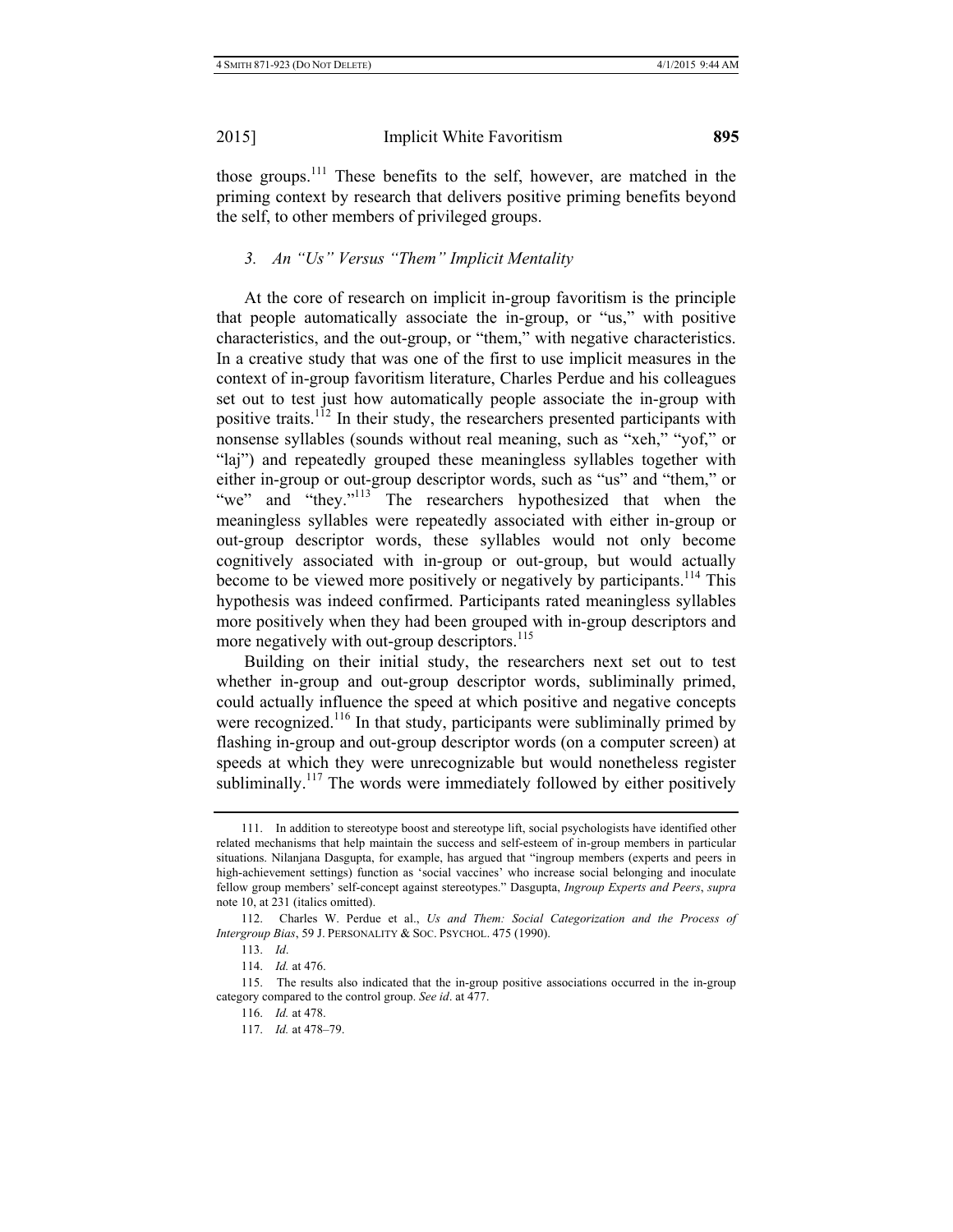or negatively valenced traits, and the researchers measured the speed at which people were able to categorize these traits as being either positive or negative.<sup>118</sup> The researchers found that simply priming in-group words allowed participants to recognize and process positive words faster, whereas priming out-group words allowed participants to recognize and process negative words faster.<sup>119</sup> This finding was one of the initial confirmations that even non-consciously activating in-group constructs could facilitate the processing of positive concepts. One limitation of that study, particularly for the purposes of declaring it to be a perfect indicator of in-group favoritism, is that the researchers could not disambiguate whether in-group words facilitated positive processing, whether out-group words facilitated out-group derogation, or whether it was a combination of the two. Or put more simply, their finding, although powerful, was relative such that it was unclear how much of it was due to in-group favoritism alone.

Fortunately, another study by the same researchers addressed this challenge.<sup>120</sup> Consistent with the principles of implicit in-group favoritism, the study confirmed that the strongest priming effect was consistent not with out-group derogation, but instead with in-group favoritism. In that study, the researchers essentially repeated the core elements of the second study, but added a control group that was subliminally primed with a meaningless letter string, like "xxx."<sup>121</sup> Adding this control group allowed the researchers to determine whether or not the effects they found in the prior study were primarily driven by in-group favoritism, out-group derogation, or a mix of the two. Interestingly, results of the study showed that participants primed with in-group words were significantly faster to respond to positive traits than both control and out-group members. In addition, they found that both the control group and the out-group tended to respond more slowly to positive traits.<sup>122</sup> Thus, the researchers concluded that the in-group favoritism they found was a separate and strong phenomenon.<sup>123</sup> The study, thus, set the stage for additional studies focusing on the automatic categorization effects of in-group membership,

<sup>118.</sup> *Id.*

<sup>119.</sup> *Id.* at 479–80.

<sup>120.</sup> *Id.* at 480.

<sup>121.</sup> *Id.*

<sup>122.</sup> *Id.* at 481–82.

<sup>123.</sup> *Id.* For similar study methodologies, see John A. Bargh & Paula Pietromonaco, *Automatic Information Processing and Social Perception: The Influence of Trait Information Presented Outside of Conscious Awareness on Impression Formation*, 43 J. PERSONALITY & SOC. PSYCHOL. 437 (1982). *See also* Brewer, *supra* note 93.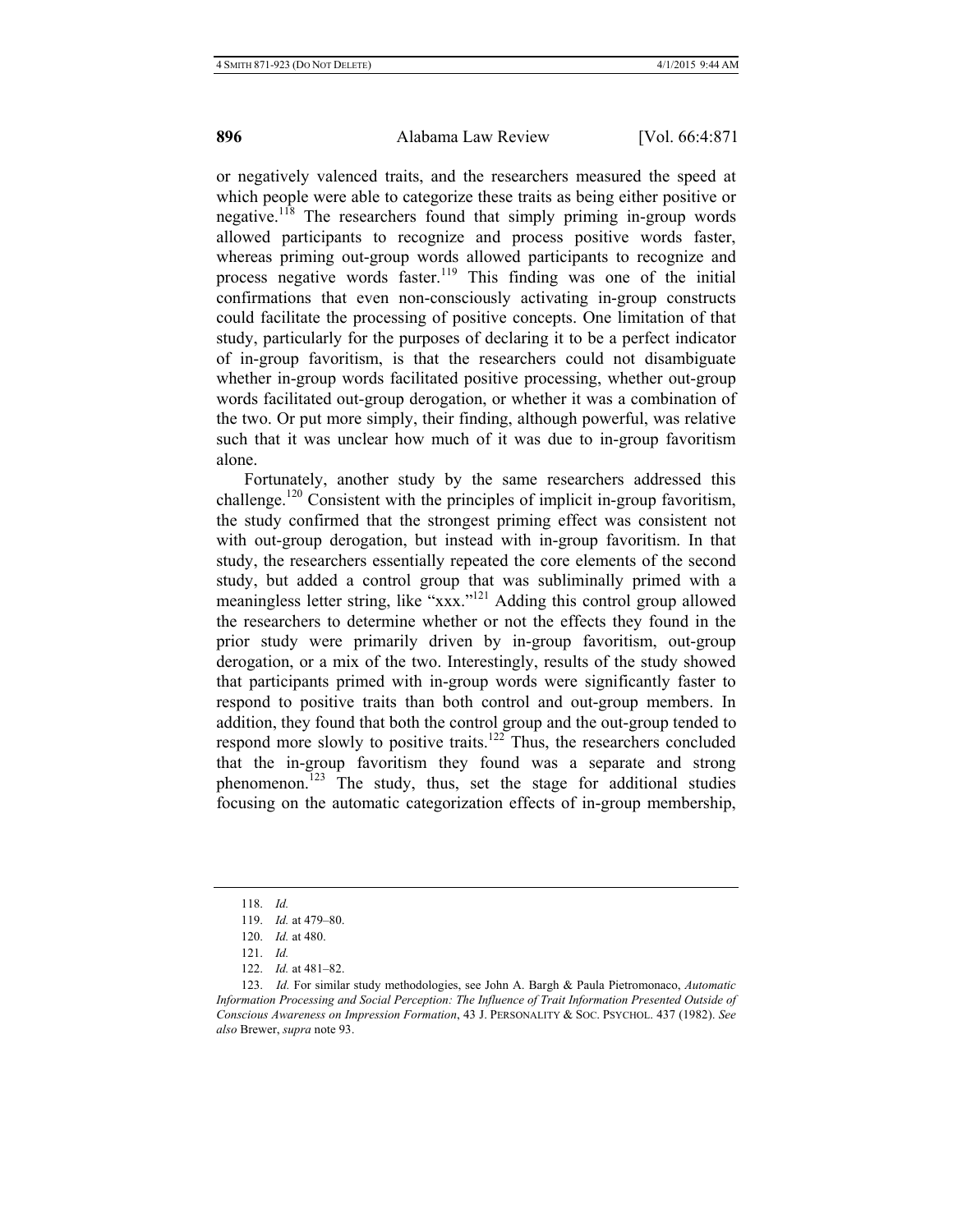including the cognitive effects of priming constructs associated with the racial category of white.<sup>124</sup>

# *4. Priming "White": Activating Positive Stereotypes and Inhibiting the Recognition of Weapons*

Building on research that demonstrated how group membership facilitates the implicit transmission of in-group favoritism, researchers began priming participants directly with implicit racial constructs and measuring the effects of these primes. One such study was conducted by Bernd Wittenbrink and his colleagues, who subliminally primed white American participants with the words "white," "black," a control group non-word prime ("XXXXX"), or a filler word prime (e.g., "lemon").<sup>125</sup> Immediately following the prime, researchers presented participants with a series of word recognition tasks known as "lexical-decision task[s]," in which participants were asked to recognize words (or recognize them as non-words) as quickly as possible.<sup>126</sup> These words had been designed to be either stereotypical (positive or negative) of whites and blacks.<sup>127</sup> The speed of the participants' recognition of the word or non-word was then compared based upon the type of prime (white/black/control) and the positive or negative valence of the stereotypic words presented. Results of the study showed that racially priming participants automatically made stereotype-consistent information cognitively available.<sup>128</sup> Consistent with an out-group derogation model, those who were primed with black recognized negative stereotype words more quickly than those primed with white (or with a control).<sup>129</sup> And, consistent with implicit in-group

<sup>124.</sup> A follow-up study conducted by Pratto and Shih replicated Perdue and colleagues' paradigm, but also investigated the research question of whether the "us" versus "them" implicit mentality might vary based upon the participants' individual preferences relating to social dominance orientation (using a "social dominance orientation" measure that is similar to a self-report bias scale). *See* Felicia Pratto & Margaret Shih, *Social Dominance Orientation and Group Context in Implicit Group Prejudice*, 11 PSYCHOL. SCI. 515, 515 (2000). The experimenters noted that under normal conditions, there was no difference in terms of in-group bias shown based upon social dominance differences among participants. However, when the experimenters created a universal threat condition, under which the likelihood of an in-group membership being threatened was enhanced, the researchers found that both in-group favoritism and out-group derogation were heightened among participants with a high social dominance orientation. Thus, unlike Perdue and colleagues' study, in which the researchers found that in-group favoritism was the driving force behind their results, Pratto and Shih found that threat conditions independently triggered both strong in-group favoritism and out-group derogation. *Id.* For an explanation of Social Dominance Orientation, see Levinson, *Forgotten Racial Equality*, *supra* note 3, at 360–61.

<sup>125.</sup> Bernd Wittenbrink et al., *Evidence for Racial Prejudice at the Implicit Level and Its Relationship with Questionnaire Measures*, 72 J. PERSONALITY & SOC. PSYCHOL. 262 (1997).

<sup>126.</sup> *Id.* at 265.

<sup>127.</sup> *Id.* at 264.

<sup>128.</sup> *Id*. at 268.

<sup>129.</sup> *Id.*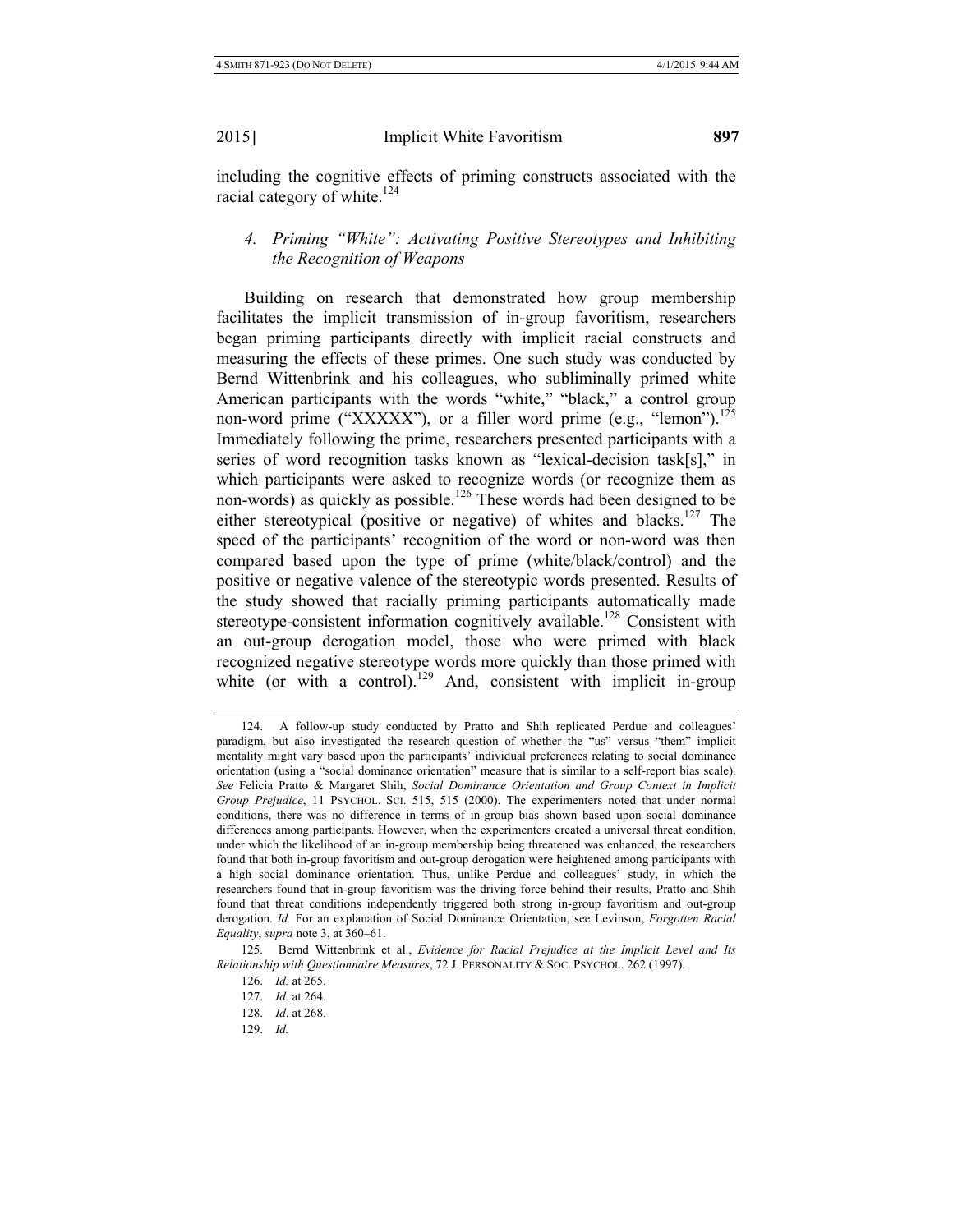favoritism, those who were primed with white recognized positive stereotype words faster than those primed with black (or with a control).<sup>130</sup> Thus, with respect to the implicit favoritism element of the study, priming white independently triggered a cognitive progress separate from out-group derogation that worked to activate positive white racial stereotypes.

Following Wittenbrink and colleagues' study, Eberhardt and colleagues examined whether subliminal racial priming of white or black faces led to faster or slower identification of weapons.<sup>131</sup> This study is often cited for its compelling out-group derogation effects (as we described in Part I), which indeed raise a host of justice issues. But, as we will explain, the study showed more than implicit out-group derogation related to black stereotypes of violence. It also demonstrated the favoritism that may occur because white citizens are automatically and cognitively disassociated with violence. Specifically, Eberhardt and her colleagues found that, when primed with white faces, participants were not only slower to identify weapons compared to when participants were primed with black faces, but also that they were slower to identify weapons compared to participants who were not primed at all.<sup>132</sup> Although the participants were entirely unaware of whether or not they had even been primed, simply seeing a white face for mere milliseconds made it significantly harder for them to perceive a weapon than when they saw no face at all.<sup>133</sup> This study adds to the priming literature that has demonstrated the various ways that in-group membership automatically leads to powerful and important differences, both in the ways that in-group membership performance is enhanced, the ways in which in-group members' activities may be perceived differently by third parties, and the ways in which priming white activates positive racial stereotypes.

#### *B. More Favoritism: Empathy, the IAT, and Other Implicit Measures*

Beyond the various automatic in-group advantages shown by priming methodologies, a variety of other methods have been used to demonstrate the ways in which implicit in-group favoritism operates, all of which may help to explain disparities in the criminal justice system. For example, research in the fields of empathy, attribution, and implicit attitudes and stereotypes all contribute to the proof of powerful, independent, automatic in-group favoritism.

<sup>130.</sup> *Id*.

<sup>131.</sup> *See* Eberhardt et al., *Seeing Black*, *supra* note 27.

<sup>132.</sup> *Id.* at 880.

<sup>133.</sup> *Id.*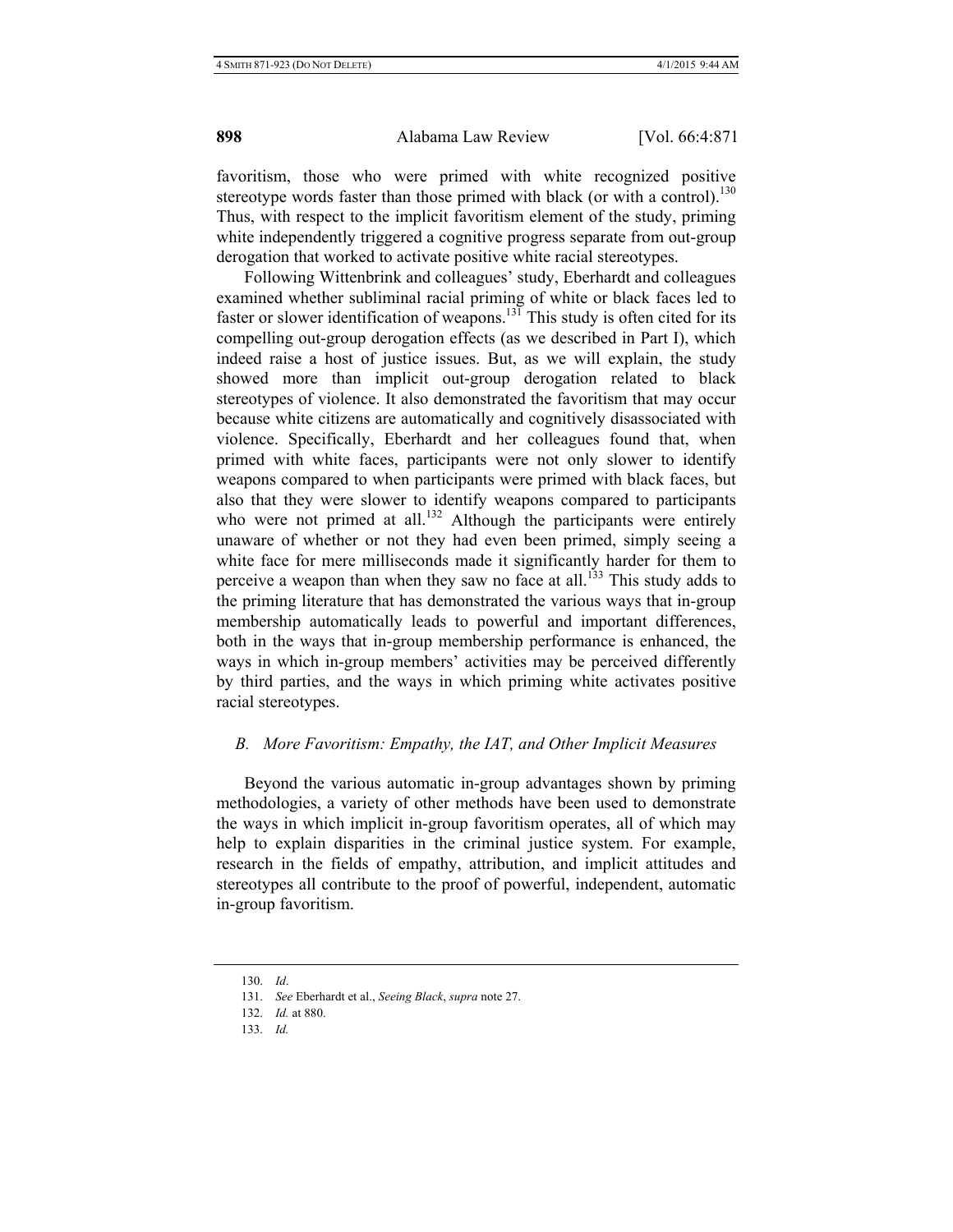## *1. Empathy with In-Group Members*

Being a member of a socially dominant or positively stereotyped ingroup does not only have advantages when it comes to performance boosts, the facilitation of positive associations, and the inhibition of negative associations. It also has equally dynamic effects in terms of the way people are reacted to by others, including powerful interpersonal connections of empathy. In the criminal justice context, it is hard to isolate an instance in which empathy with a suspect, defendant, or victim is unimportant.

Research from social, cognitive, and neuropsychology has found that empathy is experienced more for in-group members than out-group members. Empathy is defined by social scientists as "the ability to understand and vicariously share the feelings and thoughts of other people."134 These feelings are critical both inside and outside the legal system because, as Matteo Forgiarini and colleagues describe, "they enable human beings to tune their mental states to their social environment as well as to understand others' intentions, actions, and behaviors."135 In the criminal justice system, police, prosecutors, judges, jurors, and probation officers all must seek to understand such intentions, actions, and behaviors. Thus, if people's empathic abilities are fraught with implicit favoritism for in-group members, one might expect that disparities could result at various stages in the system.<sup>136</sup>

People's empathic reaction to others' pain is one particular component of empathy that is recognized by researchers to be based not on conscious ability or recognition, but instead is largely automatic in nature.<sup>137</sup> Unfortunately, research has repeatedly demonstrated that these automatic reactions do not function equally to all others' pain. In fact, the more similar the "witness" and the person experiencing the pain, the more one can expect an automatic empathic reaction to occur.<sup>138</sup> Several studies have confirmed this finding—and related principles—by examining the

Gutsell & Inzlicht, *supra* note 14, at 596 (finding an in-group bias in empathy) (citation omitted).

137. *Id.*

<sup>134.</sup> Forgiarini et al., *supra* note 14, at 1.

<sup>135.</sup> *Id.* As Jennifer Gutsell and Michael Inzlicht describe,

<sup>[</sup>The] vicarious activation of similar neural networks then elicits the associated autonomic and somatic responses, thereby allowing the observer to share the target's motivational and emotional states. Empathy, thus, comes to us naturally—we "catch" the other's emotions and this vicarious experience helps us to gain an intuitive understanding of them.

<sup>136.</sup> After all, researchers explain that "lack of empathy for the pain of other human beings may lead to violence, abuse, and deterioration of interpersonal and intergroup relationships." Forgiarini et al., *supra* note 14, at 1.

<sup>138.</sup> *Id.* (citing Dennis Krebs, *Empathy and Altruism*, 32 J. PERSONALITY & SOC. PSYCHOL. 1134 (1975); Stephanie D. Preston & Frans B. M. de Waal, *Empathy: Its Ultimate and Proximate Bases*, 25 BEHAV. BRAIN SCI. 1 (2001); Lamm et al., *supra* note 14.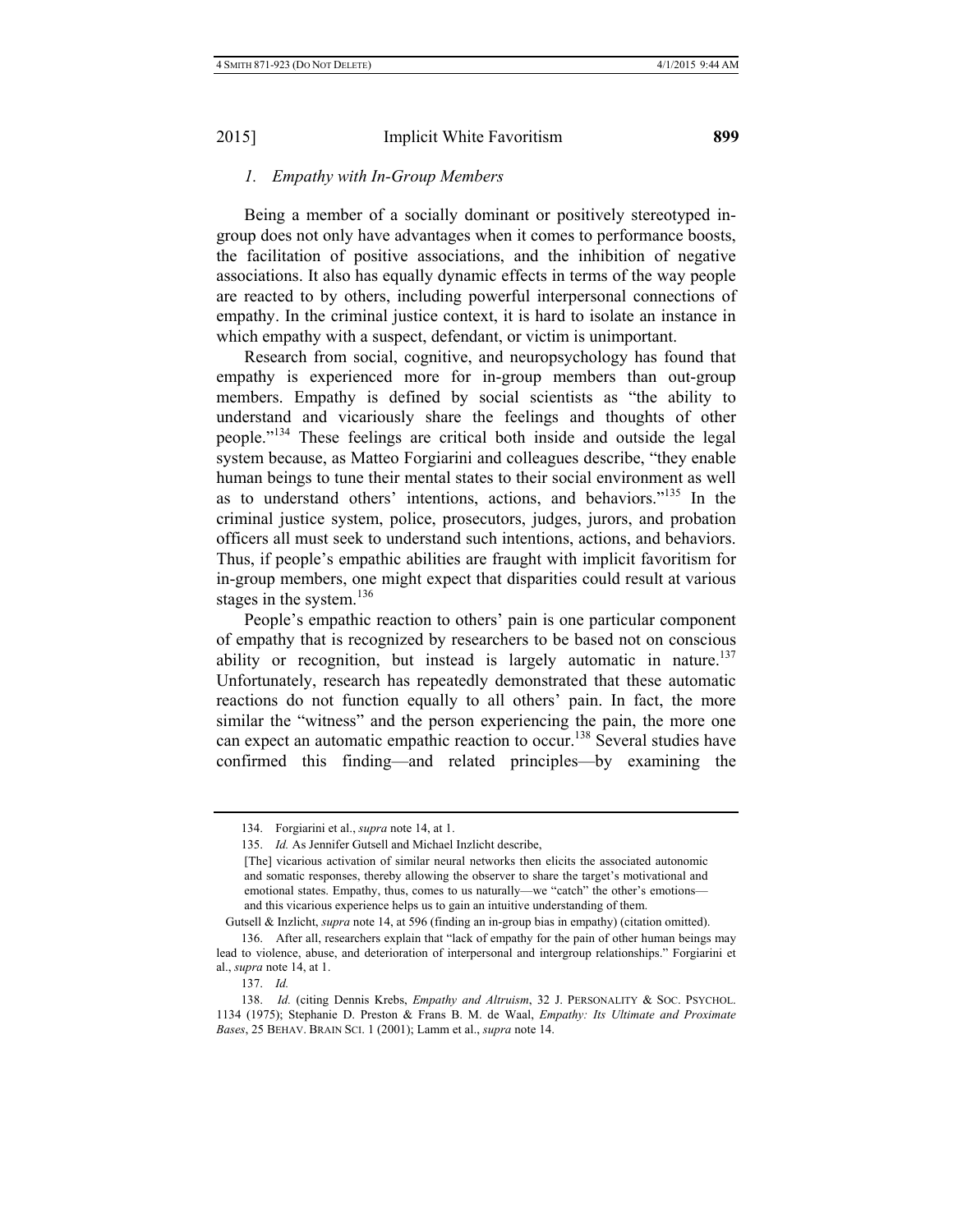neurological processes associated with empathy.139 In a study of affective empathy by Xu and colleagues, the researchers used fMRI (functional Magnetic Resonance Imaging) to measure the elements of what scientists call the "pain matrix": regions in the brain that are activated when a person sees another in pain.<sup>140</sup> They tested whether Chinese and Caucasian participants exhibited different brain region reactions when watching ingroup and out-group members in pain (receiving a needle injection into the cheek compared to rubbing a  $Q$ -tip on the same cheek).<sup>141</sup> The results of the fMRI scans showed that, relative to the Q-tip touch, needle penetrations led to the activation pain matrix brain regions (the Anterior Cingular Cortext, in particular) for in-group members but not out-group members.<sup>142</sup> Phrased another way, in-group members' pain triggered empathic brain responses in fellow in-group members but not in out-group members.

A 2011 study not only replicated the finding that people physiologically react more to in-group members' pain than out-group members' pain, but also connected this finding to implicit racial bias.<sup>143</sup> In that study, Matteo Forgiarini and colleagues tested the empathy-related skin conductance responses of white (Italian) participants who viewed video clips of white, Asian, or African people in pain. In each video clip, participants saw a person with a neutral facial expression.<sup>144</sup> The camera then shifted perspective and zoomed in on the person's hand, which was either touched by an eraser or a needle.<sup>145</sup> The researchers found, first, that the participants exhibited greater skin conductance responses when watching white people in pain than for African people in pain.<sup>146</sup> The researchers then tested whether race-based empathic differences could be predicted by implicit racial attitudes towards whites and blacks. To that end, they administered a Black–White Attitude IAT to participants and tested the relationship between the IAT scores and the participants' empathic reactions to white and African people in pain. $147$  Interestingly, the results of the study demonstrated that implicit racial bias predicted the race

147. *Id.*

<sup>139.</sup> *See* Molenberghs, *supra* note 14, at 1533. There are two types of empathy—affective and cognitive. Affective empathy describes people's "ability to resonate with what a person is feeling" while cognitive empathy refers to "the ability to take the perspective of someone else and understand what the person is thinking." *Id.* The study by Xu and colleagues, as we describe, measures affective empathy. Other studies have examined in-group biases in cognitive empathy. *See, e.g.*, Cheon et al., *supra* note 14, at 642; Mathur et al., *supra* note 14, at 1468.

<sup>140.</sup> These regions are the anterior insula and dorsal anterior cingulated cortex. Molenberghs, *supra* note 14, at 1530; Xu et al., *supra* note 14, at 8525.

<sup>141.</sup> Xu et al., *supra* note 14, at 8525.

<sup>142.</sup> *Id.* at 8527.

<sup>143.</sup> Forgiarini et al., *supra* note 14, at 1.

<sup>144.</sup> *Id.*

<sup>145.</sup> *Id.*

<sup>146.</sup> *Id.*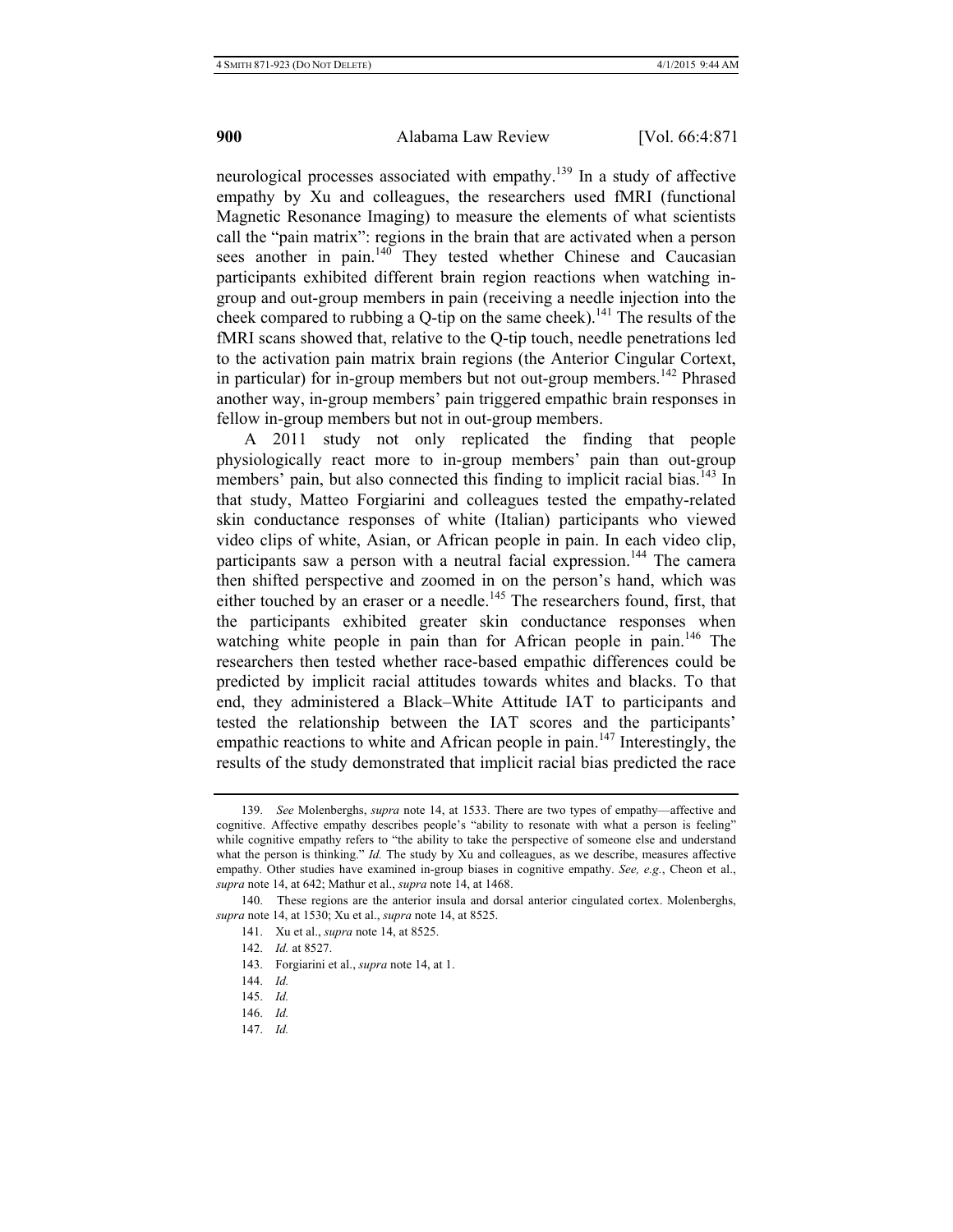differences in empathic response.<sup>148</sup> The more implicit bias the participants showed, the more likely they were to display race-based empathic response biases in favor of white people.<sup>149</sup> The results of the study confirm not only that race-based differences in empathy for pain exist, but also that such seemingly automatic neurological responses are socially dependent and connected with implicit racial bias.

# *2. Implicit Memory—Forgetting White Aggressiveness*

Social psychology often relies heavily on the role of memory in cognitive and decision-making processes. As such, memory errors have been studied frequently since the 1980s as a source of understanding how bias manifests.<sup>150</sup> In the legal context, the role of memory—for judges, jurors, and eyewitnesses—has been identified as a key factor in potentially understanding the role of racial biases in decision making. Levinson's 2007 empirical study on implicit memory bias, in particular, is cited for the proposition that black defendants are implicitly penalized because jurors are more likely to remember their aggressive actions. In his study, Levinson presented mock jurors with facts from a fight that began as a confrontation at a bar, distracted participants for approximately fifteen minutes, and then tested their recall of the case facts.<sup>151</sup> He found that participants who read about a black defendant (Tyronne) accurately recalled more of the aggressive facts from the case (just over 80%), whereas participants who read about a white defendant (William) recalled fewer such facts (under  $70\%$ ).<sup>152</sup> Although there was no control group in Levinson's study (the study also tested memory biases related to a Native Hawaiian perpetrator, as we will discuss, but this was not a control group), the methodology suggests that implicit favoritism may have acted to inhibit recall of stereotype-inconsistent information related to a white perpetrator. Such a result would be consistent with Eberhardt's study, in which the activation of white stereotypes inhibited the identification of weapons.<sup>153</sup>

Another finding in Levinson's study of memory errors similarly supports the connection between the activation of positive stereotypes (such as non-violence) and memory errors in the criminal justice system. In addition to measuring accuracy of recall, the study also measured whether

<sup>148.</sup> *Id.*

<sup>149.</sup> *Id.*

<sup>150.</sup> *See* Levinson, *Forgotten Racial Equality*, *supra* note 3, at 348–49.

<sup>151.</sup> *Id.*

<sup>152.</sup> *Id.*

<sup>153.</sup> We acknowledge that it is nonetheless possible that negative stereotypes of aggressive black males drove this finding. Additional research would be required to test it.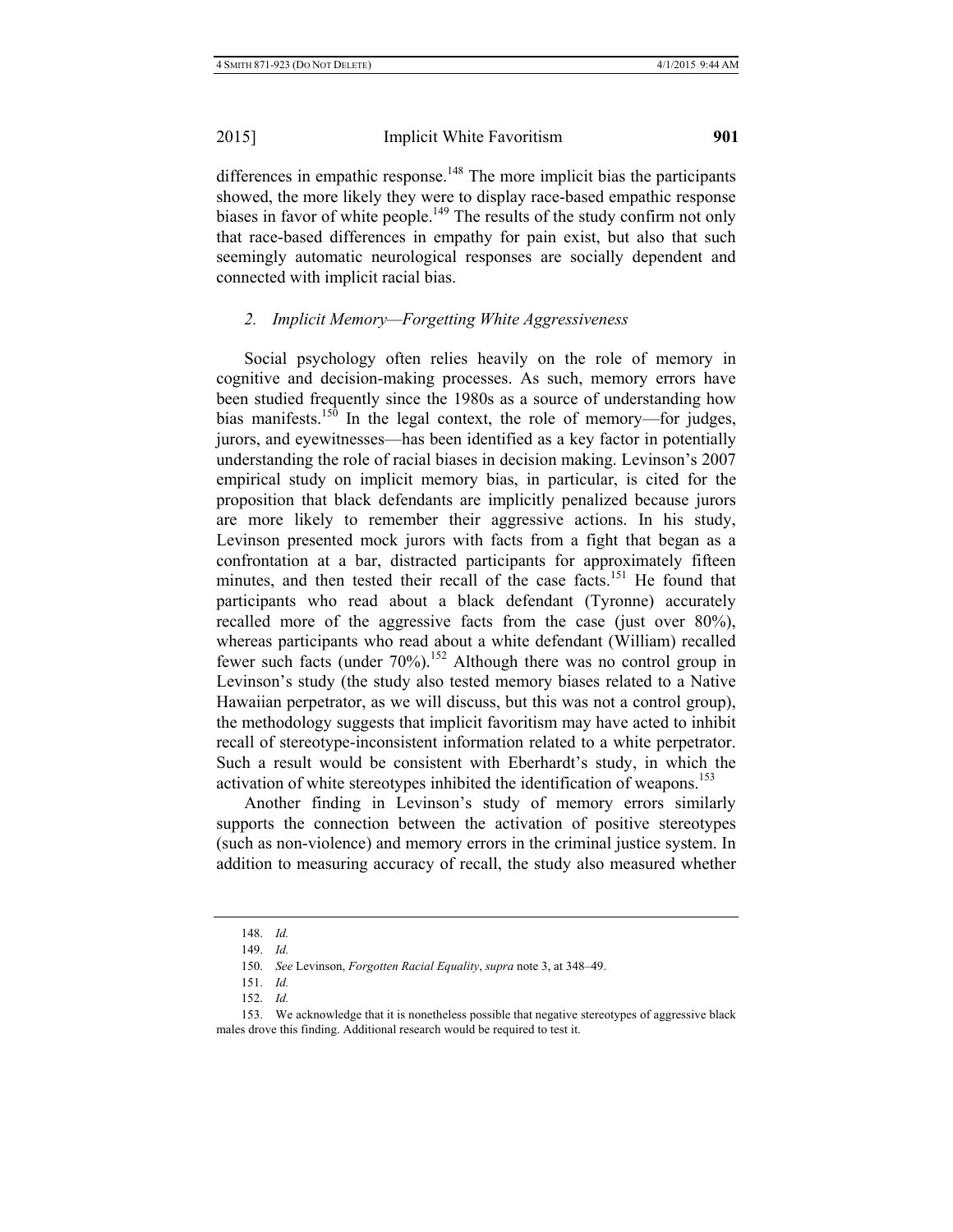participants displayed false memories of favorable mitigating evidence.<sup>154</sup> That is, it tested whether participants incorrectly remembered that the defendant, for example, had been provoked. Interestingly, the results on this measure showed that participants exhibited such false memories of mitigating facts when they read about a Native Hawaiian defendant (more frequently than a black or white defendant).<sup>155</sup> Levinson explained this finding as potentially connecting local stereotypes regarding the provocation of Hawaii's native peoples and its translation to the courtroom: "the false memory result could be explained if the provocation of Hawaiians was a societal stereotype."<sup>156</sup> This interpretation is consistent with social cognition research that indicates that people are more likely to falsely remember expectancy-consistent information.<sup>157</sup>

Although the data on the role of positive stereotypes on courtroom memory errors needs to be further studied in order to separate in-group favoritism from out-group derogation biases, the findings suggest that the activation of positive stereotypes (whites as non-aggressive and Hawaiians as being justified in aggressive response) may lead to memory errors and false memories that benefit members of these positively stereotyped groups.

#### *3. Altered Attributions; or Favoritism in Explaining Why*

Like the research on empathy and implicit memory processes, research on the way we understand others' behavior has been linked to in-group favoritism. In this context, the research dates back to 1979, when Thomas Pettigrew first described the "Ultimate Attribution Error."<sup>158</sup> The Ultimate Attribution Error describes the "systematic patterning of intergroup misattributions shaped in part by prejudice."159 Attributions, of course, are central to criminal law processes, ranging from judgments of causation to evaluations of internal mental state (such as intentionality).<sup>160</sup> Thus,

<sup>154.</sup> *See* Levinson, *Forgotten Racial Equality*, *supra* note 3, at 394.

<sup>155.</sup> *Id.* at 402.

<sup>156.</sup> *Id.*

<sup>157.</sup> C. Neil Macrae et al., *Creating Memory Illusions: Expectancy-Based Processing and the Generation of False Memories*, 10 MEMORY 63, 65 (2002). This finding has been shown to even be heightened in conditions that detract from the amount of focus employed by the participant, which could be similar to a trial in which massive amounts of information are conveyed, for example.

<sup>158.</sup> Pettigrew, *supra* note 13.

<sup>159.</sup> Hewstone, *supra* note 13, at 311. Hewstone, after reviewing the literature on intergroup causal attributions, suggests the "Ultimate Attribution Error" is not the best name for the phenomenon, instead suggesting "ʻintergroup attributional bias'." *Id.* at 332.

<sup>160.</sup> *See* Levinson, *supra* note 13, at 1 ("[P]olicymakers develop law related to the human mind without an understanding of the human mind itself.").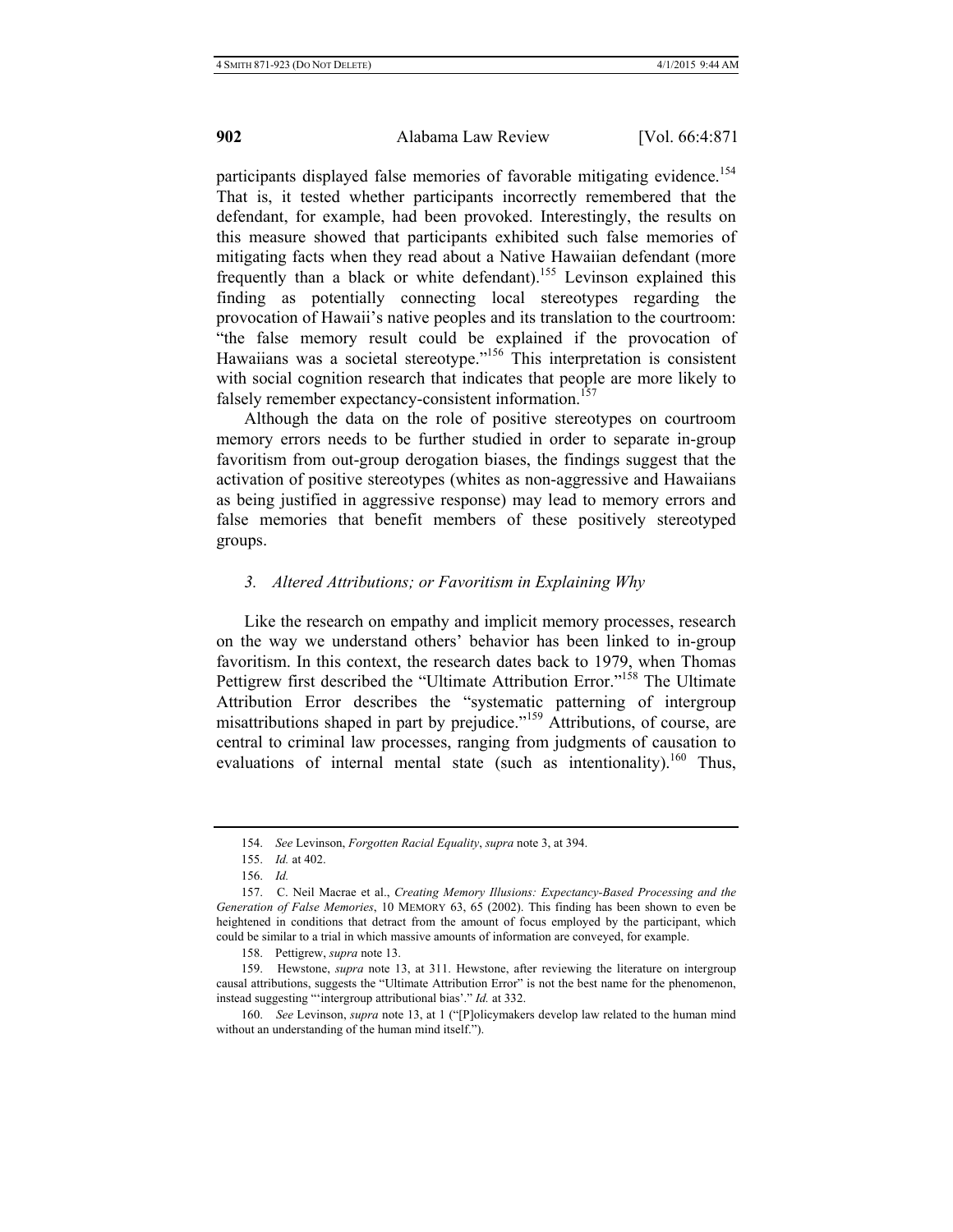automatic in-group favoritism in attributions would be particularly concerning in the criminal justice process.

Since Pettigrew's initial hypothesis was presented, many studies have tested whether perceivers indeed ascribe internal attributions (morality, intentionality) to the successes, and external attributions (extenuating and temporary circumstances), to the shortcomings of in-group members.<sup>161</sup> One large-scale study by Miles Hewstone aggregated a range of studies on intergroup attributions (study participants included American children, American college students, Malaysian citizens, students in Singapore, Arab and Israeli participants, and more) and considered the results together.<sup>162</sup> His examination found that, indeed, there was a pattern whereby people tended to attribute the positive behaviors of in-group members as dispositional and negative behaviors as situational.<sup>163</sup> Similarly, people attributed the positive behaviors of out-group members as situational.<sup>164</sup> However, there were not clear findings that negative behaviors of outgroup members were typically categorized as dispositional.<sup>165</sup> With regard to the question (important for purposes of this Article) of whether the attributional differences are based upon more in-group favoritism or outgroup derogation, the research tends to suggest that in-group favoritism can be a stronger motivator than out-group derogation, although there is ample evidence of both.<sup>166</sup> Furthermore, Hewstone found that within the category of in-group favoritism, there was stronger evidence of in-group protection (regarding making situational attributions for negative actions) than there was evidence of in-group enhancement (regarding making dispositional attributions for positive actions).<sup>167</sup> Thus, the evidence suggests that one of the strongest potential functions of the Ultimate Attribution Error is to protect the in-group in situations of potential negativity (by shifting attributions from internal to external). It is this type of self and in-group status quo protection that may similarly drive other implicit favoritism phenomena, a possibility that we discuss *infra*. 168

<sup>161.</sup> See Hewstone, *supra* note 13, for a description of many of these studies.

<sup>162.</sup> *Id.*

<sup>163.</sup> *Id.*

<sup>164.</sup> *Id.* at 312.

<sup>165.</sup> *Id.* at 316.

<sup>166.</sup> *Id.*

<sup>167.</sup> *Id.* at 322.

<sup>168.</sup> Although original work on the Ultimate Attribution Error tends not to focus specifically on the question of whether the attributional errors are automatic in nature, more recent research focused on "de-biasing" these errors indicates that such errors indeed are driven by automatic stereotyping processes. *See, e.g*., Stewart et al., *supra* note 13, at 221.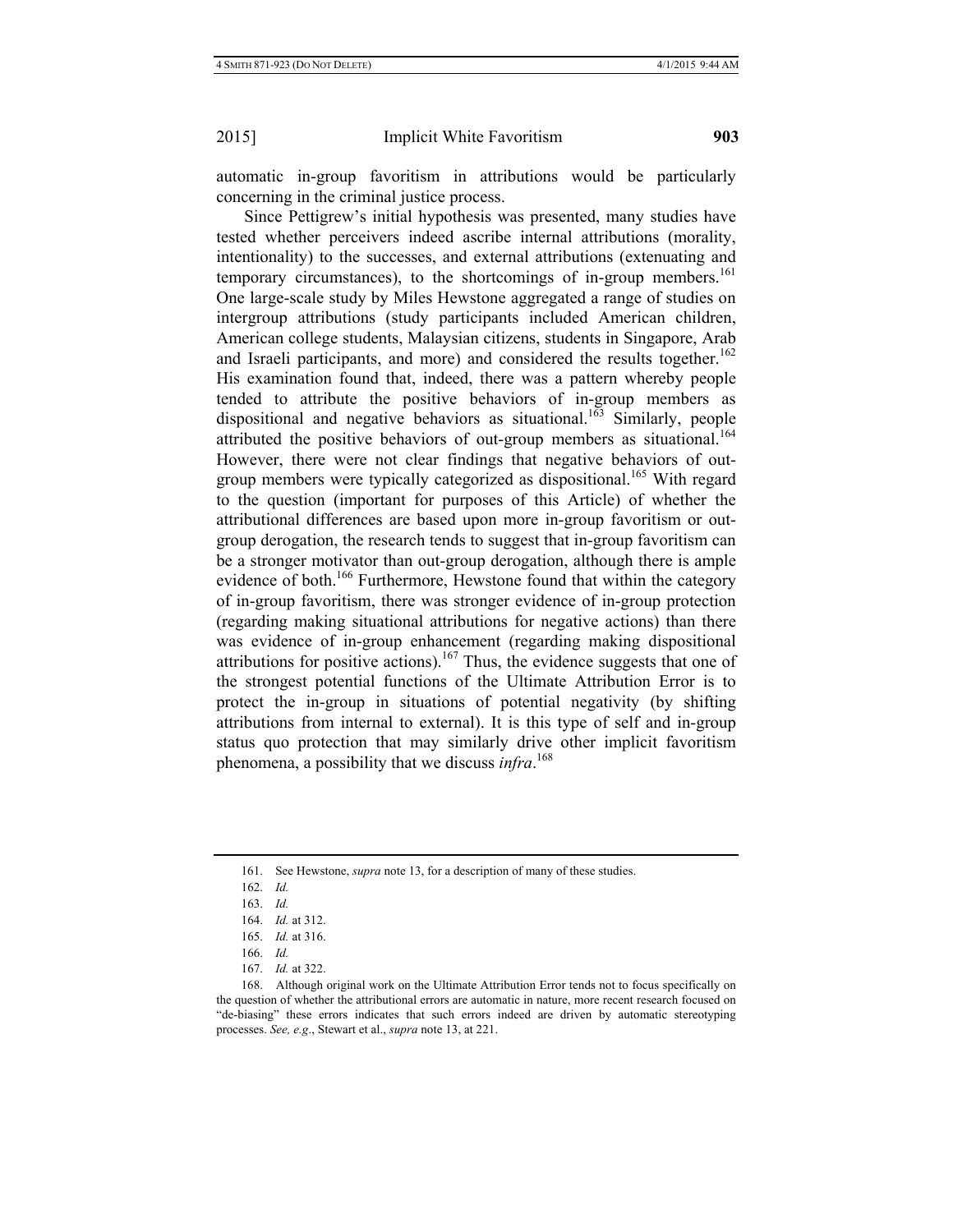## *4. Finding Favoritism in the Implicit Association Test*

Much of the legal scholarship on the IAT has tended to focus on the powerful and automatic cognitive links people hold that associate subordinated groups to the negative attitudes and stereotypes about them. Indeed, such findings are powerful in the criminal justice context and beyond, but they should also be considered within the relative context of the test itself. As we have described supra Part II, the standard form of the IAT measures how people categorize group members with positive and negative attitudes or stereotypes. For example, in the classic Race-Based IAT, participants are asked to group together photos of white and black people with words representing either good or bad. A strong implicit association harbored by a test-taker in this case means that it is easier for that test-taker to group together not just black and bad and white and good, but actually that it is easier for that test-taker to group together both black and bad and white and good (combined) compared to black and good and white and bad (also combined). As a result, using the standard IAT methodology alone, it can be difficult to determine whether the results are driven only by a strong association between black and bad, a strong association between white and good, or both. For purposes of understanding how existing scholarship on racial inequality can be complemented with a broader understanding of implicit favoritism, it is important to understand the relative nature of the IAT and what it means.

Consider the interpretational challenge posed by the "Ideal Litigator IAT" developed by Kang and colleagues.<sup>169</sup> In that study, the researchers found that people implicitly associated litigators with white and scientists with Asian.<sup>170</sup> Note that from the results of the study, one cannot accurately determine which association is stronger. As Nosek and Banaji observed more generally, "[t]he structure of the IAT constrains evaluations to be relative comparisons between two opposing categories."171 In fact, it could be possible that there is no particular association between litigator and white compared to litigator and Asian, but instead that people have particularly strong associations of Asian and scientist compared to white and scientist. Similarly, the Guilty/Not-Guilty IAT designed by Levinson and colleagues found that people implicitly associate black with guilty and white with not guilty, compared to black with not guilty and white with guilty.<sup>172</sup> These results are powerful either way, but one cannot determine

<sup>169.</sup> Jerry Kang et al., *Are Ideal Litigators White? Measuring the Myth of Colorblindness*, 7 J. EMPIRICAL LEGAL STUD. 886 (2010).

<sup>170.</sup> *Id.*

<sup>171.</sup> Brian A. Nosek & Mahzarin R. Banaji, *The Go/No-Go Association Task*, 19 SOC. COGNITION 625, 657 (2001).

<sup>172.</sup> *See* Justin D. Levinson, *Guilt by Implicit Racial Bias*, *supra* note 3.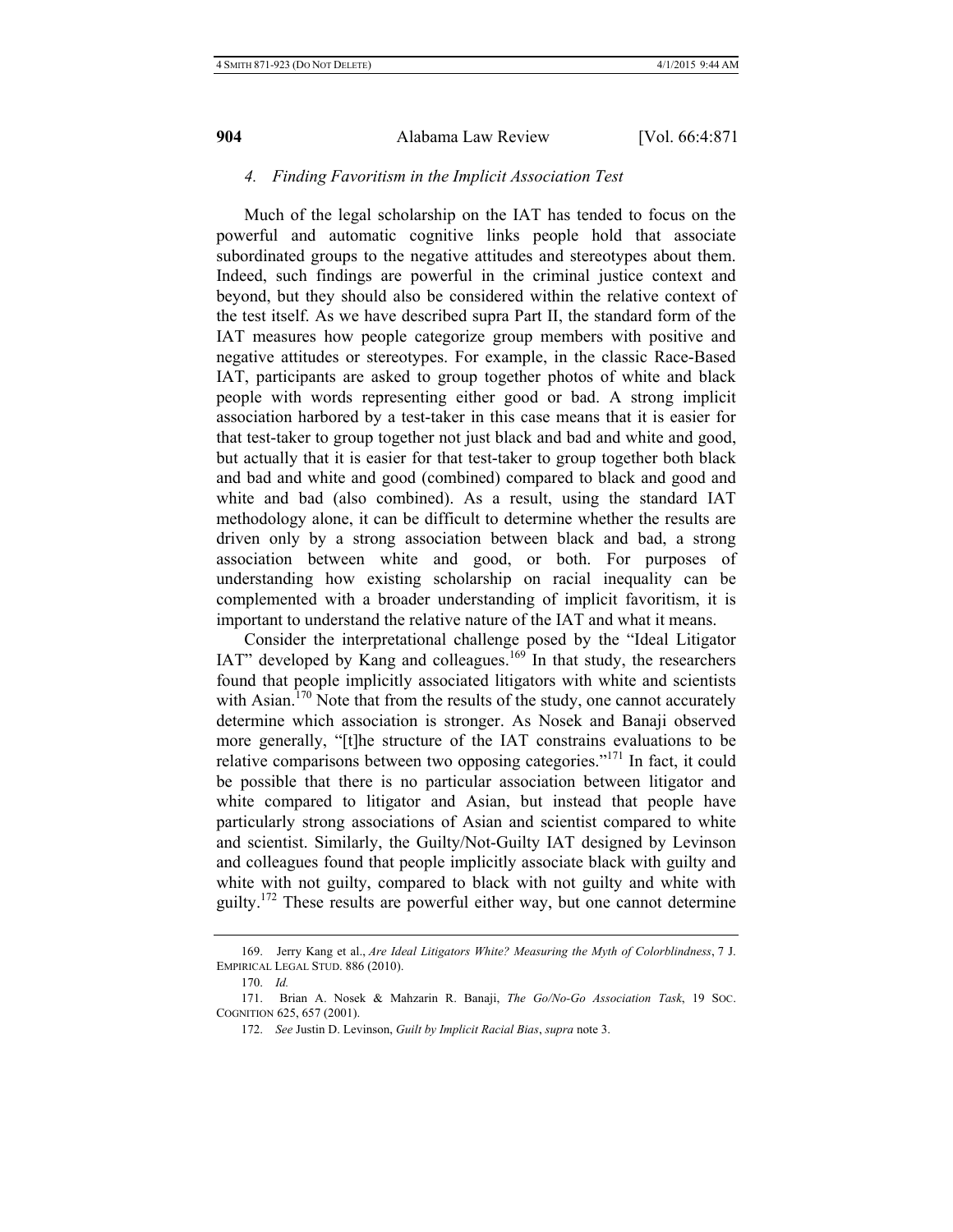from the test as constructed whether or not the implicit bias is actually driven by an association of black guilt or white innocence (or at least lack of guilt), or some combination of the two.

Fortunately, researchers have developed single category implicit measures that have allowed social scientists to conclude that some of the most common implicit biases are not only driven by out-group derogation, but also independently by in-group favoritism. Brian Nosek and his colleagues, for example, created the Go/No-Go Association Task (GNAT), a reaction time-based measure that requires participants to hit the space bar any time they see matched categories.<sup> $173$ </sup> Thus, unlike a Race–Attitude IAT, a participant taking a Race–Attitude GNAT would have one racial category active (e.g., white) and would be asked to hit the space bar every time a positive (vs. negative) word appeared on a computer screen.<sup>174</sup> It is in this context that researchers have found that, when tested using the GNAT, not only do the most popular IATs represent implicit out-group derogation (e.g., an association between black and bad), but also a separate implicit ingroup favoritism (e.g., an association between white and good).<sup>175</sup> Although not all IAT results have been tested using the single category GNAT format, these results indicate at least that the most commonly tested implicit racial attitudes indeed are marked by an implicit in-group bias for whites that is an entirely separate phenomenon than the implicit out-group derogation shown for blacks.

\*\*\*

This Part has explained the social science underlying our contention that the implicit bias model of racial inequality in criminal justice must be broadened to include white favoritism. The following Part provides detailed examples of ways in which in-group favoritism may lead to unique benefits for white people in the criminal justice system.

## III. IMPLICIT RACIAL BIAS AS WHITE FAVORITISM

Research on implicit black derogation has enriched and expanded the boundaries of traditional explanations for the persistence of racial disparities. Yet, if we want to provide a complete and behaviorally accurate account of the mechanics of race discrimination, we also must consider implicit bias as white favoritism. Virtually all of the black derogation narratives that legal scholars use to explain racial disparities in the criminal

<sup>173.</sup> *See* Nosek & Banaji, *supra* note 171, at 633.

<sup>174.</sup> *Id.* at 632.

<sup>175.</sup> *Id*. at 659.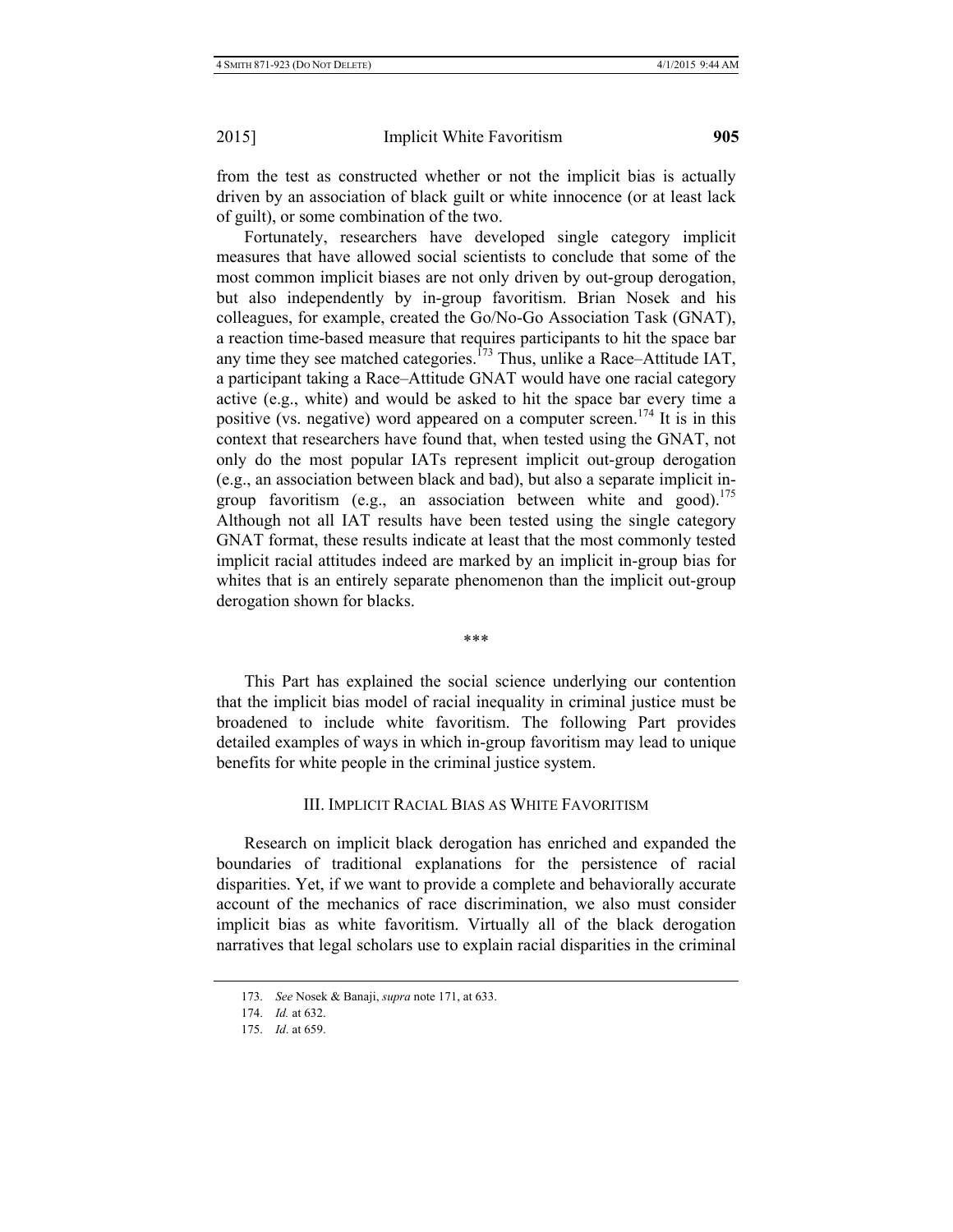justice system can be made richer by including a description of how implicit favoritism operates.

This Part focuses on how implicit white favoritism influences the decisions of the same actors that we highlighted in Part I: police officers; $176$ jurors;<sup>177</sup> and legal professionals, including legislators, judges, prosecutors, and public defenders.<sup>178</sup> Throughout this Part, we take special care to highlight where favoritism is able to help explain disparities that are left unexplained by the black derogation model. Conversely, we point out a few places where favoritism adds relatively little to black derogation-based explanations. Mostly, though, derogation and favoritism operate in tandem. This dual-engine bias helps to explain why, for example, racial disparities tend to be the most dramatic in black defendant/white victim cases. Finally, throughout Part III, we highlight potential remedies and note whether the proposed solution would address favoritism alone or both white favoritism and black derogation.

#### *A. White Favoritism and Police Officers*

Implicit white favoritism, like implicit black derogation, can influence the range of discretionary judgments that police officers make. We focus on two examples that should be familiar from Part I: First, we explore favoritism in the decision to make a stop.<sup>179</sup> Here, though, we shift from citizens on foot to vehicular stops. Second, we question whether it is an inherent good that police officers exhibit slower reaction speeds in their decisions to shoot armed white suspects.

#### *1. Traffic Stops*

One of the best examples of how white favoritism can augment and amplify implicit bias-based accounts of police behavior is in the context of traffic stops. As in the stop-and-frisk context, data on vehicular stops indicates significant racial disparities in who the police stop and whether those stops convert into searches or arrests.<sup>180</sup> These disparities are so

<sup>176.</sup> *See supra* Part I(B) and accompanying text (describing implicit bias as out-group derogation in the context of police officers).

<sup>177.</sup> *See supra* Part I(C) and accompanying text (describing implicit bias as out-group derogation in the context of jurors).

<sup>178.</sup> *See supra* Part I(D) and accompanying text (describing implicit bias as out-group derogation in the context of legal professionals).

<sup>179.</sup> *See supra* notes 36–39 and accompanying text (describing how implicit black derogation can operate in the context of the decision to stop and frisk an individual suspect).

<sup>180.</sup> In states ranging from Missouri to North Carolina to Wisconsin, data from hundreds of thousands of traffic stops demonstrates that police disproportionately stop vehicles when black Americans are driving them. Matthew R. Durose et al., U.S. DEP'T JUSTICE, CONTACTS BETWEEN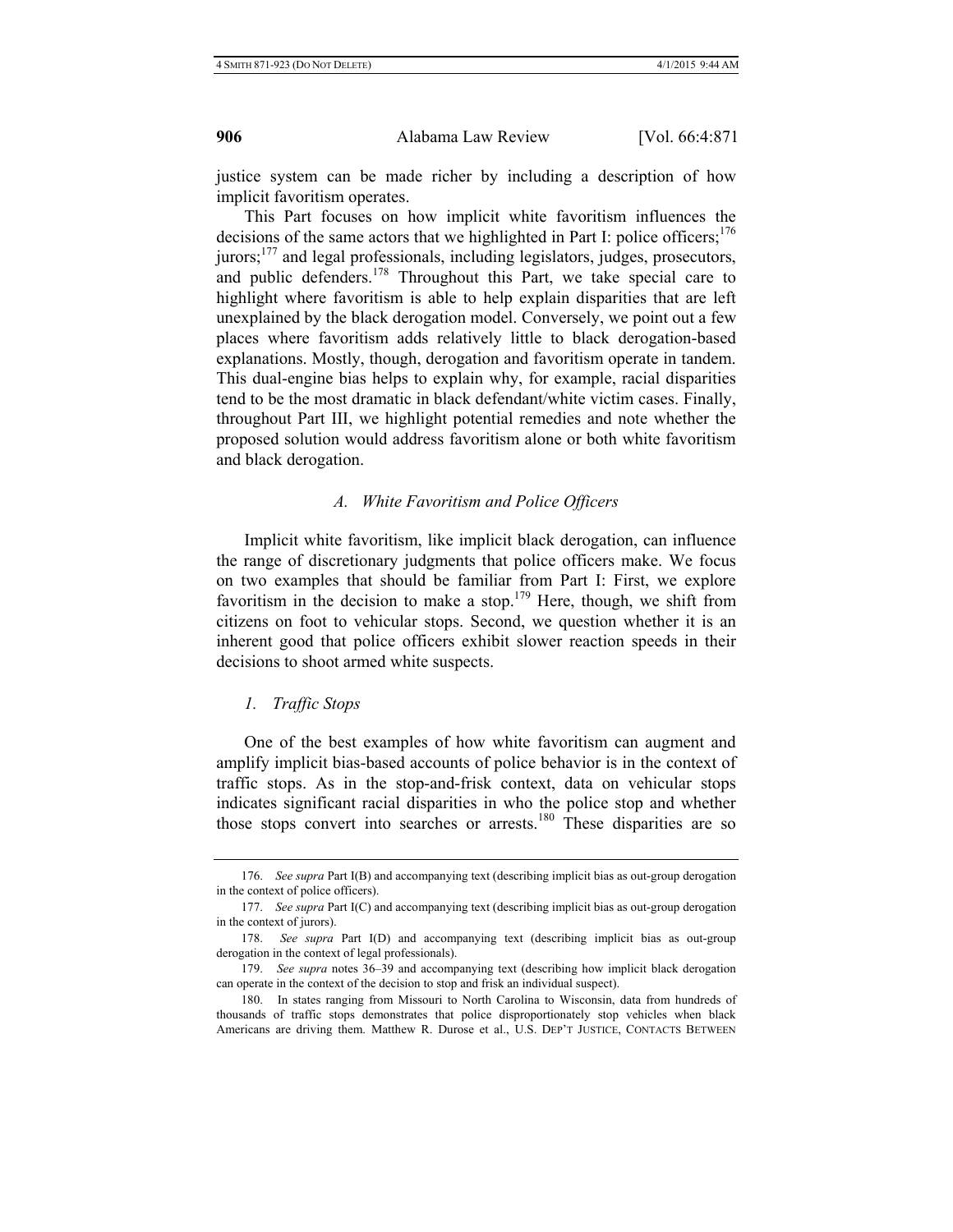culturally enmeshed, as is the sense that race and not the underlying traffic offense motivates the stops, as to have spawned a colloquial phrase used to describe vehicle stops involving black drivers: driving while black.<sup>181</sup>

Legal scholars have noted that the "driving while black" phenomenon privileges white Americans in that white people are less "vulnerable to being stopped by the police," less likely to "feel apprehensive about such encounters," and more likely to "feel empowered to exercise their constitutional rights."182 This framing conceptualizes white privilege as the difference between *driving* and *driving while black*. In other words, it frames white privilege as the absence of black derogation. White favoritism, however, recognizes a separate distinction: the difference between *driving* and *driving while white*. Recall the study where after being primed with crime-relevant words, police officers more rapidly located a dot-probe on a computer screen when it appeared where a black face had been located.<sup>183</sup> A different variation of the same study demonstrated that police officers were slower to locate the dot-probe on the side of the screen that displayed a white face when they had been primed with crime-relevant words than when they had received no prime.<sup>184</sup> Thus, the study produced results suggesting that the concept of crime is *disassociated* with white faces.<sup>185</sup>

The idea that white Americans are disassociated with crime lends support to our point that there is a difference between driving and driving while white and that the latter phenomenon contributes to racial disparities in traffic stops. Imagine a car with a broken taillight or an expired license plate cruising down the road. As the car passes a police officer, the officer can either stop the car and ticket its driver or the officer can let the car go. Police officers charged with drug interdiction might use these pretextual circumstances to pull over the vehicle. Since police officers disassociate

184. *See supra* note 35 and accompanying text.

POLICE AND THE PUBLIC 2005, at 1 (2007), *available at* http://bjs.ojp.usdoj.gov/content/pub/pdf/cpp05.pdf; Ian A. Mance, *Racial Profiling in North Carolina: Racial Disparities in Traffic Stops, 2000 to 2011*, TRIAL BRIEFS, June 2012, at 23–27 (2012) (describing results from a decade-long study of nearly 14 million traffic stops in North Carolina and noting that not only do the "numbers show black drivers are more likely to be stopped by police than white drivers, they show significant disparities in treatment once these motorists are in police control") (emphasis omitted).

<sup>181.</sup> The Urban Dictionary defines "Driving While Black" as "refer[ring] to the idea that a motorist can be pulled over by a police officer simply because he or she is black and then charged with a trivial or perhaps non-existent offense." *Driving While Black*, URBAN DICTIONARY, http://www.urbandictionary.com/define.php?term=driving%20while%20black (last visited Aug. 1, 2013); *see, e.g.*, David A. Harris, *"Driving While Black" and All Other Traffic Offenses: The Supreme Court and Pretextual Traffic Stops*, 87 J. CRIM. L. & CRIMINOLOGY 544 (1997).

<sup>182.</sup> Carbado, *supra* note 2, at 1002 (discussing this dynamic in the broader context of disparate police stops).

<sup>183.</sup> *See supra* note 35 and accompanying text.

<sup>185</sup>*. See supra* note 35 and accompanying text.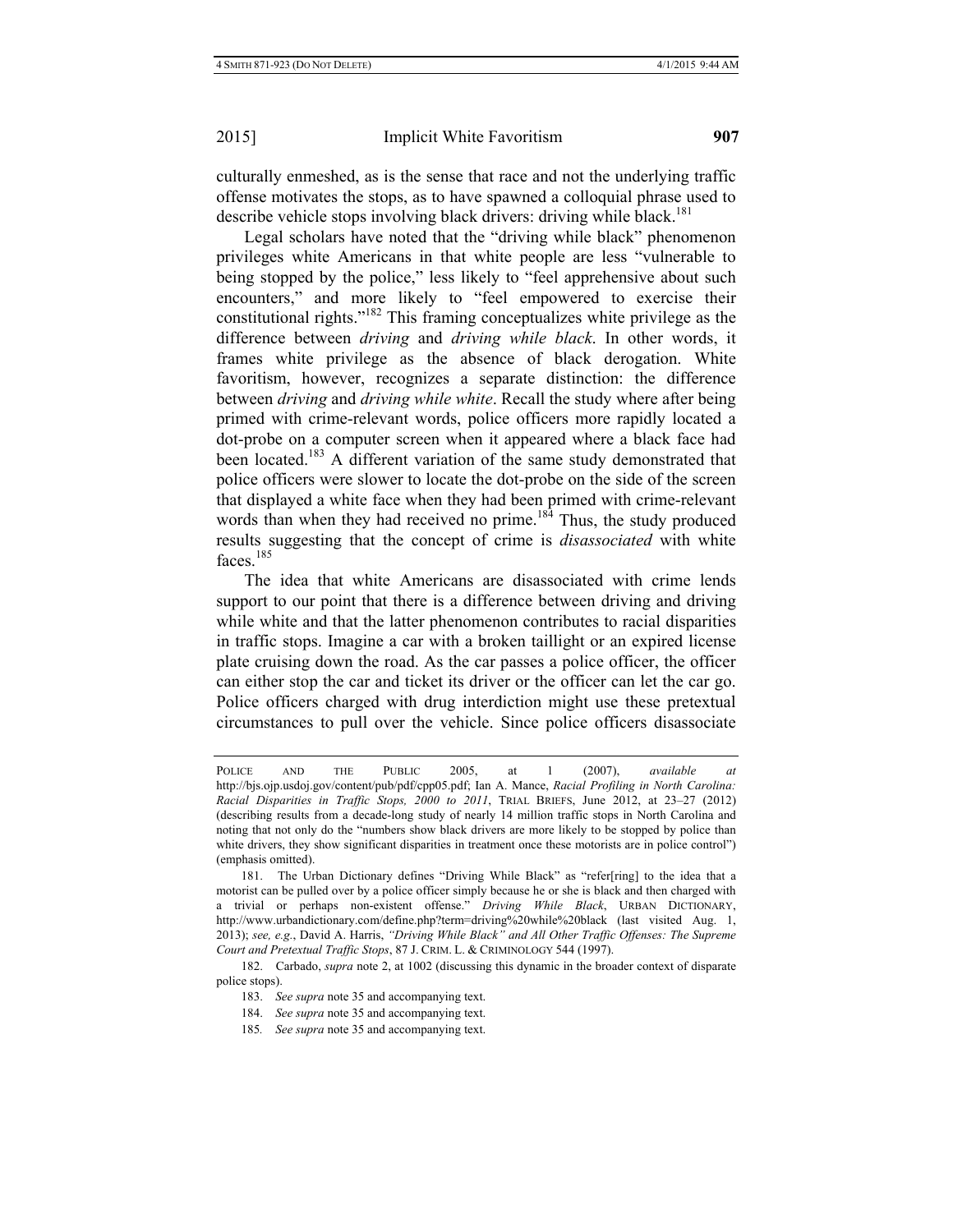white faces with criminality, a police officer might be more likely to let the broken taillight or expired plate "slide" if the driver is white than if the officer had not noticed the race of the driver as the car sped past. In the real world, then, disparities in traffic stops result both from negative-stereotypedriven pretextual stops of black drivers and by providing favoritism to white drivers in the form of subconsciously disassociating them with the concept of criminality.

Though favoritism and derogation operate in distinct fashions, the traffic stop context is one where similar remedies are likely to mitigate both concerns simultaneously. Unfortunately, Fourth Amendment doctrinal reform is unlikely to be one of the plausible remedial options. In *Whren v.*  United States,<sup>186</sup> the Court rebuffed an opportunity to squarely confront racialized vehicle stops.<sup>187</sup> Whren had argued that because "the use of automobiles is so heavily and minutely regulated . . . a police officer will almost invariably be able to catch any given motorist in a technical violation," which permits officers to conduct stops based on "the race of the car's occupants."188 The *Whren* Court, however, held that any subjective motivations that cause a police officer to stop a vehicle are irrelevant for Fourth Amendment purposes, even if those subjective motivations are grounded in race discrimination.<sup>189</sup> The Court then affirmed that the reasonableness requirement is satisfied so long as an officer has probable cause to stop the vehicle.<sup>190</sup>

Given the obstacles of doctrinal reform, legal scholars have proposed that police departments tie promotions and raises to so-called "hit rates," which refer to the percentage—rather than the absolute number—of times

<sup>186.</sup> Whren v. United States, 517 U.S. 806 (1996). On the relationship between *Whren* and racial disparities in traffic stops, see, for example, Mario L. Barnes & Robert S. Chang, *Analyzing Stops, Citations, and Searches in Washington and Beyond*, 35 SEATTLE U. L. REV. 673, 682 (2012) (describing racial disparities in traffic stops across several different jurisdictions and describing *Whren*  as "unhelpful" for remedying these disparities because it "essentially empowers police to profile based on race just as long as officers can articulate any nominal violation of the law"). *See also* Kevin R. Johnson, *How Racial Profiling in America Became the Law of the Land*: United States v. Brignoni-Ponce *and* Whren v. United States *and the Need for Truly Rebellious Lawyering*, 98 GEO. L.J. 1005, 1007 (2010) (asserting that *Whren* "made legal challenges to profiling more, not less, difficult, thereby implicitly encouraging police officers to rely on racial profiles in law enforcement") (emphasis omitted).

<sup>187.</sup> *Whren*, 517 U.S. at 808.

<sup>188.</sup> *Id.* at 810.

<sup>189.</sup> *Id.* at 813 ("We of course agree with petitioners that the Constitution prohibits selective enforcement of the law based on considerations such as race. But the constitutional basis for objecting to intentionally discriminatory application of laws is the Equal Protection Clause, not the Fourth Amendment. Subjective intentions play no role in ordinary, probable-cause Fourth Amendment analysis.").

<sup>190.</sup> *Id.* at 819 (explaining that "the District Court found that the officers had probable cause to believe that petitioners had violated the traffic code" and holding that such a finding "rendered the stop reasonable under the Fourth Amendment").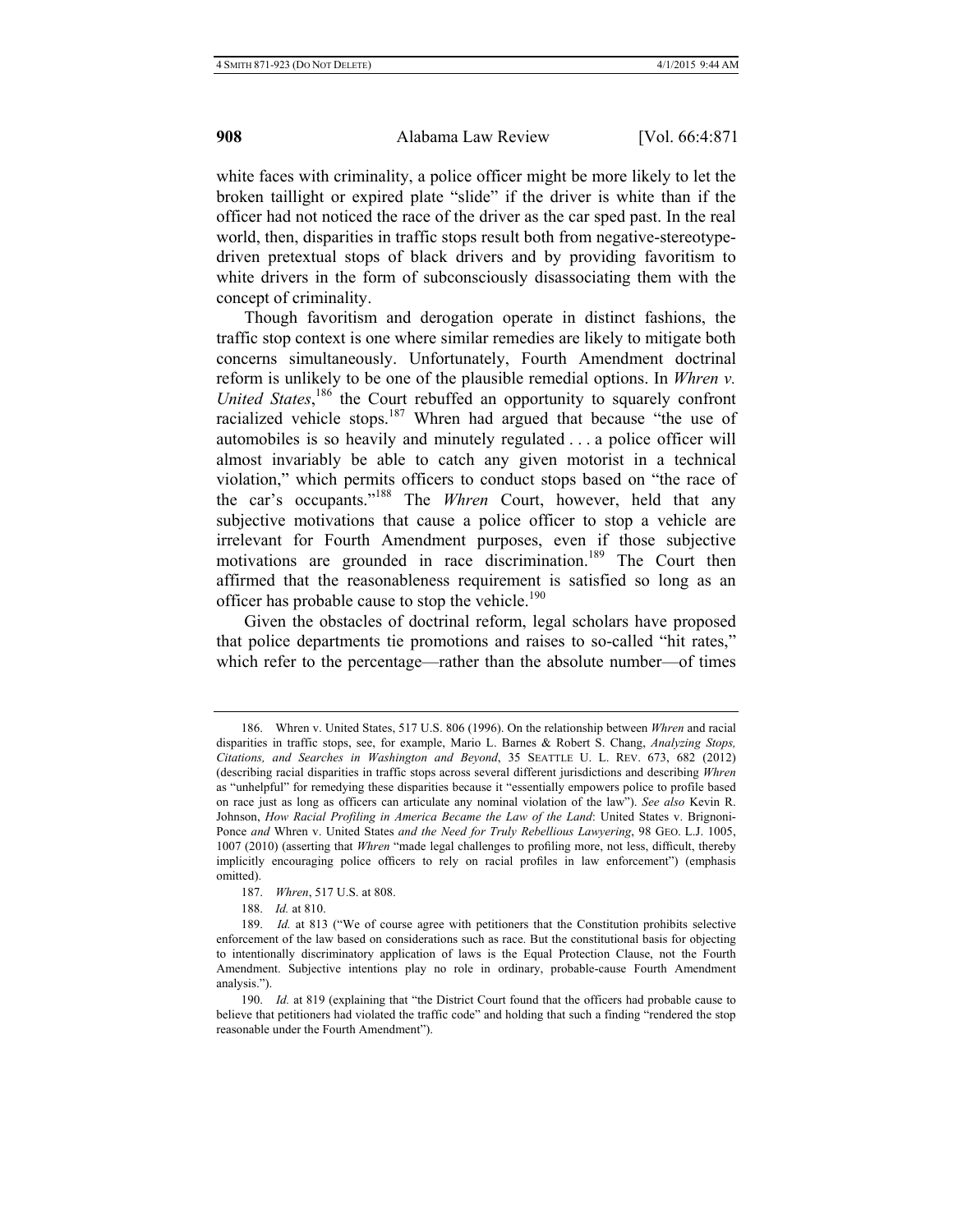that a vehicle search resulted in the discovery of contraband.<sup>191</sup> The focus on the search as opposed to the stop is necessary because the officer mostly will have correctly identified a traffic citation before pulling the vehicle over. Nonetheless, focusing on the success rate of searches makes sense because if the officer is using the traffic stop as a pretext for a more serious offense, then tying promotions to search hit rates should cause the officer to be more careful when deciding which vehicles to stop in the first place. The focus on hit rates, in turn, incentivizes officers to use non-racial criteria more highly correlated with the target crime.<sup>192</sup> Importantly, though, officers need to be trained both to not rely on blackness as confirming (e.g., the need to keep looking for objective factors) and to not rely on whiteness as disconfirming (e.g., the need to start looking for objective factors). Ironically, tying promotions and raises to hit rates might make some police officers more likely to search a vehicle with a white driver. In other words, it might be—though we do not know for sure—that officers are too solicitous of white drivers and thus they miss objective signs that the driver is engaged in the target offense.

#### *2. To Shoot or Not to Shoot*

For a more emotionally powerful consideration of why implicit favoritism matters, we return to the split-second decision of whether to shoot (or not shoot) a suspect.<sup>193</sup> In *Tennessee v. Garner*,<sup>194</sup> the Court addressed the case of a police officer who had shot an unarmed teenager as

<sup>191.</sup> Professor Richardson defines a "hit rate," which is also referred to as "arrest efficiency" as "the rates at which the police find evidence of criminal activity when conducting a stop and frisk." Richardson, *Police Efficiency and the Fourth Amendment*, *supra* note 4, at 1145 (explaining that implicit negative stereotyping can influence police decision making and noting that "hit rates" tend to be lower when the police search black citizens than when they search white citizens) (citing Andrew Gelman et al., *An Analysis of the New York City Police Department's "Stop-and-Frisk" Policy in the Context of Claims of Racial Bias*, 102 J. AM. STAT. ASS'N 813, 821 (2007)). For an analogous argument that prosecutors should be rewarded and promoted, in part, based on the degree to which their initial charging decisions match the ultimate convictions that they obtain, see Tracey L. Meares, *Rewards for Good Behavior: Influencing Prosecutorial Discretion and Conduct with Financial Incentives*, 64 FORDHAM L. REV. 851, 873 (1995). *But see* Stephanos Bibas, *Prosecutorial Regulation Versus Prosecutorial Accountability*, 157 U. PA. L. REV. 959, 1014 (2009) (describing Meares' "proposed combating [of] prosecutorial overcharging by financially rewarding prosecutors whose initial charges closely match the charges of conviction" as "promising in theory" but "probably unworkable in practice").

<sup>192.</sup> Richardson, *Police Efficiency and the Fourth Amendment*, *supra* note 4, at 1169 ("If their hit rates matter, officers will be motivated to be more accurate before conducting a *Terry* stop. This will likely translate into them gathering more unambiguous information of criminality than they currently obtain before conducting a stop. Thus, to the extent that a focus on hit rates changes officer incentives and motivates them to individuate, it has the potential to reduce the effects of implicit biases on officer behavior.").

<sup>193.</sup> *See supra* notes 43–48 and accompanying text.

<sup>194.</sup> Tennessee v. Garner, 471 U.S. 1 (1985).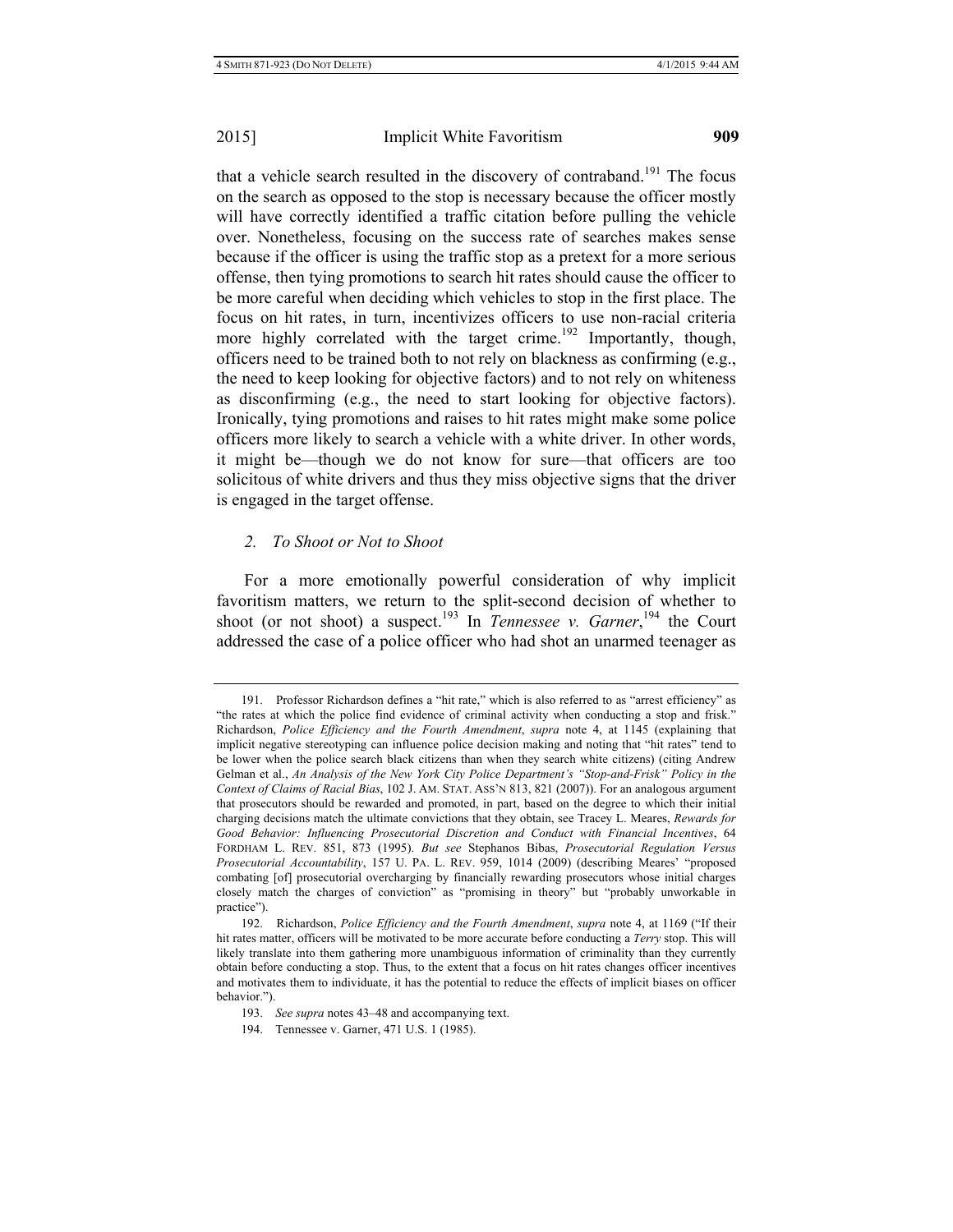the teen burglary suspect climbed over a fence in an attempt to flee arrest.<sup>195</sup> The officer acted under the color of Tennessee law, which permitted him the use of "all the necessary means to effect the arrest" in cases where the defendant, "after notice of the intention to arrest," proceeds to "flee or forcibly resist."196 The Court invalidated the Tennessee statute, holding the use of deadly force is reasonable for Fourth Amendment purposes only where "the officer has probable cause to believe that the suspect poses a significant threat of death or serious physical injury to the officer or others."<sup>197</sup>

Though the *Garner* Court narrowed the scope of the permissible use of deadly force considerably, the "probable cause to believe that the suspect poses a significant threat of death or serious physical injury" standard leaves a lot of room for officer discretion.<sup>198</sup> Implicit racial bias thrives under such circumstances. To gauge whether implicit racial bias influences the decision to shoot, Professors Payne and Correll used the shooter bias paradigm discussed in Part  $I<sub>199</sub>$ . The immediate impetus for conducting the shooter bias studies stemmed from a 1999 police-involved shooting where New York City police officers fired forty-one rounds into Amadou Diallo, an unarmed twenty-two-year-old West African immigrant with no criminal record.<sup>200</sup> Recall that these shooter bias studies reveal that police officers shoot more rapidly when a black person is holding the gun.<sup>201</sup> Scholars treat this time-to-shoot disparity as evidence that police officers are not solicitous enough of black lives.

The fact that police officers shoot black citizens with guns faster than white citizens with guns does not necessarily mean that officers shoot blacks too fast and whites too slow. There is at least some indirect evidence that officers might sometimes wait too long to use deadly force against an armed white suspect. First, in the shooter bias studies, police officers shoot more slowly when the armed suspect is white.<sup>202</sup> Moreover, in a recent priming study, participants primed with a white face needed more frames to identify a degraded image of a weapon as it came into focus than when they were primed with a black face or when they did not receive a prime.<sup>203</sup> Thus, it could be that the implicit disassociation between white Americans

<sup>195.</sup> *Id.* at 3 (noting that the officer "suspected" that the suspect was unarmed, but fired his weapon regardless).

<sup>196.</sup> *Id.* at 4.

<sup>197.</sup> *Id.* at 3.

<sup>198.</sup> *Id.*

<sup>199.</sup> *See supra* notes 43–48 and accompanying text.

<sup>200.</sup> Correll et al., *Across the Thin Blue Line*, *supra* note 49; Correll et al., *The Police Officer's Dilemma*, *supra* note 43.

<sup>201.</sup> *See supra* notes 43–48 and accompanying text.

<sup>202.</sup> Eberhardt et al., *Seeing Black*, *supra* note 27.

<sup>203.</sup> *Id.*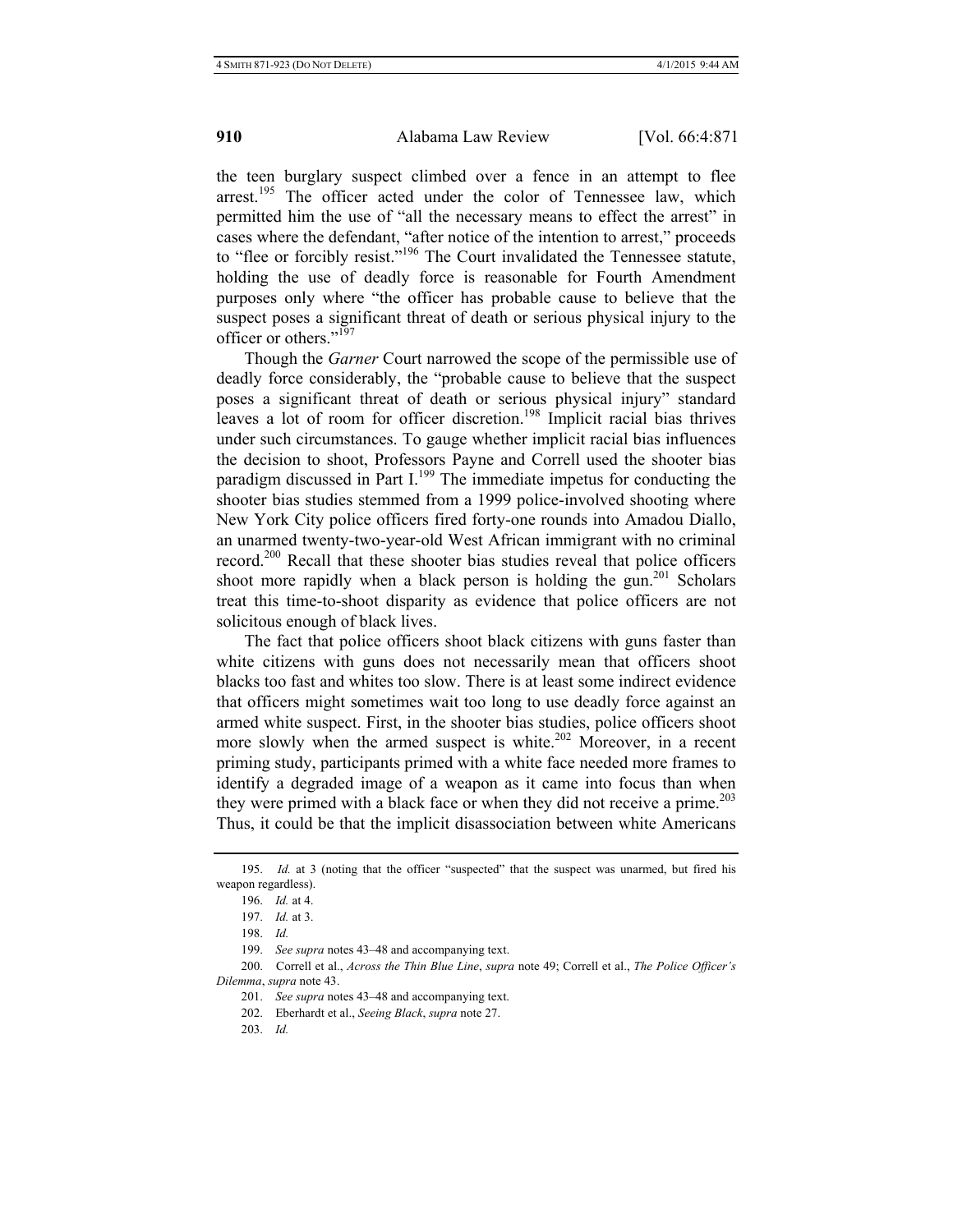and weapons leads officers to respond too slowly in the face of imminent danger.

Again, the remedy here—as in the traffic stop context—is to train police officers to focus more intensively on objective factors that correlate more closely with imminent dangerousness.<sup>204</sup> For instance, an FBI study of felonious assaults on police officers noted several early warning signs of weapons use including the number of times the individual touches what the officers believe to be a weapon, whether the offender assumes a "blading" position so as to conceal the side of his body where the weapon is hidden, and whether the offender is wearing multiple layers of clothing despite being in a warmer climate.<sup>205</sup> The strength of these warning signs as predictors of whether the suspect will use lethal force is beyond the scope of this Article. Our point is simply that relying on some set of objective criteria is likely to reduce emphasis on the whiteness of the suspect as a factor that inhibits the decision to shoot.

# *B. White Favoritism and Juries*

Black derogation and white favoritism are distinct, though related, obstacles to an impartial jury. This Subpart focuses on the white favoritism side of implicit racial bias. It explores how white favoritism could operate in the context of two different decisions entrusted to American juries. First, we examine whether white favoritism influences the sentencing judgments of juries in life without possibility of parole cases. Second, we question whether white favoritism influences how jurors process and evaluate the evidence presented at trial; specifically, we focus on favoritism in the way jurors perceive the facts necessary to establish a self-defense claim.

## *1. Juvenile Life Without Parole*

One of the gravest determinations that a jury can make is deciding whether to sentence a juvenile homicide offender to life without the possibility of parole.<sup>206</sup> To ensure that the jury has the information it needs to render this solemn judgment, the Supreme Court held in *Miller v. Alabama* that jurors must consider the background and characteristics of

<sup>204.</sup> Anthony J. Pinizzotto, Edward F. Davis & Charles E. Miller, U.S. DEP'T OF JUSTICE, FED. BUREAU OF INVESTIGATION, VIOLENT ENCOUNTERS: A STUDY OF FELONIOUS ASSAULTS ON OUR NATION'S LAW ENFORCEMENT OFFICERS (2006), *available at*  http://freedomsadvocate.com/files/ref/FBi-ViolentEncounters-AStudyofFeloniousAssaultsonAmericas LawEnforcementOfficers-2003.pdf (last visited Feb. 20, 2014).

<sup>205.</sup> *Id.* at 56–57 (describing behavioral characteristics of suspects who might commit felonious assaults on police officers).

<sup>206.</sup> Miller v. Alabama, 132 S. Ct. 2455, 2469 (2012) (neglecting to hold that life without the possibility of parole is a per se cruel and unusual punishment for juveniles who commit murder).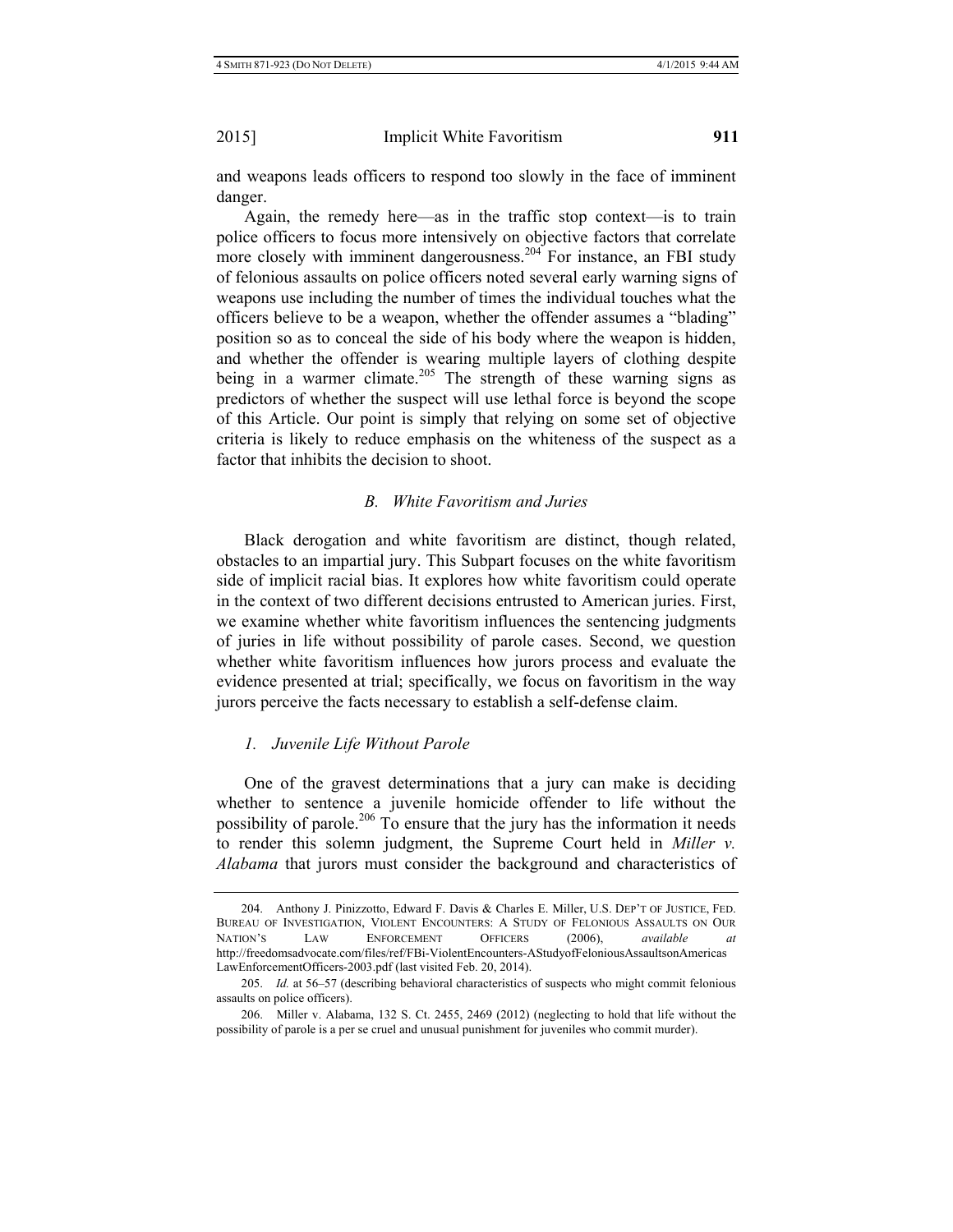the offender to determine whether the particular defendant is "the juvenile offender whose crime reflects unfortunate yet transient immaturity, [or] the rare juvenile offender whose crime reflects irreparable corruption."<sup>207</sup> In essence, then, jurors are asked to consider whether the fourteen-year-old is someone who is capable of redemption. This inquiry often centers on a prediction about whether the juvenile will mature into a responsible  $\overline{1}$ adult.<sup>208</sup>

As the Court explained in *Miller*, juvenile offenders have a "heightened capacity for change" because their "characters are not as well formed," they have an "underdeveloped sense of responsibility," and they tend to be "more vulnerable or susceptible to negative influences and outside pressures, including peer pressure."209 These are transient traits for most juveniles, so the difficulty lies in sorting out those juveniles whom the jury believes will not change with age. How can implicit white favoritism shape resolution of these questions? Recall the Ultimate Attribution Error, which is the tendency to attribute the positive behaviors of in-group members as dispositional and negative behaviors as situational.<sup>210</sup> If a fifteen-vear-old white male kills a store clerk while attempting to steal beer from the liquor store, the Ultimate Attribution Error would suggest that white jurors are more likely to deem the white juvenile's actions as "unfortunate" and attributable to the "transient" nature of youth; whereas the same white jurors could find that a fifteen-year-old black male defendant who committed the same violent crime did so because it reflects his "irreparably corrupt" disposition.<sup>211</sup> The white juvenile defendant is not simply benefiting from the absence of negative stereotyping. He receives a boost in that his negative actions are interpreted through a lens that tends to emphasize the role that his situation played in the offense—the natural inclination is to find him redeemable.

Such in-group favoritism attribution errors are, of course, not limited to the homicide context. Imagine a fourteen-year-old boy who committed a string of armed robberies. The defense asks the jury to consider the fact that his client has been addicted to "pills" since age twelve. Like juvenile status, addiction is strongly associated with "[i]mpairment in behavioral control," "[d]iminished recognition of significant problems with one's

<sup>207.</sup> *Id.* (quoting Roper v. Simmons, 573 U.S. 551, 573 (2005) (internal quotation marks omitted)). For recent scholarship on the import of *Miller*, see, for example, Carol S. Steiker & Jordan Steiker, Miller v. Alabama*: Is Death (Still) Different?*, 11 OHIO ST. J. CRIM. L. 37 (2013) and Barbara Fedders, *Defining the Role of Counsel in the Sentencing Phase of a Juvenile Delinquency Case*, 32 CHILD. LEGAL RTS. J., Fall 2012, at 25.

<sup>208.</sup> *Miller*, 132 S. Ct. at 2465 (explaining why "an irrevocable judgment about [the juvenile's] value and place in society" is "at odds with a child's capacity for change").

<sup>209.</sup> *Id.* at 2469, 2475.

<sup>210.</sup> Hewstone, *supra* note 13, at 311–12.

<sup>211.</sup> *See Miller*, 132 S. Ct. at 2469.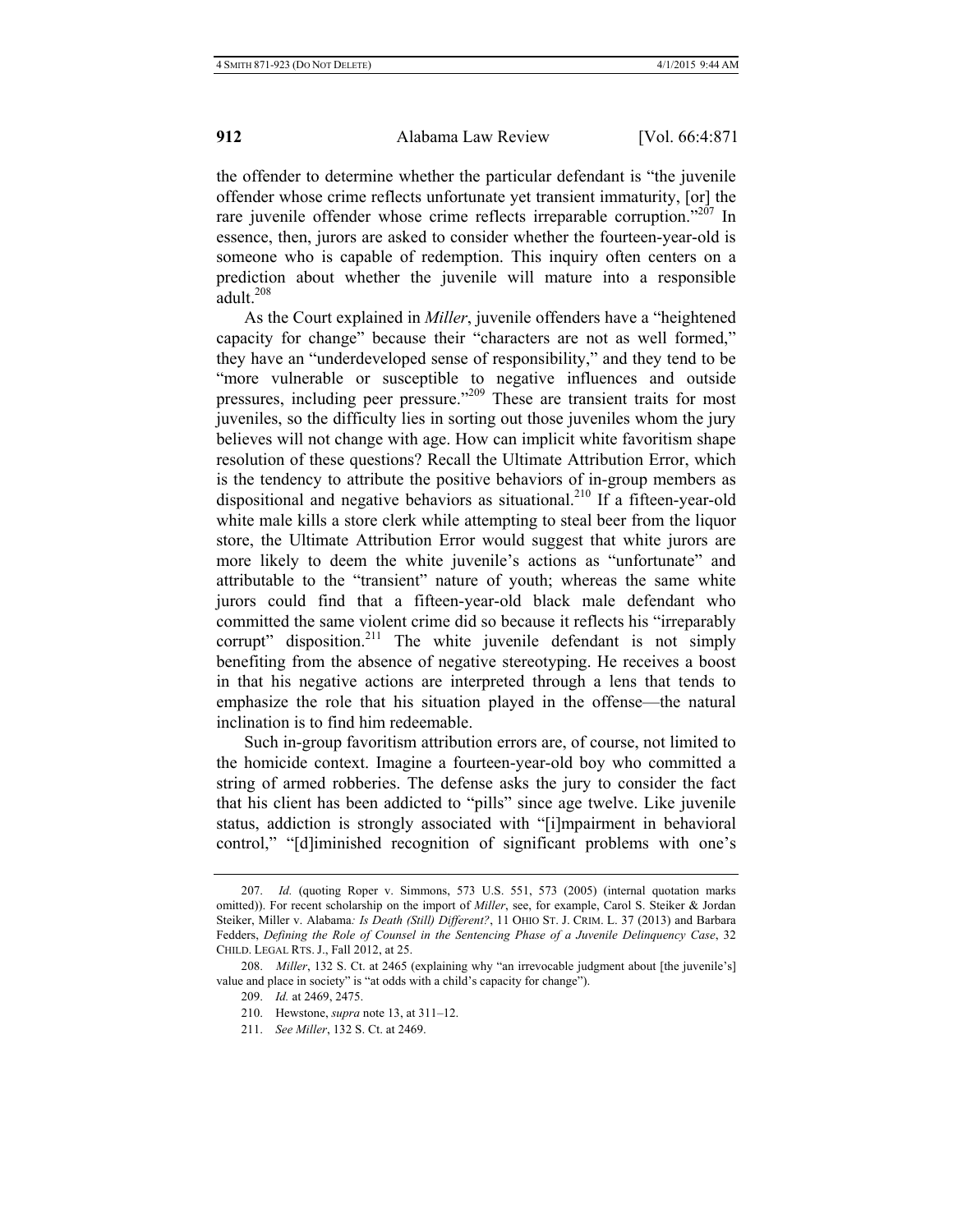behaviors and interpersonal relationships," and impaired "perception, learning, impulse control, compulsivity, and judgment. $2^{212}$  The teenager told the jury that he committed the robberies in order to get enough money to score more drugs because his mom and dad did not want him to have an afterschool job. Is this fourteen-year-old teenager a rotten apple, or is his addiction driving the criminal behavior? Race clearly should be an irrelevant consideration. Yet, the Ultimate Attribution Error suggests that jurors will be more likely to attribute the teenager's bad deeds to situational factors—i.e., his addiction—and not to dispositional factors—i.e., this teen is a born criminal—if the teen is white.<sup>213</sup> The Court held in *Graham v. Florida* that a juvenile could not receive a sentence of life without the possibility parole for a non-homicide offense, and thus, the sentencing decision in this hypothetical would fall to a judge in most jurisdictions.<sup>214</sup> On the other hand, addiction is a common theme in death penalty trials, too, and jurors must make similar assessments in those cases about the capacity for redemption in adult homicide offenders.<sup>215</sup> Thus, although powerfully illustrated within the juvenile context, there is no reason to believe that the same mechanisms for facilitating white favoritism do not also apply in the capital punishment context.

When considering potential remedies for white favoritism in the juvenile life without parole context, it is helpful to remember the baseline *Miller* assumption is that the vast majority of the juveniles who commit murder should not receive a life without parole sentence.<sup>216</sup> This baseline suggests that attempting to neutralize the interpretative "benefit of the doubt" that white defendants receive is not the best strategy. Instead, reformers might consider how to increase opportunities for jurors to empathize with the black juvenile. In individual cases, for example, lawyers representing a black defendant will need to pay special attention to emphasizing the situational aspects of the offense, including the transient nature of the behavioral and cognitive deficits association with youth, and explaining to the jury why that means that their client is not an irredeemably bad apple. White defendants benefit from this explicit

<sup>212.</sup> *Public Policy Statement: Definition of Addiction: Long Definition of Addiction*, AM. SOC'Y OF ADDICTION MED., http://www.asam.org/for-the-public/definition-of-addiction (emphasis omitted) (last visited Jan. 16, 2014).

<sup>213.</sup> Hewstone, *supra* note 13, at 315.

<sup>214.</sup> Graham v. Florida, 560 U.S. 48, 62 (2010) (holding that the Eighth Amendment bars life without the possibility of parole sentences for juvenile offenders who commit non-homicide offenses).

<sup>215.</sup> Robert J. Smith et al., *The Failure of Mitigation?*, 65 HASTINGS L.J. 1221, 1245 (2014) (listing recently executed offenders whose mitigation histories suggest chronic drug addiction).

<sup>216.</sup> *Miller*, 132 S. Ct. at 2469 ("[G]iven all we have said in *Roper*, *Graham*, and this decision about children's diminished culpability and heightened capacity for change, we think appropriate occasions for sentencing juveniles to this harshest possible penalty will be uncommon.").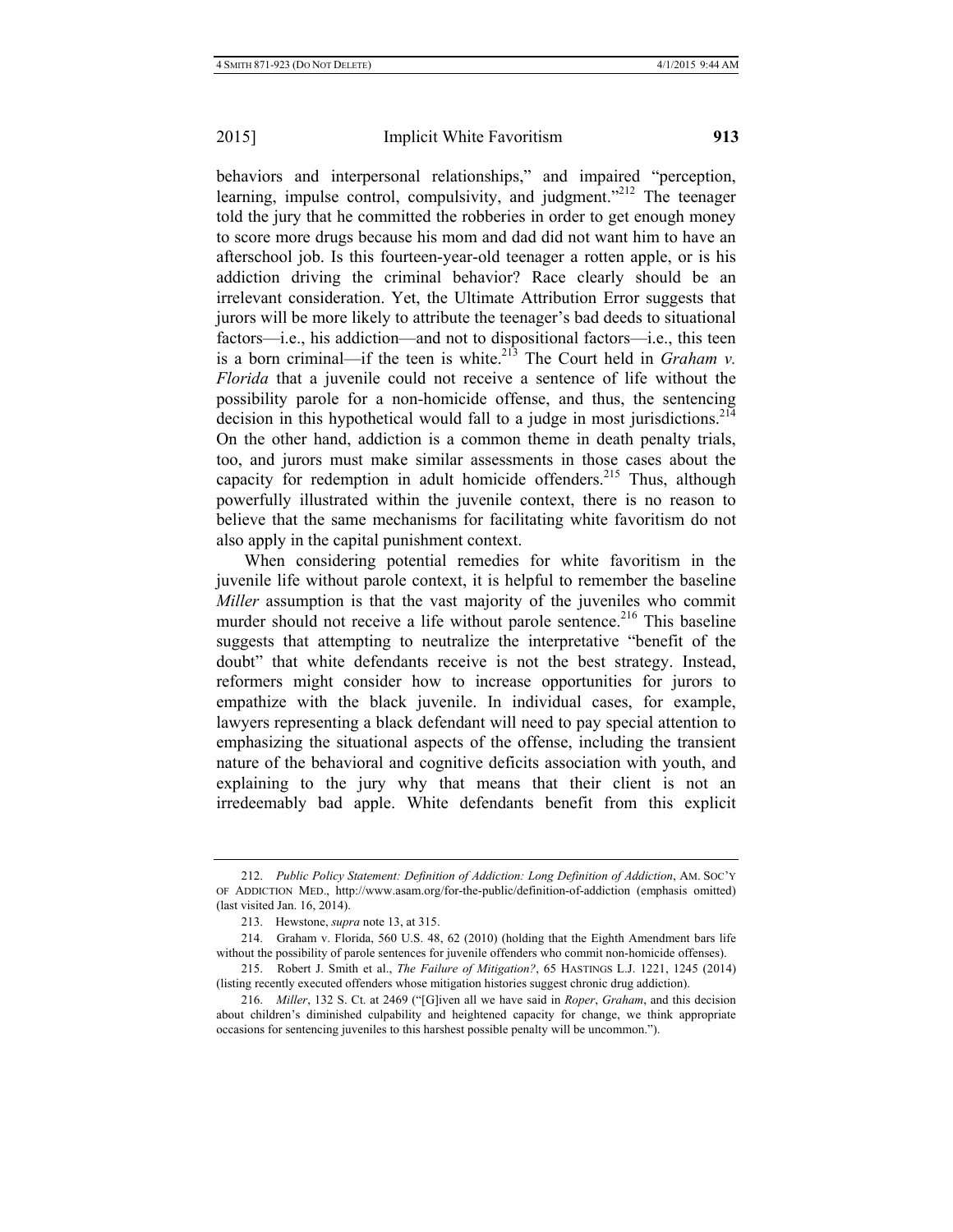framing, too, but they also are more likely to get the initial boost from the operation of the Ultimate Attribution Error.

*Miller* itself helped increase opportunities for the jury to empathize with a black juvenile defendant. The Court could have held simply that jurors must be given the option of declining to impose a life without parole sentence for a juvenile homicide offender. Instead, the Court imported a requirement from its death penalty jurisprudence that ensures that jurors engage in individual sentencing.<sup>217</sup> If the death penalty corollary is any indication, then this right to present mitigation evidence triggers the secondary right of reframing the assessment of effective assistance of counsel to include the mitigation investigation.218 In other words, *Miller* is a white-favoritism-busting opinion in that it requires lawyers to investigate and present—and jurors to consider—the type of mitigating information about the black defendant's character background that the jurors could take for granted when the defendant is white.

#### *2. Interpreting Evidence and Evaluating Witness Credibility*

Though determining whether a juvenile homicide offender should receive a life without parole sentence is among the most serious responsibilities entrusted to juries, determining sentencing outcomes is not among the most frequent roles that jurors occupy. Fact finding is at the core of the jury function, however. Whether it's a low-level drug distribution case or a quadruple homicide, jurors must process, interpret, and evaluate evidence and also assess the credibility of witnesses. This Subpart highlights how implicit white favoritism can taint these core jury functions. It does so by focusing on several variations of a self-defense claim to illustrate how a single determination can elicit multiple openings for the corrosive effects of white favoritism.

A self-defense claim involving a white defendant and a black victim is a classic example of the interdependence of the two distinct, yet related, concepts of black derogation and white favoritism. In Part I, we explained that implicit negative stereotyping could facilitate a jury finding that a white defendant had a "reasonable" basis to believe that the black victim posed an imminent danger of serious bodily harm.<sup>219</sup> Remaining with the same hypothetical case of the white defendant and the black victim,

<sup>217.</sup> *Id.* at 2475 ("*Graham*, *Roper*, and our individualized sentencing decisions make clear that a judge or jury must have the opportunity to consider mitigating circumstances before imposing the harshest possible penalty for juveniles.").

<sup>218.</sup> *See, e.g.*, Rompilla v. Beard, 545 U.S. 374, 393 (2005) (reversing a death sentence and remanding for a new sentencing hearing where Rompilla's trial counsel provided prejudicially deficient representation in the penalty phase of Rompilla's capital trial).

<sup>219.</sup> *See supra* Part I(C) and accompanying text.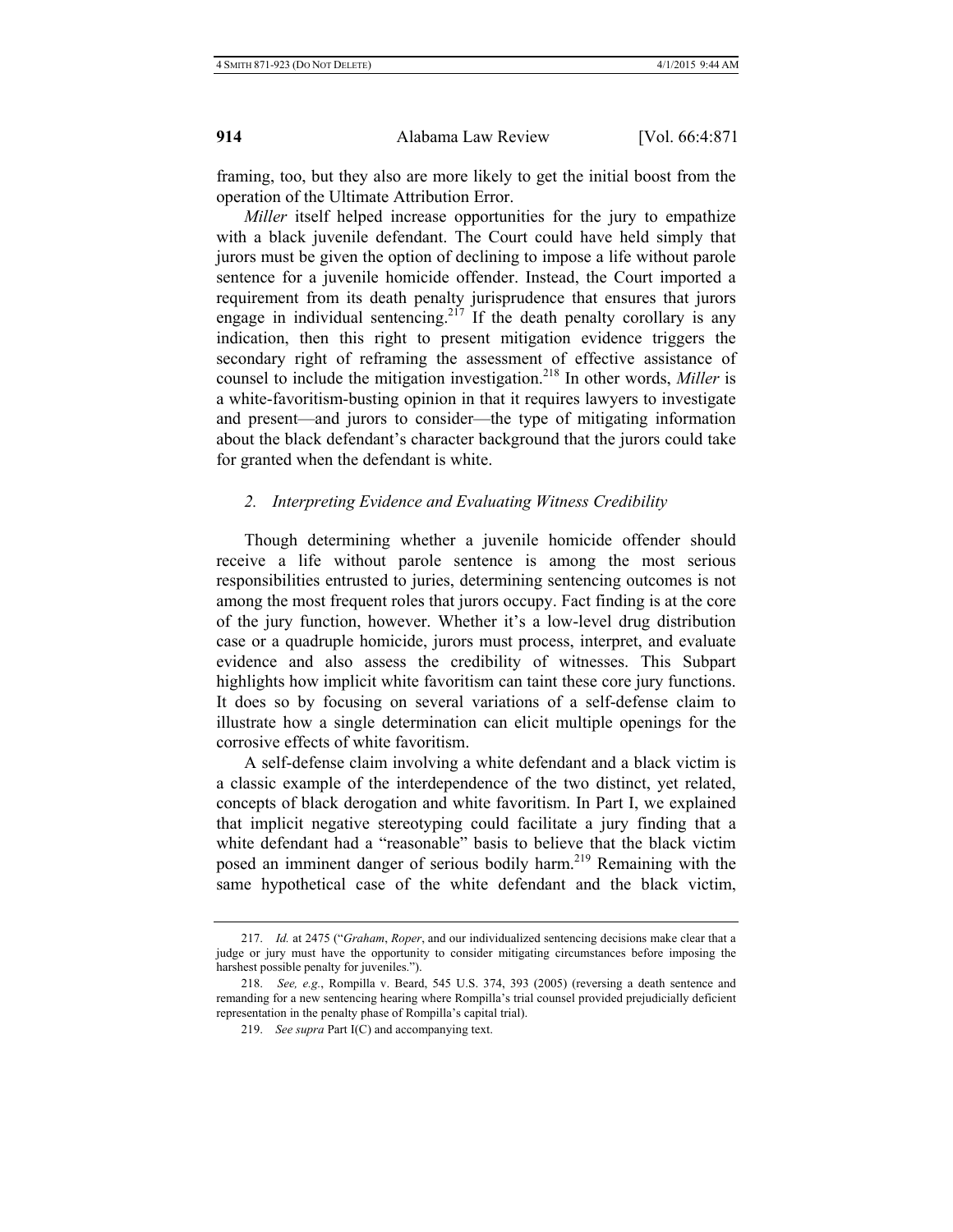consider how white favoritism can operate as an independent side effect of black derogation. Recall the research on stereotype lift, which describes a performance-enhancing lift that occurs when a relevant out-group negative stereotype is activated. We described in Part I how negative stereotypes of black Americans are activated in the self-defense context: black Americans are implicitly associated with weapons and stereotyped as hostile, violent and prone to criminality. The simple, yet powerful, idea beyond stereotype lift, then, is that when the white defendant testifies at his own trial his awareness of those negative black stereotypes can enhance his own performance (and association with opposite, positive stereotypes) as he recounts the details of the altercation for the jury. Though the precise mechanisms behind this phenomenon are not yet well understood, it is at least easy to imagine the anxiety reduction that accompanies knowing your version of events is one that fits into a well-worn narrative: that your story is consistent with the automatic associations of white jurors and not against them.

In the previous variation of a self-defense claim, implicit favoritism served as a further insult to the injury caused by the implicit negative stereotyping of the black defendant. Now consider a self-defense claim raised by a black defendant in a case where the deceased was a white male. Negative stereotyping could influence how jurors decide, for instance, which party was the aggressor: the fact that black Americans are stereotyped as violent and hostile, for instance, could influence whether the jury believes the black defendant when he testifies that the deceased white male started the altercation. Yet, even if the risk of negative stereotyping evaporated, white favoritism could still facilitate racialized decision making. First, white Americans are stereotyped as peaceful and lawabiding.<sup>220</sup> When jurors filter the details of the altercation through a lens shaped by the association of these positive stereotypes with the deceased white person, it provides a boost to the prosecution's narrative that it was the black defendant—and not the dead white guy—that started the altercation.

Or consider a close case where jurors are grappling with the question of whether the black defendant used deadly force pursuant to a reasonable belief that the now-deceased white male posed an imminent and lethal threat. Recall that it took participants primed with a white face significantly more frames to recognize a degraded object as a weapon than the participants who did not receive a prime.<sup>221</sup> That the jurors might implicitly disassociate the deceased white male with a weapon could undercut a claim

<sup>220.</sup> *See* Levinson, *Forgotten Racial Equality*, *supra* note 3, at 398–99; *see also* Eberhardt et al., *Seeing Black*, *supra* note 27, at 181–83.

<sup>221.</sup> *See supra* notes 40–42 and accompanying text.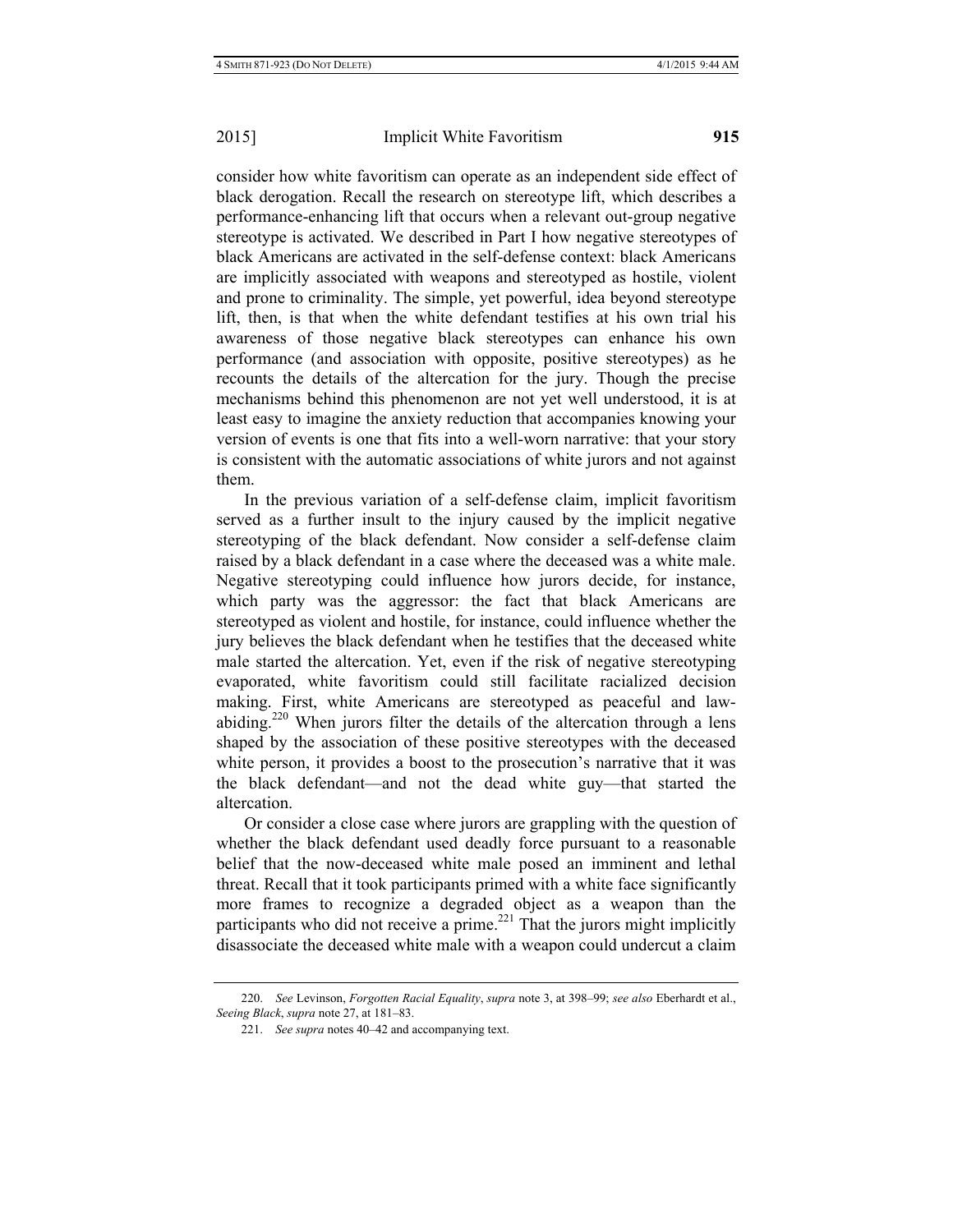by the black defendant that the white male, for example, reached into his own pocket and retrieved a shiny object that appeared to the black defendant to be a gun. Considered alone, then, white favoritism is a powerful tool for skewing how jurors process and evaluate evidence and assess the credibility of witnesses (including, in the context of a selfdefense claim, the defendant). Yet, in a case with a dead white person and a black defendant, white favoritism and black derogation operate together to create a doubly dangerous risk that race influences the decision of the jury.

## *C. White Favoritism and Legal Professionals*

This Part has considered how white favoritism influences the discretionary judgments of police officers and jurors. This final Subpart uncovers the corrosive effect of white favoritism on legal professionals: the legislators who define crimes and the judges, prosecutors, and public defenders whom preside over, prosecute and defend criminal cases.

#### *1. Legislative Judgments*

America panicked in the 1980s as a crack cocaine "epidemic" spread throughout its urban core; the media clung to images of "crack murders" and fears that "crack babies" might eventually be part of a "'biological underclass' suffering from, among other things, permanent mental retardation, deviance, and an inability to perform basic self-care tasks."<sup>222</sup> Congress reacted with a wildly punitive law that treated crack cocaine as if it were one hundred times worse than cocaine in its powdered form.<sup>223</sup> The 100:1—now 18:1—sentencing disparity between crack cocaine and powder cocaine has become the rallying cry of those that believe that the war on drugs is a "war on blacks." As we explained in Part I, Professor Ogletree and his colleagues suggested a more nuanced understanding—that implicit negative stereotyping of black Americans as dangerous and prone to criminality likely fueled concern over crack murders and helped legislators to see the "proper" response to the crack epidemic as one involving increasingly punitive sanctions.<sup>224</sup>

Between 2005 and 2006, media outlets ran over one hundred stories about a new drug "epidemic."<sup>225</sup> Rather than crack, this "epidemic" centered on methamphetamine. Legislatures across the country soon

<sup>222.</sup> Ahrens, *supra* note 66, at 854.

<sup>223.</sup> *Id.* at 856–57 (detailing the 100:1 [now 18:1] crack–powder disparity).

<sup>224.</sup> Ogletree et al., *Coloring Punishment*, *supra* note 69, at 51–52.

<sup>225.</sup> Ahrens, *supra* note 66, at 862.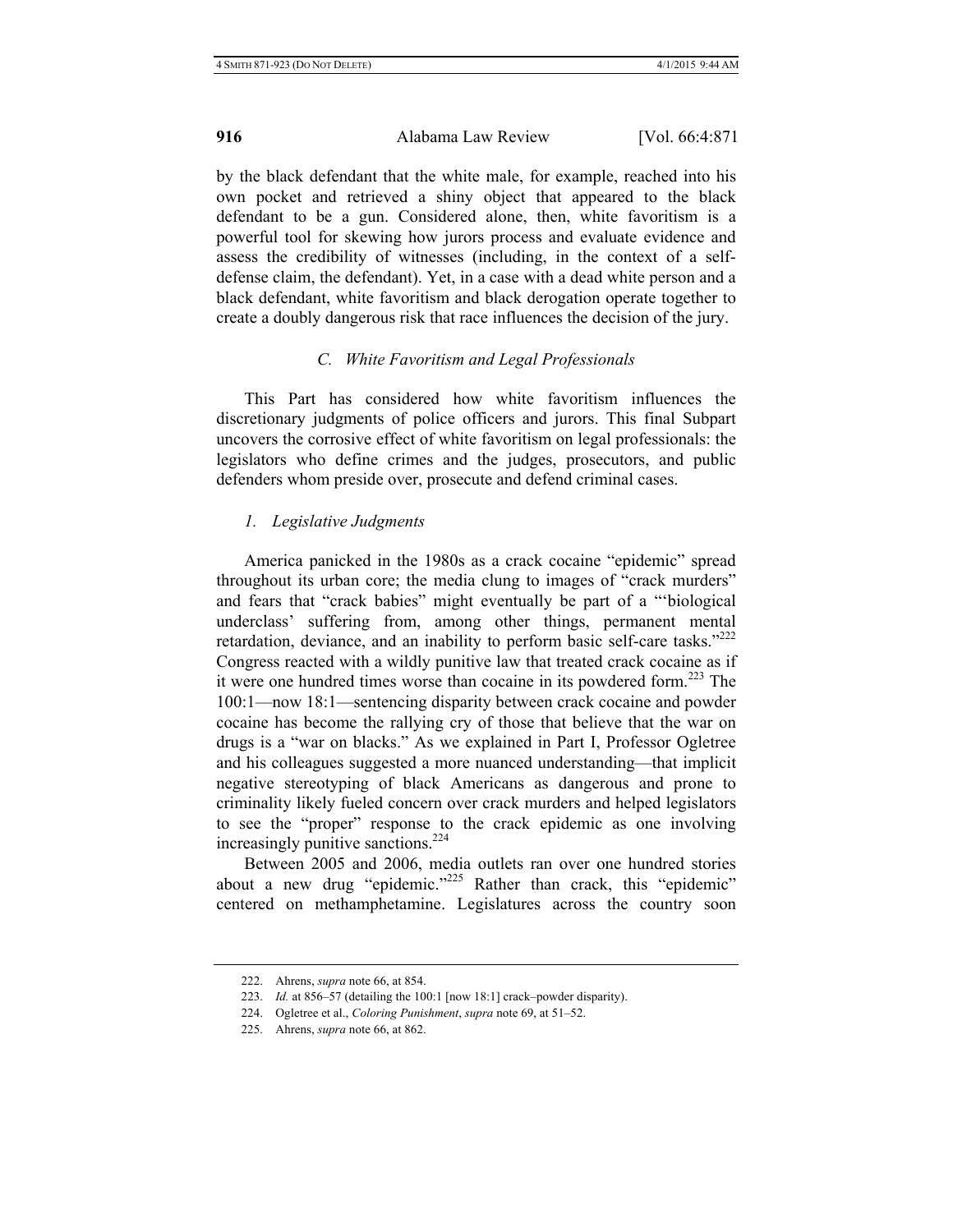enacted new laws to address methamphetamine use.<sup>226</sup> Based on the legislative response to crack use, one might have expected a draconian legislative response. Yet, unlike with crack use, state legislatures' responses to the perceived methamphetamine epidemic focused more heavily on non-punitive measures such as prevention (e.g., restricting sales of the main ingredient), education, and treatment.<sup>227</sup> Two states—Illinois and Montana—even created separate rehabilitation-focused prisons for methamphetamine users and other states created separate rehabilitativefocused units in general population prisons.  $228$ 

Thus, unlike crack, many legislatures did not respond to methamphetamine usage with draconian prison sentences. Instead, the general response from public officials was that "meth" use presented a public health problem that warranted a "sympathetic" response—one  $\frac{1}{2}$  driven more by "pity" than fear.<sup>229</sup> The reasons for differences between the responses to crack and methamphetamine are difficult to pin down. Unlike crack,<sup>230</sup> methamphetamine is perceived as a "white drug,"<sup>231</sup> which suggests the possibility that the difference in racial association between crack and meth played a role in how people perceived the proper response to the respective drugs. Media reports on the meth epidemic focused on rural, poor, white people as meth users.<sup>232</sup> Public officials—most of whom are also white—did not "think crack and then see black," as Professor Ogletree and colleagues put it, but rather, as Professor Ahrens wrote, "perhaps the fact that the majority of methamphetamine users are white  $\ldots$  changed the incentives for press, police, and politicians.<sup> $233$ </sup>

<sup>226.</sup> *See e.g.*, FLA. STAT. § 893.1495 (2005); IND. CODE § 35-48-4-14.7 (2005); MISS. CODE ANN. § 41-29-315(2)(c)(ii) (2005); MO. REV. STAT. § 195.417 (2005); MONT. CODE ANN. § 50-32-502 (2005).

<sup>227.</sup> Ahrens, *supra* note 66, at 866. *But see* United States v. Hayes, 948 F. Supp. 2d 1009, 1027– 29 (N.D. Iowa 2013) (noting that the federal sentencing guidelines treat methamphetamine harshly).

<sup>228.</sup> Ahrens, *supra* note 66, at 876.

<sup>229.</sup> *Id.* at 885.

<sup>230.</sup> *See* Jeanine L. Skorinko & Barbara A. Spellman, *Stereotypic Crimes: How Group-Crime Associations Affect Memory and (Sometimes) Verdicts and Sentencing*, 8 VICTIMS & OFFENDERS 278, 288, 291 (2013) (finding that people associate crack with African-Americans).

<sup>231.</sup> Ahrens, *supra* note 66, at 885.

<sup>232.</sup> *Id.* at 862.

<sup>233.</sup> *Id.* at 845; *see also* Deborah Ahrens, *Drug Panics in the Twenty-First Century: Ecstasy, Prescription Drugs, and the Reframing of the War on Drugs*, 6 ALB. GOV'T L. REV. 397, 432 (2013) ("The media face of Ecstasy . . . generally has been that of white teenagers—affluent, suburban, and privileged. . . . The coverage of prescription drug abuse, as it is unfolding, similarly seems sympathetic—users are often portrayed as persons who originally were sick or injured and slipped into drug abuse, and the public image of prescription-drug abuse is white, middle-class, and, interestingly, generation-spanning."). Teasing out all of the factors that caused disparate reactions to crack cocaine and methamphetamine are beyond the scope of this Article. *Id.* at 432–33 (listing "changes in the constitutional law of sentencing," i.e., the federal sentencing guidelines are no longer mandatory, and a loss of "political will" due to "practical fiscal considerations" as two other partial explanations for disparate legislative and media responses to crack cocaine, methamphetamine and ecstasy). The goal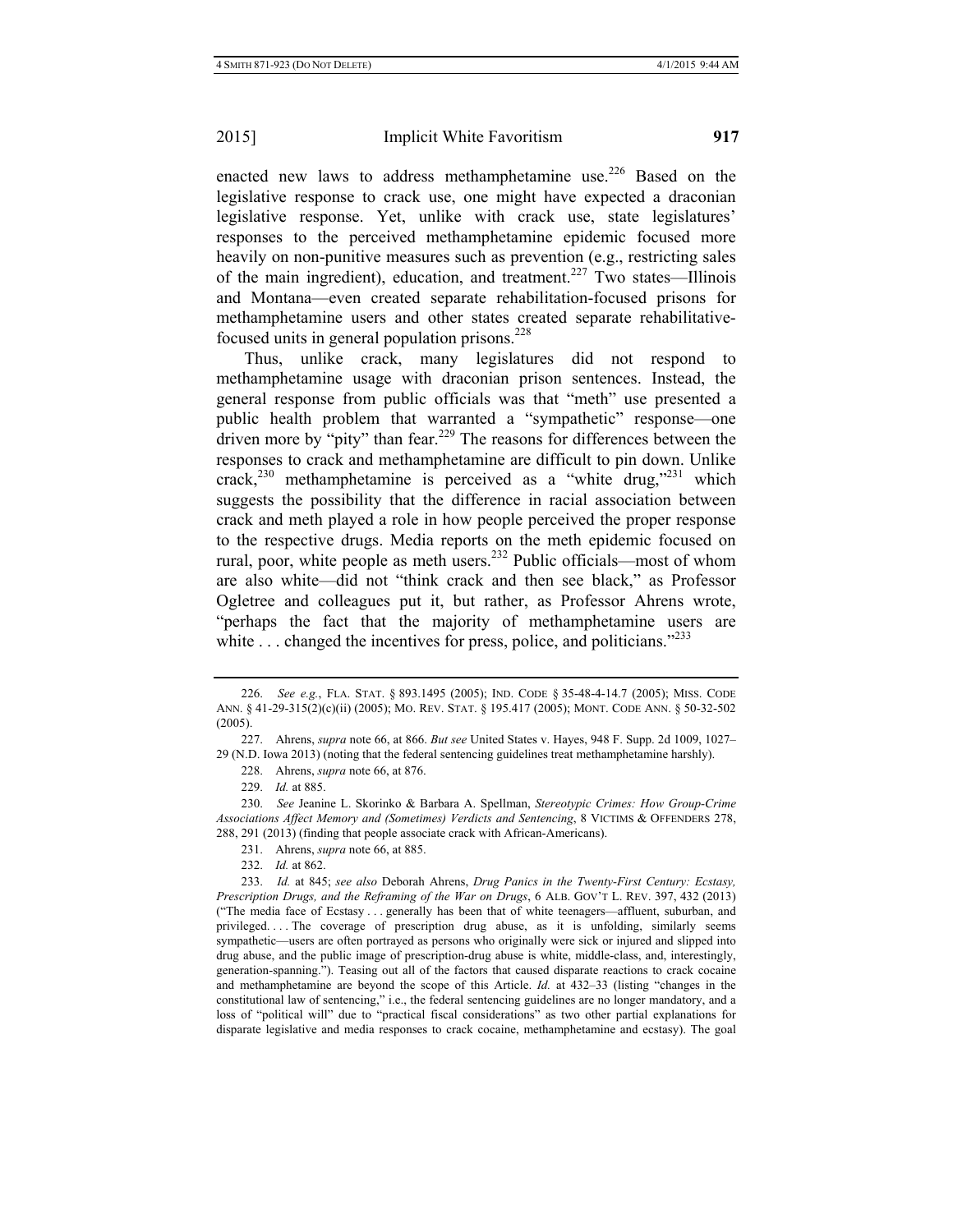Implicit favoritism plausibly influenced legislative decisions to treat methamphetamine use more leniently than crack use. Though separated by class divisions, white methamphetamine users may have received the benefit of being perceived implicitly as in-group members—whites are "us" and blacks are "them." As Perdue and colleagues' studies demonstrated, the simple activation of these in-group categorizations can have important consequences.<sup>234</sup> Indeed, the powerful cognitive associations between the in-group and positive traits, and the out-group and negative traits, can help to explain how two new drugs took divergent paths of legislative discourse and lawmaking. In addition, categorizing the majority of "meth" users as "us" not only facilitates connections to positive versus negative traits, but, combined with the attribution errors we have already discussed, makes it easier to see their drug use as situational—a consequence of rural poverty, not a driver of it—as opposed to dispositional.

#### *2. Judges*

If the primary role of juries is to decide contested facts in criminal cases, then the primary role of trial judges in those cases is to determine an appropriate sentence. In this Subpart, we focus on two related factors that can contribute to a judge's decision to issue a more lenient punishment than she might decree for the typical person who commits the same offense: the expression of remorse and a statement of apology.

Judge Mark Bennett, who sits on the United States District Court for the District of Iowa, recently wrote on the importance of allocution—the statement of the defendant after he has been found guilty and before the judge determines the sentence.<sup>235</sup> In his essay, Judge Bennett explained that remorse and apology are critical aspects of a successful allocution.<sup>236</sup> He wrote: "Genuine remorse is essential to my consideration of a downward variance, $1237$  which is a request from the defendant for a sentence below the minimum sentence for the applicable guideline range. An assessment of whether someone has "genuine remorse" is an uncertain enterprise—there is no blood test or mathematical formula to gauge the sincerity of an apology. Judge Bennett, however, writes that he does not worry much about being "conned" by an insincere apology because "[s]incerity—or

here is to describe a mechanism that helps to explain how race played a significant role in the divergent responses assuming that commentators are correct that race did indeed play a significant role.

<sup>234.</sup> *See* Perdue et al., *supra* note 112.

<sup>235.</sup> Mark W. Bennett, *Heartstrings or Heartburn: A Federal Judge's Musings on Defendants' Right and Rite of Allocution*, 35 CHAMPION 26, 26–29 (2011).

<sup>236.</sup> *Id.* at 27–28.

<sup>237.</sup> *Id.* at 28.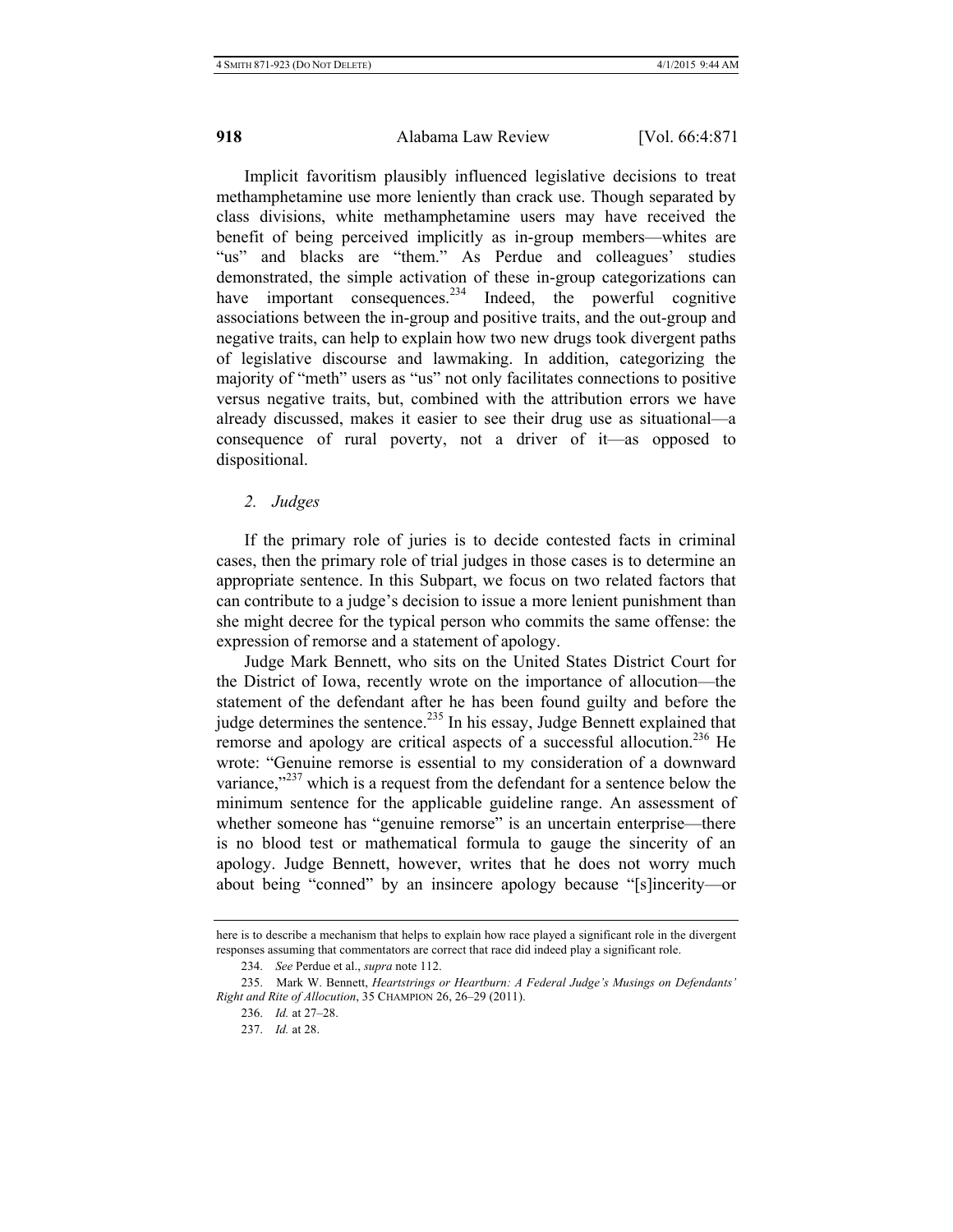lack of it—is usually easy to spot" and the "anguish" that accompanies genuine remorse is "hard to fake" because "[o]ne can sense it."<sup>238</sup> He continues, "[a]s most of our mothers told us when we were young: 'It's not what you say but how you say it' that's often more important."<sup>239</sup>

Consider how implicit white favoritism can operate in an assessment of whether an apology is sincere or an expression of genuine remorse. White defendants are stereotyped as trustworthy. $240$  Thus, being primed with the image of the white defendant while he gives the allocution could activate the association between white and trustworthiness, which, in turn, helps to shape whether the judge finds the defendant to be sincere in his apology. At the same time, enhanced in-group empathy could facilitate the ability of a white judge to more deeply "sense" the "anguish" that accompanies genuine remorse. Consider, though, how Judge Bennett helps to guard against the possibility that white favoritism influences his decision. He writes, for example, that the content of the apology is important.  $241$  Bennett wants defendants to explain why exactly they are remorseful—to express how the crime that they committed harmed the victims.<sup>242</sup> Moreover, when considering the apology, the judge again pays close attention to the content, ensuring that at the very least the offender makes a clear apology to the victim as opposed to a general apology to society or the court.<sup>243</sup> We do not know that these objective criteria fully eliminate the risk of white favoritism, but they certainly mitigate it.

*3. Prosecutors* 

Prosecutors exercise vast discretion in their charging and bargaining decisions.244 Studies routinely find that prosecutors exercise this discretion in racially biased ways.245 Consider the capital punishment context, and specifically, the related decisions of whether to charge a case capitally, and, if so, whether to consider a life without the possibility of parole sentence if the defendant is willing to plead guilty. Nearly three decades of robust social science research has established that offenders who kill white

<sup>238.</sup> *Id.*

<sup>239.</sup> *Id.* at 28–29.

<sup>240.</sup> Justin D. Levinson et al., *supra* note 7, at 556 n.210 (2014).

<sup>241.</sup> Bennett, *supra* note 235, at 28–29.

<sup>242.</sup> *Id.*

<sup>243.</sup> *Id.*

<sup>244.</sup> Bibas, *supra* note 191, at 960 (noting that prosecutors possess more unreviewable discretion than any other actor in the criminal justice system).

<sup>245.</sup> *See, e.g*., Starr & Rehavi, *supra* note 75, at 3 (stating that most "sentence gaps can be explained by prosecutors' initial charging decisions").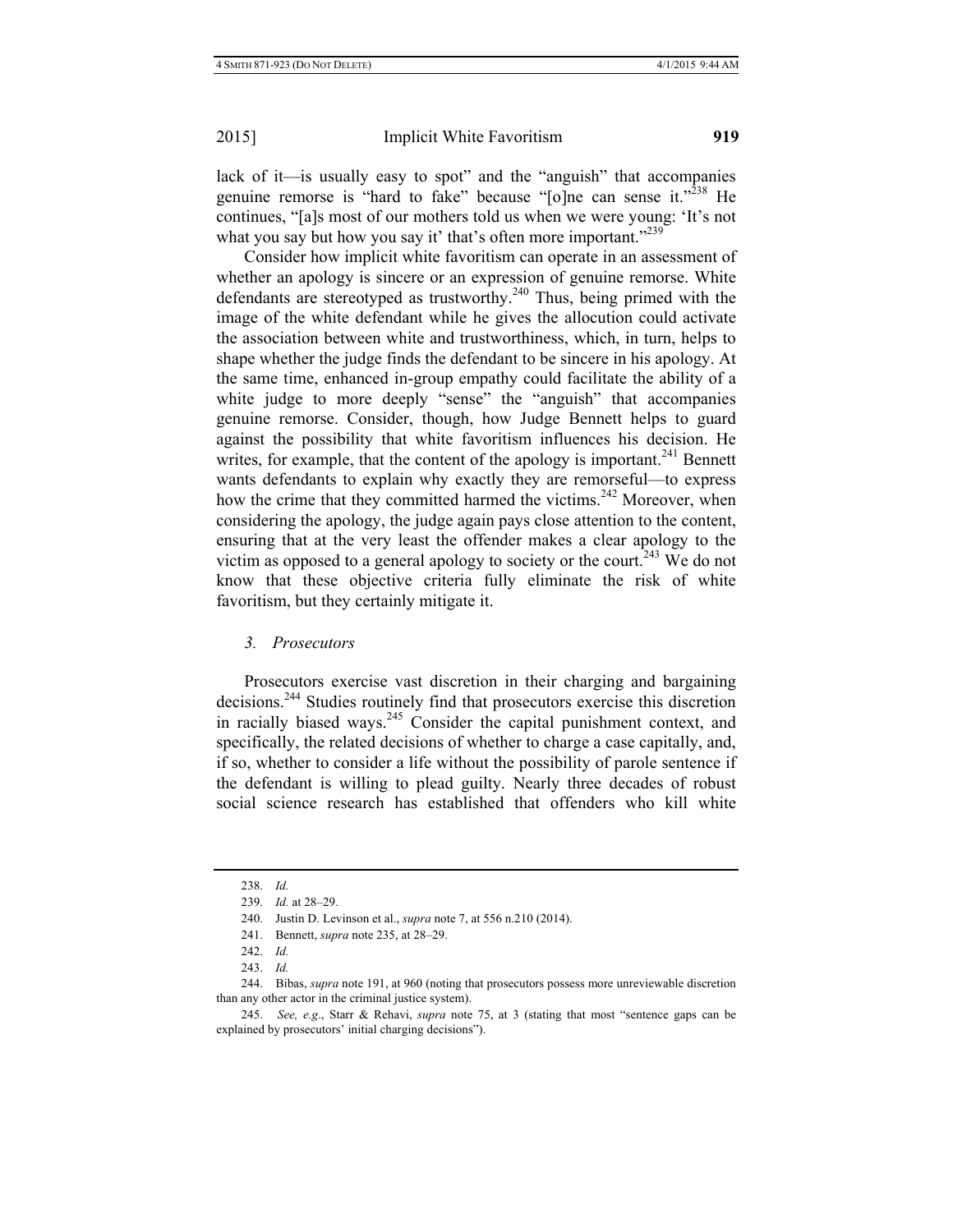victims are the most likely to receive a death sentence.<sup>246</sup> Recent research demonstrates that prosecutors play an outsized role in perpetuating this "race-of-victim" effect.<sup>247</sup> In this Subpart, we illustrate how implicit white favoritism could help to explain the persistence of these findings.

Consider a homicide case with a victim who is a white woman with stereotypically white features. The prosecutor must decide whether to seek the death penalty. There are two places where white favoritism can facilitate a choice to pursue a death sentence: during consultation with the victim's family and at the point where the prosecutor must decide whether the homicide itself is aggravated enough to warrant a death sentence.

Prosecutors often consult with the victim's family members before deciding on whether to pursue a death sentence.<sup>248</sup> Indeed, in the federal system, Department of Justice protocols require U.S. Attorneys to "consult with the family of the victim, if reasonably available, concerning the decision on whether to seek the death penalty" and to "include the views of the victim's family concerning the death penalty in any submission made to the Department."<sup> $249$ </sup> As a prosecutor listens to the mother, sister, or spouse of the victim, she hears those family members recount their lost loved as someone who is smart, beautiful, kind, and—more than anything else deeply missed. These are heart-wrenching details regardless of who the particular victim is or how much the prosecutor relates to the family. Yet, when the victim and prosecutor are both white, there is an opportunity for enhanced in-group empathy. Recall the research on the activation of the "pain matrix" region of the brain, which found that when witnessing an ingroup member receive a painful injection, cognitive activity occurred for in-group, but not out-group, members.<sup>250</sup> Similarly, it might be easier for white prosecutors to imagine the white victim as a daughter, sister, or spouse as opposed to if the victim is a black woman with dark skin and Afrocentric features. Moreover, just as with the needle entering the cheek of an in-group member, a white prosecutor might quite literally feel the

<sup>246.</sup> *See, e.g.*, David C. Baldus et al., *Evidence of Racial Discrimination in the Use of the Death Penalty: A Story from Southwest Arkansas (1990-2005) with Special Reference to the Case of Death Row Inmate Frank Williams, Jr.*, 76 TENN. L. REV. 555, 573 (2009); Glenn L. Pierce & Michael L. Radelet, *Death Sentencing in East Baton Rouge Parish, 1990–2008*, 71 LA. L. REV. 647 (2011) (finding significant race-of-the-victim effects in Baton Rouge, Louisiana).

<sup>247.</sup> *See* John Blume et al., *Explaining Death Row's Population and Racial Composition*, 1 J. EMPIRICAL LEGAL STUD. 165, 167 (2004) (noting disparities in "black defendant-white victim cases confirm[ing] the well-known race-of-victim effect").

<sup>248.</sup> Memorandum Regarding U.S. Attorneys' Manual Death Penalty Protocol Revisions from Paul J. McNulty, Deputy Attorney General, to Heads of Department Components, United States Attorneys, at 3 (June 25, 2007), *available at* http://www.justice.gov/dag/readingroom/dag-memo-06252007.pdf.

<sup>249.</sup> *Id.*

<sup>250.</sup> Xu et al., *supra* note 14, at 8525.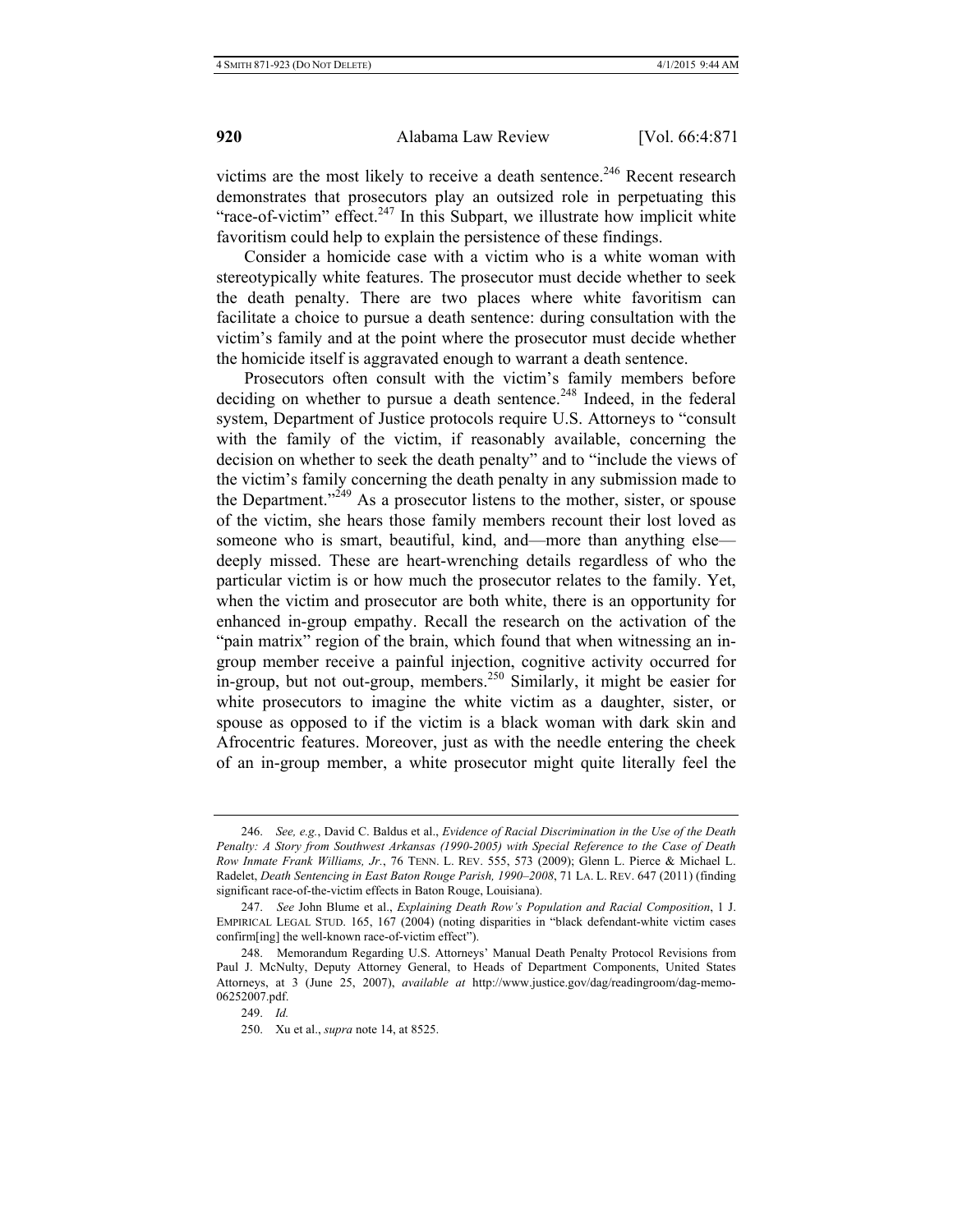pain of the white victim's family members more than if the victim's family members were black.

In *Kennedy v. Louisiana*, the Court explained that "resort to the [death] penalty must be reserved for the worst of crimes and limited in its instances of application"251 and commented how "[i]n most cases justice is not better served by terminating the life of the perpetrator."<sup>252</sup> Thus, a second location where white favoritism can seep into a prosecutor's decision to charge a case capitally is at the point when she is evaluating whether the crime itself is sufficiently egregious relative to other homicide offenses.

Consider a study by Levinson and colleagues in which they designed a "Value of Life" IAT that measured implicit associations between race and worth.<sup>253</sup> As hypothesized, Americans more quickly associated words that connote value (e.g., worth) with white and words that connote a lack of value (e.g., worthless) with black.<sup>254</sup> Implicitly associating white Americans with the concept of worth can skew prosecutors' judgments of how harmful they perceive a homicide to be relative to other homicides. Moreover, these racially skewed worth judgments can be intertwined with other mechanisms of implicit white favoritism. Most death penalty schemes attempt to narrow eligibility for capital punishment by requiring the prosecution to prove both that the defendant committed first-degree murder and also the presence of at least one aggravating factor.<sup>255</sup> For example, the prosecution might need to prove that the murder was particularly heinous, atrocious, or cruel.<sup>256</sup> This is another area where the empathy and perception of pain studies are relevant.<sup>257</sup> As in the context of assessing the desires of the victim's family, being able to identify with the pain that the victim suffered elevates the likelihood that the prosecutor will more fully comprehend and *feel* the harm that has been bestowed on the victim—to find that the suffering the white victim endured was particularly cruel. This harm evaluation, colored as it is by disparate magnitudes of empathy and worth assessment, can greatly influence whether a prosecutor decides to pursue capital charges and, if so, proceed to trial.

<sup>251.</sup> Kennedy v. Louisiana, 554 U.S. 407, 446–47 (2008).

<sup>252.</sup> *Id.* at 447.

<sup>253.</sup> Levinson et al., *supra* note 240, at 556.

<sup>254.</sup> *Id.* at 560.

<sup>255.</sup> *See, e.g.*, Ring v. Arizona, 536 U.S. 584, 593 (2002) ("The State's law authorizes the judge to sentence the defendant to death only if there is at least one aggravating circumstance and 'there are no mitigating circumstances sufficiently substantial to call for leniency.'" (quoting ARIZ. REV. STAT. ANN. § 13-703(F) (2001))).

<sup>256.</sup> *See* Schriro v. Summerlin, 542 U.S. 348, 361 (2004) (Breyer, J., dissenting) (noting that "[t]he leading single aggravator charged in Arizona . . . requires the factfinder to decide whether the crime was committed in an 'especially heinous, cruel, or depraved manner'" (quoting ARIZ. REV. STAT. ANN. § 13-703(F)(6) (2003))).

<sup>257.</sup> Xu et al., *supra* note 14, at 8525.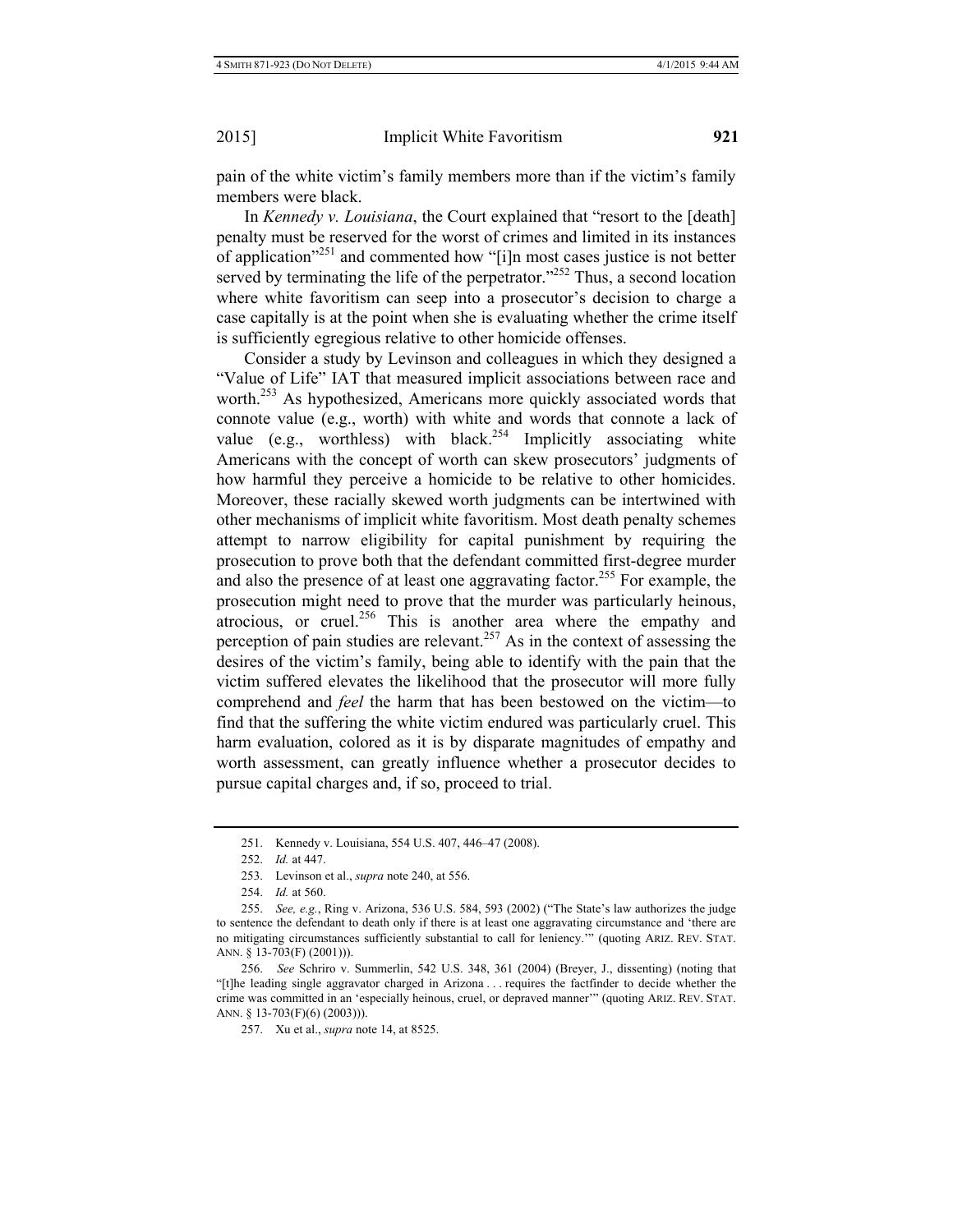# *4. Public Defenders*

Public defenders, too, can propagate favoritism-based inequality. In Part I, we discussed the argument made by Richardson and Goff that implicit negative stereotyping can impact how overburdened public defenders "triage" their cases.<sup>258</sup> One approach to "triaging" an overwhelming caseload is to devote disproportionate attention to cases in which the lawyer believes that the defendant might be factually innocent.<sup>259</sup> Richardson and Goff cautioned against using the defender's perception of innocence to prioritize cases because implicit negative stereotyping "thrives" under conditions where defenders are forced to act on "speculative hunches" since they do not have adequate time or information to sort cases by guilt or innocence. $260$ 

Implicit favoritism can also influence an assessment of guilt or innocence under conditions of constrained time and information. Consider a public defender trying to decide which of two cases to prioritize. Both cases involve assault charges. Case One involves a black victim and a white defendant. The black victim claims that the white defendant became visibly agitated during a heated conversation and then punched the victim in the side of the head. The white defendant claims that during the conversation the black "victim" became angry and threw a punch at him. The white defendant punched back in self-defense. There are no witnesses. Case Two is identical except that the defendant is black and the victim is white. Would the public defender rank the white defendant case as more plausibly an innocence case?

Recall that white Americans are dissociated with the concept of crime. White Americans also are stereotyped as law-abiding and peaceful. As the public defender sits in an interview room with his client, if the white defendant serves as a racial prime, it could allow the defense lawyer to more easily believe his client's story that the black victim threw the first punch. The white defendant also could benefit if his public defender is white. Research on implicit racial bias and determinations of trustworthiness indicate that white Americans implicitly trust other white Americans. Finally, the white defendant could benefit from stereotype boost, which describes how members of positively stereotyped groups can receive a performance enhancing boost when either their group membership or the stereotype itself is directly or indirectly primed. Stereotype boost could help to explain how a defendant's "innocence

<sup>258.</sup> *See supra* notes 89–91 and accompanying text (discussing the pain problems).

<sup>259.</sup> Robert P. Mosteller, *Why Defense Attorneys Cannot, but Do, Care About Innocence*, 50 SANTA CLARA L. REV. 1, 3–5 (2010).

<sup>260.</sup> *See supra* notes 89–91 and accompanying text.